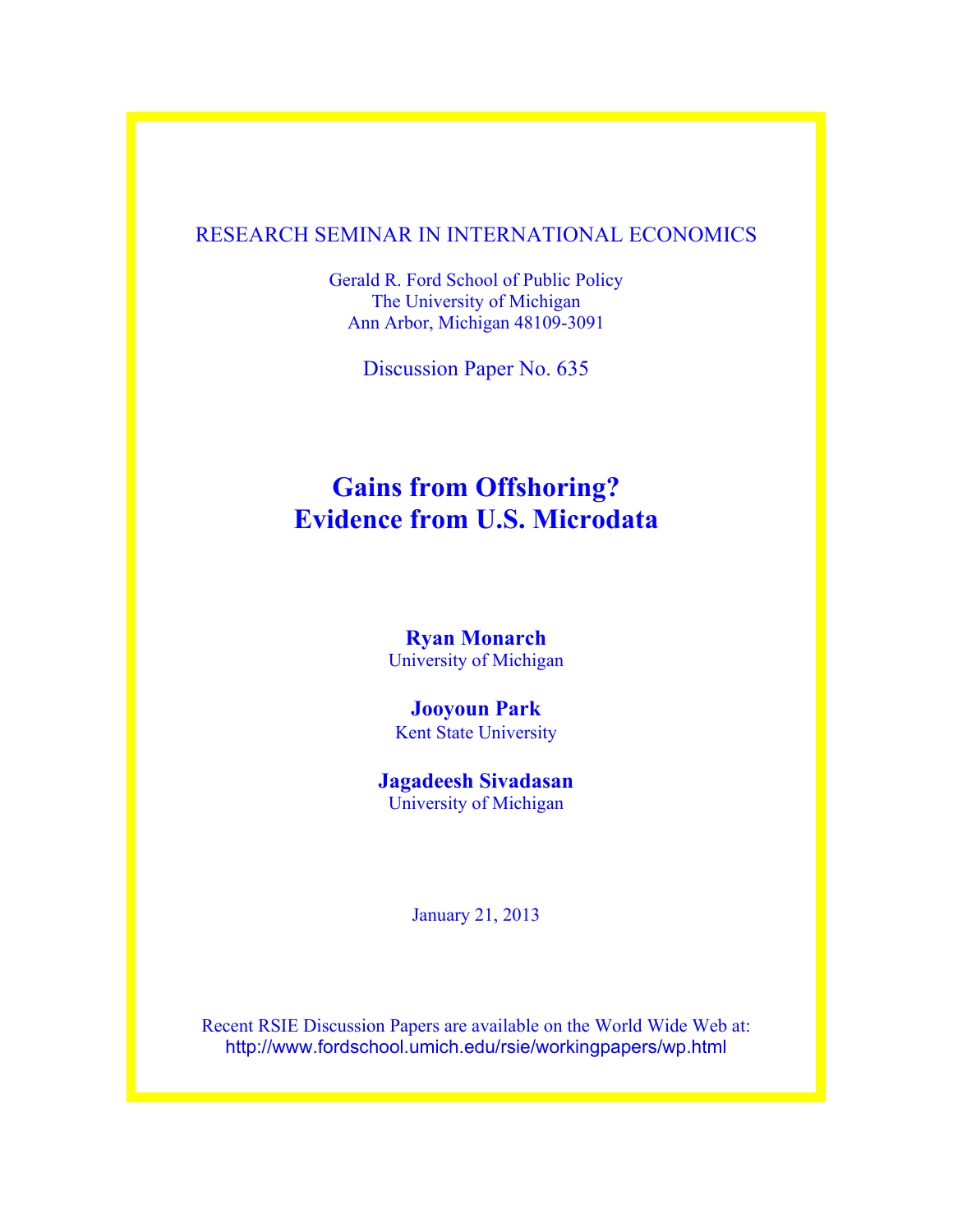## Gains from Offshoring? Evidence from U.S. Microdata∗†

Ryan Monarch ‡ Jooyoun Park§ Jagadeesh Sivadasan¶

January 21, 2013

#### Abstract

We construct a new linked data set with over one thousand offshoring events by matching Trade Adjustment Assistance program petition data to micro-data from the U.S. Census Bureau. We exploit this data to assess how offshoring impacts domestic firm-level aggregate employment, output, wages and productivity. A class of models predicts that more productive firms engage in offshoring, and that this leads to gains in output and (measured) productivity, and potential gains in employment and wages, in the remaining domestic activities of the offshoring firm. Consistent with these models, we find that offshoring firms are on average larger and more productive compared to non-offshorers. However, we find that offshorers suffer from a large decline in employment (32 per cent) and output (28 per cent) relative to their peers even in the long run. Further, we find no significant change in average wages or in total factor productivity measures at affected firms. We find these results robust to a variety of checks. Thus we find no evidence for positive spillovers to the remaining domestic activity of firms in this large sample of offshoring events.

Keywords: Outsourcing, employment, trade, productivity, firm performance JEL classification codes: F16, F61, F66, F14, F23

<sup>∗</sup>The authors thank Clint Carter, Alan Deardorff, David Hummels, Kala Krishna, Chris Kurz, Margaret Levenstein, Keith Maskus, Mine Senses, Jeffrey Smith, Jim Tybout, and Stephen Yeaple for thoughtful comments and suggestions. The authors have also benefited greatly from comments of seminar participants at the economics seminars at Penn State University, ISI Delhi, University of Michigan, and Purdue University, and the MWIEG meeting, U.S. Census RDC Conference, EIIT Santa Cruz meeting, and SEA meeting. Any errors are our own.

<sup>†</sup>Any opinions and conclusions expressed herein are those of the authors and do not necessarily represent the views of the U.S. Census Bureau. All results have been reviewed to ensure that no confidential information is disclosed.

<sup>‡</sup>Department of Economics, University of Michigan, monarchr@umich.edu

<sup>§</sup>Department of Economics, Kent State University, jpark8@kent.edu

<sup>¶</sup>Ross School of Business, University of Michigan, jagadees@umich.edu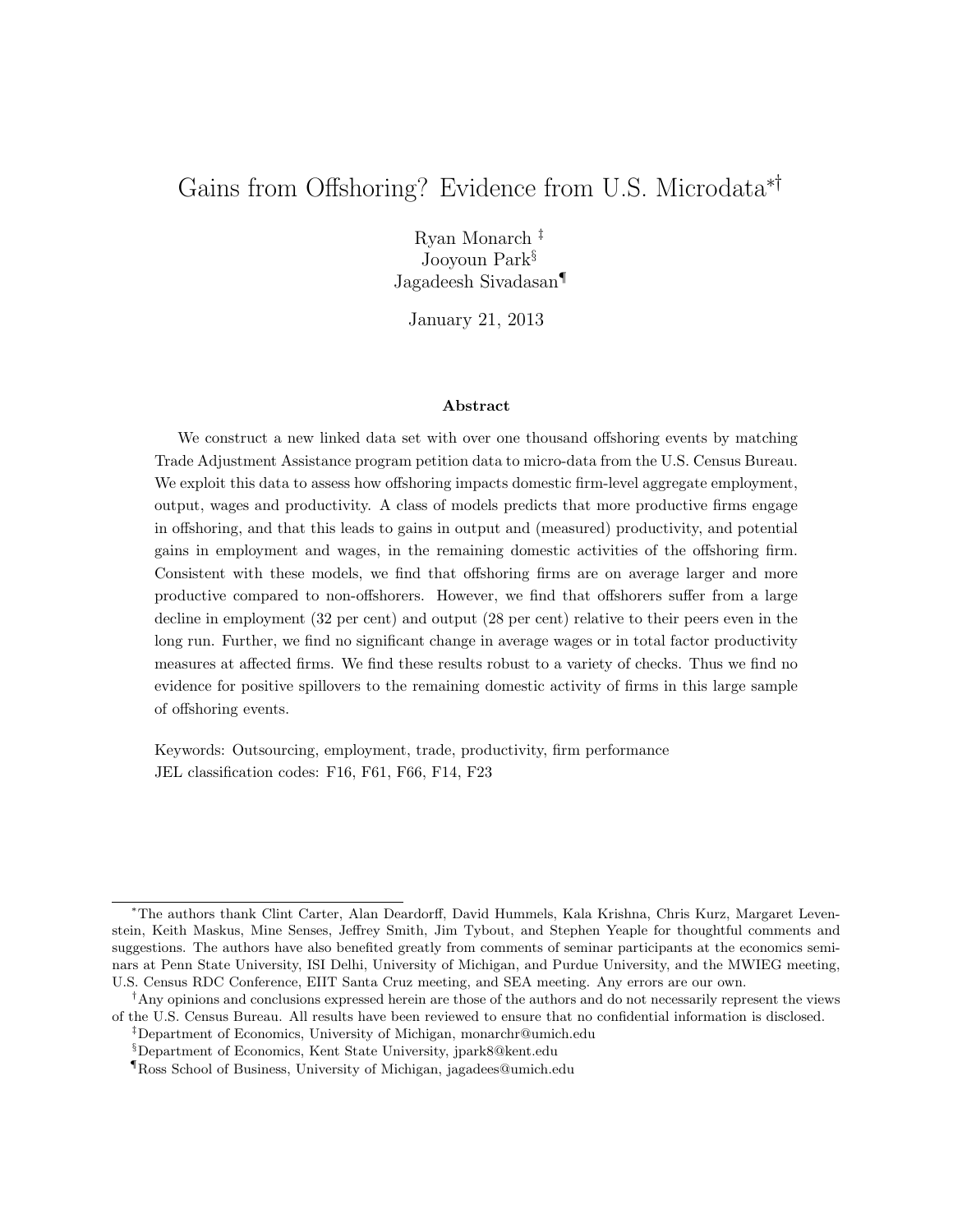### 1 Introduction

The impact of trade on the U.S. labor markets, particularly its contribution to the steep decline in manufacturing employment and increase in income inequality, has been a topic of intense academic and policy interest (Feenstra 20[1](#page-2-0)0, Krugman 2008, Autor, Dorn and Hanson 2012).<sup>1</sup> A major pathway through which trade can impact employment and wages is through the offshoring of production (Feenstra 2010, Blinder 2009).

However, empirical work has been significantly hampered by the lack of quality data on offshoring (Kirkegaard, 2007). In this paper, we assemble a new linked dataset of offshoring events and firm performance, and use it to evaluate firm-level effects of offshoring. We constructed this data by linking offshoring-induced employment layoff events available from the Trade Adjustment Assistance (TAA) program to U.S. Census Bureau panel microdata.

Theoretical predictions of the effects of offshoring vary across models. While media discourse about offshoring focuses largely on immediate job destruction at affected plants, theoretical models in the academic literature suggest potential improvements in output, wages, productivity, survival probability and even employment growth in non-offshored domestic activities of the offshoring firm.<sup>[2](#page-2-1)</sup> In an extension of Grossman and Rossi-Hansberg's (2008) influential model of offshoring, Sethupathy (2011) finds that remaining domestic units benefit from lower input costs of the offshored input/task. While the net effect on employment is ambiguous, total output and profits at an offshoring firm go up; if workers share in the profits through bargaining, worker wages can be expected to rise at offshoring firms (and fall at non-offshoring firms who lose market share). It is plausible that firms failing to restructure in the face of global competition may perform worse than firms that offshore, leading to even greater firm failures and employment losses at non-offshoring firms relative to offshorers (Park 2012a).<sup>[3](#page-2-2)</sup> In this class of models, measured productivity at the

<span id="page-2-0"></span><sup>1</sup>Absolute employment levels in manufacturing has sharply declined over the last decade. Per BLS figures (data.bls.gov), manufacturing employment stayed relatively stable around 17 million from 1990 till about 2000, and then declined sharply to about 14 million by 2004, and then further to about 12 million in 2012.

<span id="page-2-1"></span><sup>2</sup>Throughout this paper, we use the terms "establishment" and "plant" interchangeably to mean one geographic branch or unit of a "firm". A firm can have one or more establishments.

<span id="page-2-2"></span> $3$ Park (2012a) analyzes the theoretical employment effect of offshoring in a heterogeneous firm framework and finds the majority of industry-level negative effects stem from the "cleansing effect" - job destruction from the downsizing or death of non-offshoring firms that lost price competitiveness against their offshoring rivals. Our focus in this paper is not on the aggregate effects of offshoring (which is empirically more challenging to identify), but rather on firm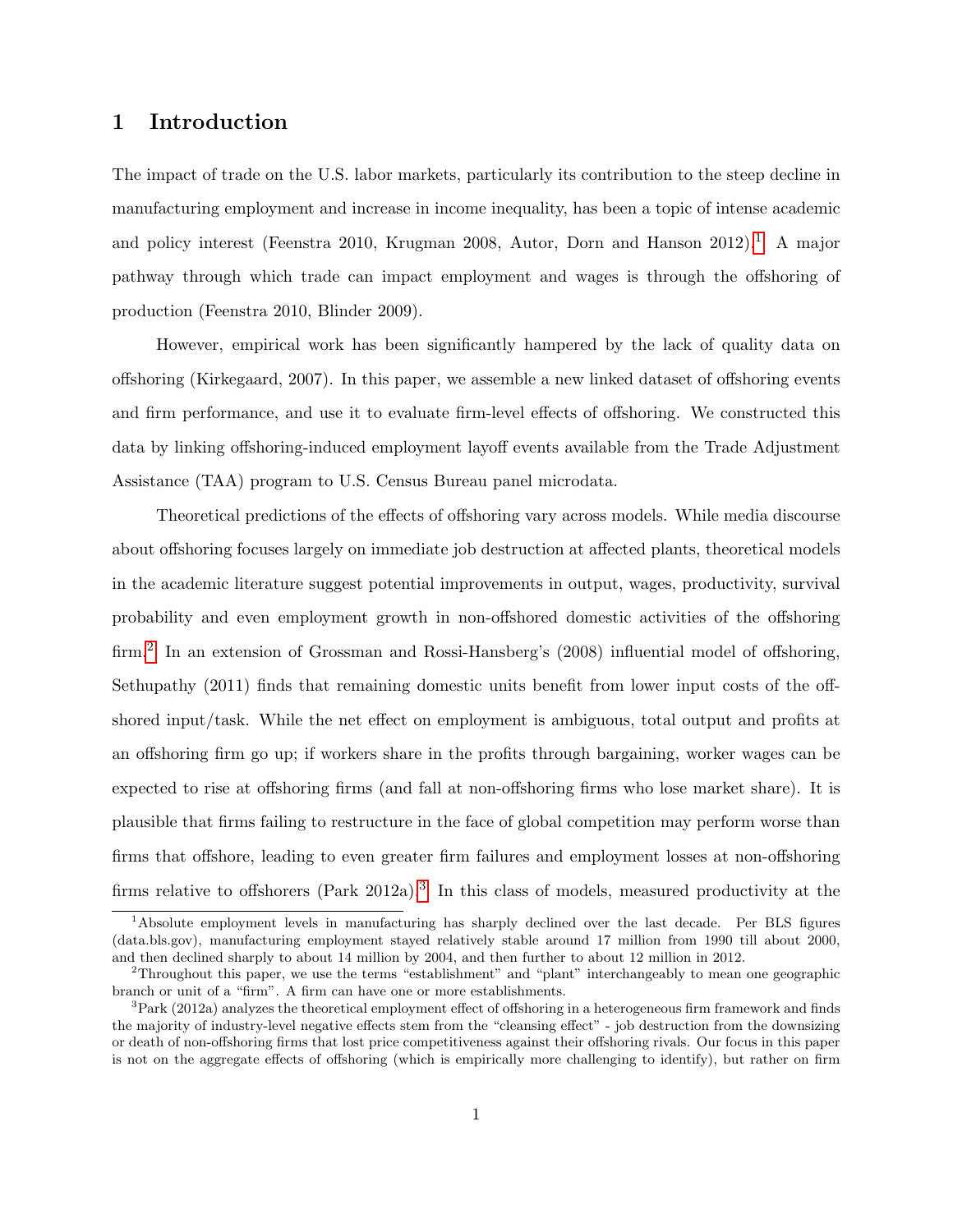domestic firm level could be expected to go up as a result of lower costs for offshored tasks.

The complementarity of domestic output (and employment) with offshoring arises in these models due to vertical linkages between the offshored activity and the remaining domestic activity. If offshoring consists of unrelated "horizontal" activity (H-FDI), foreign employment may be a substitute for domestic employment, even in remaining domestic units, as support activities in other parts of the firm may be eliminated following offshoring (Harrison and McMillan 2011, Markusen and Maskus 2001). Further, with H-FDI, there is no linkage to other parts of the firm via lower input costs, so measured productivity at the (domestic) firm level may be unaffected. Thus the extent to which offshoring affects firm-level employment and other outcomes is an interesting empirical question.

The TAA data we use includes a total of 23,327 petitions over the period 1999 to 2006. We use name-matching algorithms supplemented by extensive manual checks and modifications to link the names (and state) of establishments in the TAA petition data to the U.S. Census Bureau's business register (see Data Appendix for details). We achieve a match rate of about 70 percent; after cleaning and linking to the underlying Census micro data sets, and focusing only on initial offshoring events within firms our analysis covers about 1,400 unique offshoring firms with a limited set of variables (from the Longitudinal Business Database) and about 1,000 unique offshoring firms with greater information (from the Census and Annual Survey of Manufactures). We use this data to examine the effects of offshoring on a range of outcomes, including employment, output, factor intensity, productivity and survival, at the (domestic) aggregate firm level.<sup>[4](#page-3-0)</sup>

First, we examine the basic characteristics of offshoring firms relative to the overall population of firms. These statistics show, consistent with the prediction of the Grossman–Rossi-Hansberg class of models, that offshoring firms are larger, more capital intensive, and more productive relative to non-offshorers prior to their initiation of offshoring. Rare among large firms, we find that relative to industry peers, offshoring firms were *not* more skill intensive.<sup>[5](#page-3-1)</sup>

level outcomes for offshorers (which we assess by comparing offshorers to industry peers).

<span id="page-3-0"></span><sup>&</sup>lt;sup>4</sup>Because we rely on Census micro data, our analysis aggregates up domestic establishments of the firm in the U.S.; thus gains in profits at the global level will not be reflected in our results if they are not in the form of greater sales or profits domestic establishments. In particular, we will not capture profits in foreign operations retained abroad. We do capture potential gains in non-manufacturing operations in our analysis using LBD data (Section [7.2\)](#page-24-0).

<span id="page-3-1"></span><sup>&</sup>lt;sup>5</sup>This is surprising at first because larger firms, which offshoring firms tend to be, are usually both more capital and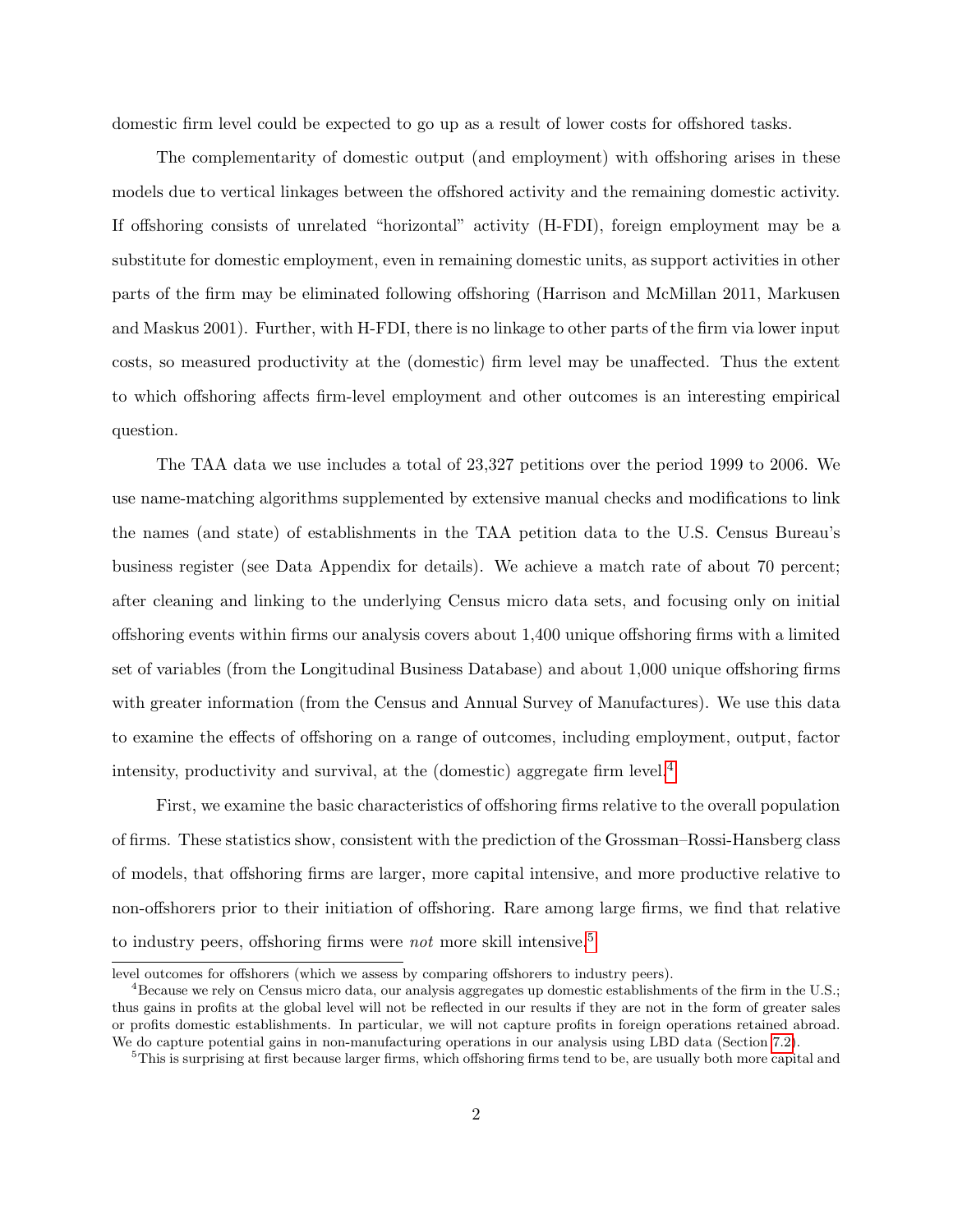Next, we examine changes at the firm level using a difference-in-differences (DID) framework. In our baseline analysis, for each offshoring firm, we select two "controls" closest in size to an offshored firm from within the same 3-digit industry. This approach addresses endogeneity from omitted variables, so long as omitted factors impact similar sized firms in the same industry in a similar fashion.<sup>[6](#page-4-0)</sup> We find that firms experience a significant decline in employment coincident with the initiation of offshoring, with the decline continuing for 3 to 4 years after. We find no evidence of firm employment recovery: over a six-year window of time from the initiation of offshoring, firm-level employment remains well below the pre-offshoring levels, with an average drop of 32% employment. Importantly, this pattern of employment reduction is very similar if we restrict the sample to multi-unit firms only, or to only those non-offshoring plants within a offshoring firm.<sup>[7](#page-4-1)</sup> The magnitudes of declines in employment are similar for the aggregate of non-offshoring plants, suggesting significant declines in supporting activities at other parts of the firm. Consistent with the decline in employment, we find stark declines in output  $(28\%)$  and capital  $(22\%)$  at the firm level; again similar patterns also hold for the aggregate of non-affected plants within offshoring firms.

We find no discernible change in wages for either production workers or non-production workers. We find small gains in labor productivity (measured as real output per worker or real value added per worker). However, these gains appear to be achieved through more intense use of capital (as capital declines less than employment); firm level total factor productivity (TFP) measures that account for capital show no significant change relative to controls. We also examine firm survival rates, and find that the survival rate of firms who offshore is very similar to control group firms. We verify the robustness of our results with a number of alternative specifications (see Section [7\)](#page-24-1); we describe two of the major checks below.

skill intensive on average. However, our finding suggests that offshorers are significantly less skill-intensive relative to similar sized firms. In fact in our propensity model of offshoring (Table 3), we find that offshoring is correlated with lower skill intensity, conditional on other variables. This finding is intuitive and consistent with economic theory, as we may expect low skill activities to be precisely the ones to be offshored (Krugman 2008).

<span id="page-4-0"></span> ${}^{6}$  For example, if offshoring is prompted by increased competitive pressure - which also could have a direct effect on the outcome variable - this bias is controlled for by comparing to matched industry-size controls, so long as competition affects similar sized firms in the same industry is a similar fashion.

<span id="page-4-1"></span><sup>7</sup>We term the aggregate of non-offshoring plants "pseudo firms", and compare this aggregate to matched firms in the same industry.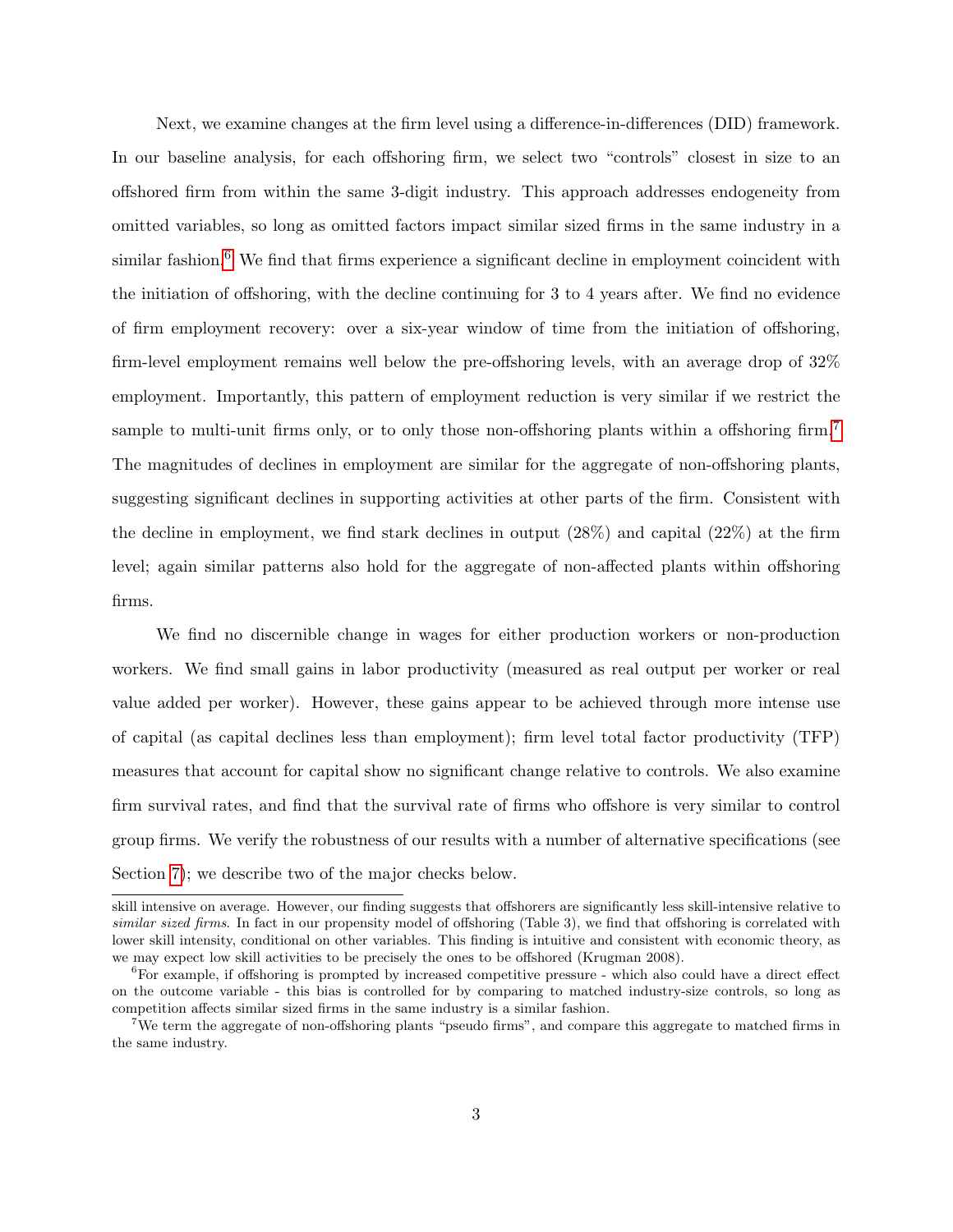First, one potentially important concern is the selection of establishments that file for TAA assistance. In particular, the TAA sample consists of those establishments where workers in the offshored activity are not re-absorbed in the plant itself (and have difficulty finding immediate employment). Despite this selection, we believe this sample is a valid one to test for positive spillovers for two reasons. One, the Grossman–Rossi-Hansberg class of models do not hinge on reabsorption of workers into the same establishment; while the fate of workers in the offshored activity is not explicitly modeled, it is clear that whether they are absorbed back into the establishment would depend on the specificity of the skills (and nature of domestic and offshored activities). In particular, the predictions about improvement in firm-level output, productivity and wages should hold even if offshored workers are not re-absorbed at the same establishment. Two, we find no evidence that the nature of selection skews the sample towards weak or failing firms, whose poor performance overall might bias our DID results. We specifically test for pre-existing trends in two ways. In our baseline analysis involves plotting the trends for both the treatment and control groups for a 13-year window around the offshoring event (see e.g. Figure [2\)](#page-46-0) following an approach suggested by Angrist and Pischke (2009, chapter 5). These figures show that: (a) the offshoring firms do not show a significant declining trend in any of the key outcome variables prior to offshoring; (b) the trends for the control group of industry-employment matched firms are very similar prior to the offshoring event; and (c) there is a stark break in trend in offshored firms relative to non-offshorers, consistent with changes being triggered by offshoring. Further, in the regression analysis, we include a test for pre-existing trends, and we confirm that the post-offshoring decline for employment, output and capital significantly exceed the magnitude of preexisting trend effects (if any).

Nevertheless, to condition on a richer set of variables, we adopt a propensity score matching approach (Rosenbaum and Rubin 1985). We include employment growth, wage growth, labor productivity, skill intensity (share of non-production workers) and capital intensity as regressors on an offshoring indicator variable in the propensity model. We then redo our analysis of outcome variables using controls matched on the propensity score, and we find our baseline results quite robust to using these alternative controls.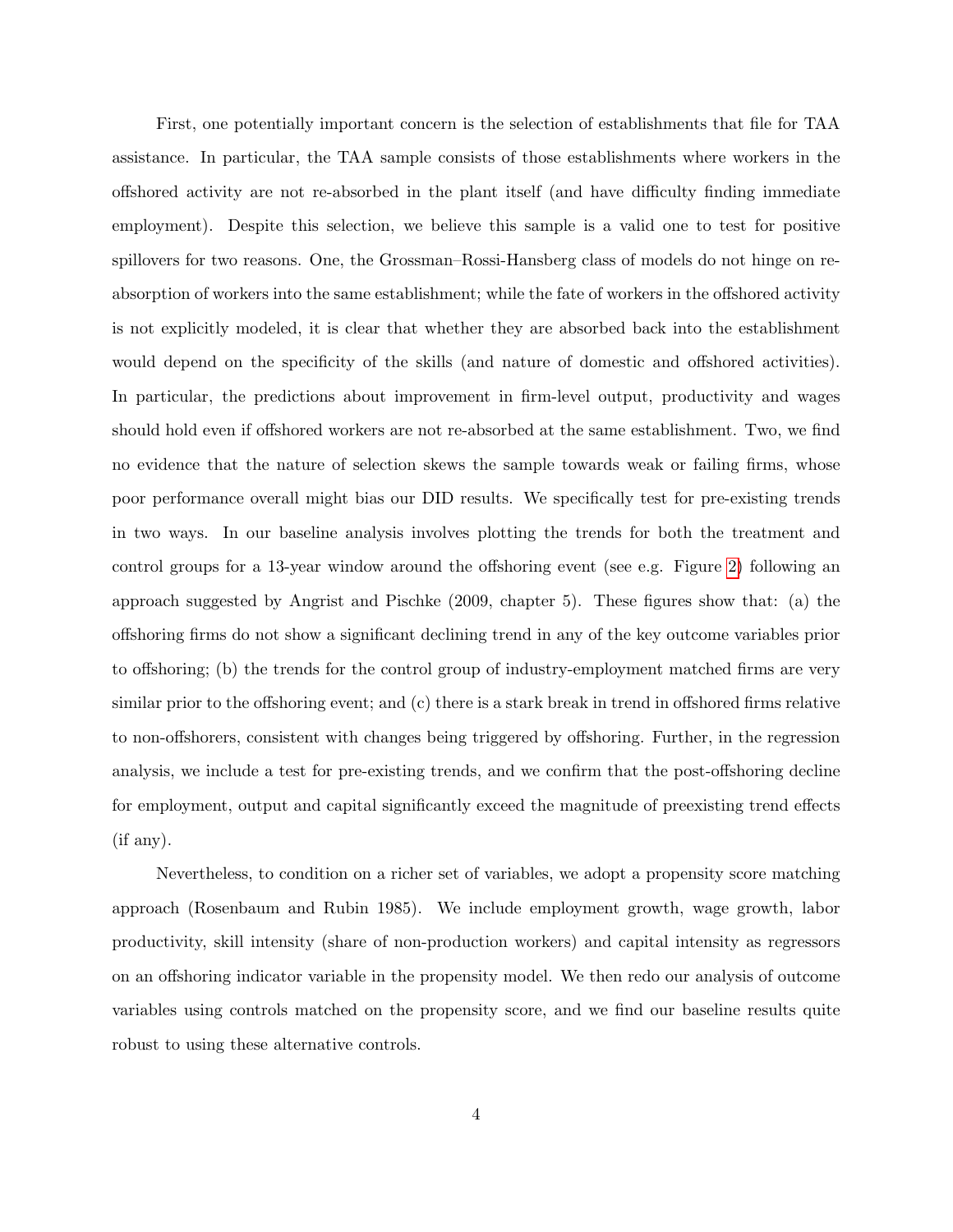Second, one possibility not captured in our baseline analysis using manufacturing sector data is that potential benefits from offshoring are transmitted mainly to non-manufacturing activities of the firm. For example, if the offshored product is distributed by domestic retail or wholesale establishments, employment gains may be observed mainly in these marketing units or at the headquarters. To examine this possibility, we used data from the Longitudinal Business Database (LBD), which includes employment and payroll information on all establishments in all sectors. We find results consistent with the baseline for two key variables; in particular, we find significant declines in firm-level employment, and no change in average wage.

Our paper contributes to the literature that has attempted to answer whether offshoring is a complement or substitute for domestic employment (e.g., Desai, Hines and Foley 2009; Harrison and McMillan 2011); a major novelty is the new linked data that allows us to examine events that are verified (by the U.S. Department of Labor) to be related to offshoring. Our finding of a stark negative impact on domestic firm output, employment and capital stand in contrast to the results in a number of studies in this literature, as we discuss in detail in Section [2](#page-6-0) below. Our results appear consistent with shifting of entire product lines abroad, where offshoring occurs with a lack of strong vertical linkages between the offshored activity and remaining home activities.

The rest of the paper is organized as the following. Section [2](#page-6-0) describes the related literature and the alternative approaches to measuring offshoring. Section [3](#page-9-0) presents a model of offshoring drawn from Sethupathy (2011)'s extension of the Grossman–Rossi-Hansberg's (2008) work. Section [4](#page-12-0) describes the data in more detail. Section [5](#page-15-0) briefly describes the empirical methodology used to evaluate the effects of offshoring. Section [6](#page-17-0) presents our baseline results. Section [7](#page-24-1) describes our robustness checks; Section 8 discusses results and concludes.

### <span id="page-6-0"></span>2 Related Literature and Measurement of Offshoring

The most common approach to measure offshoring in the existing literature is to use the share of imported input usage. At the industry level, this entails using input-output tables to identify offshoring industries. The general consensus is that employment effects of offshoring are weak. Amiti and Wei (2006) find that the impact is insignificant at the disaggregated level, but positive at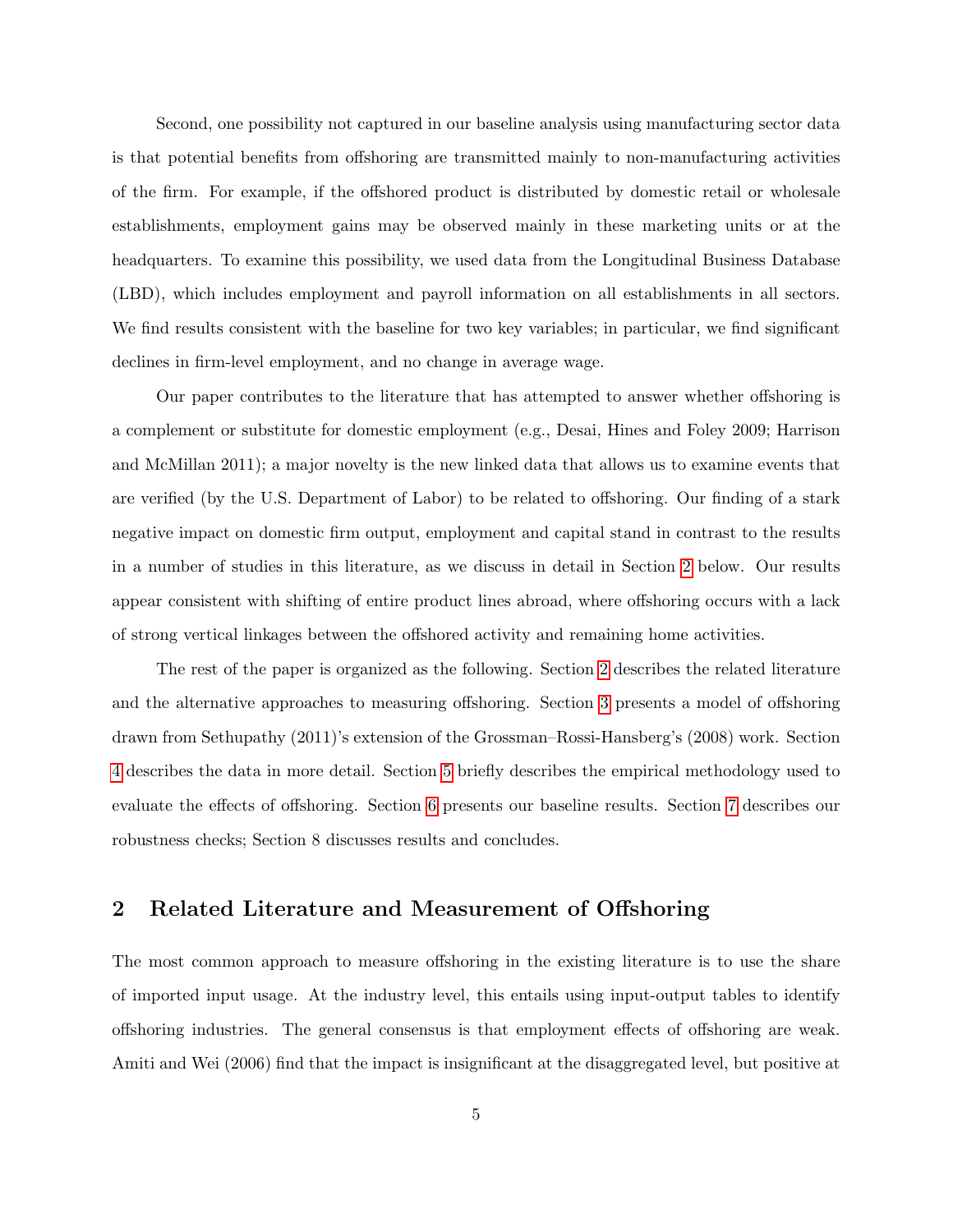a more aggregated level in the U.S. manufacturing sector between 1992 and 2000. In a similar study, Amiti and Wei (2005) find an insignificant employment effect in the U.K. manufacturing industry between 1995 and 2001. For the Canadian manufacturing sector, Morissette and Johnson (2007) find that the industries with intense offshoring did not show significantly different employment growth rates compared to other industries. Koller and Stehrer (2010) use Austrian data and find that offshoring had a negative effect during 1995-2000, but a positive effect during 2000-2003.

Such a measure can also be constructed for firm-level data. For the U.S., the 1987 and 1992 Census of Manufactures conducted by the U.S. Census Bureau collects data on plant-level imported input usage. All manufacturing plants were asked whether they used any inputs of foreign origin. The answer 'yes' is used as a flag for an offshoring activity in many studies (Berman, Bound and Griliches, 1994; Feenstra and Hanson, 1996 & 1999; Kurz, 2006). Unfortunately, the Census stopped asking this question after 1992 (a subsample of establishments were asked this question in the 2007 Census, and used in work by Fort (2011) who investigates the determinants of importing). Similar attempts have been made with micro data of countries other than the U.S. Hummels et al.(2011) use Danish employer-employee matched data to explore a similar question with more focus on the impacts on wage rates. They find that offshoring increases high-skilled wages and decreases low-skilled wages, and that workers displaced by offshoring suffer from a larger wage loss than from other layoffs.

A significant limitation of using imported input usage as a measure of offshoring is that the imported inputs could be related to newly introduced products rather than replacement of in-house inputs (Feesntra and Markusen, 1994). These new inputs would not involve shifting of in-house production, and hence may not capture true offshoring. On the other hand, if an entire production line is offshored, no measured increase in imported inputs will be recorded even though offshoring is taking place (in fact if the offshored activity used some imported inputs, the fraction of inputs imported may even decline). Our data allows us to identify offshoring events certified by an independent investigator. This avoids these potential measurement errors and omissions that could impact the use of imported intermediate inputs as a proxy for offshoring.

A second source used to identify offshoring is survey data on foreign operations of the U.S.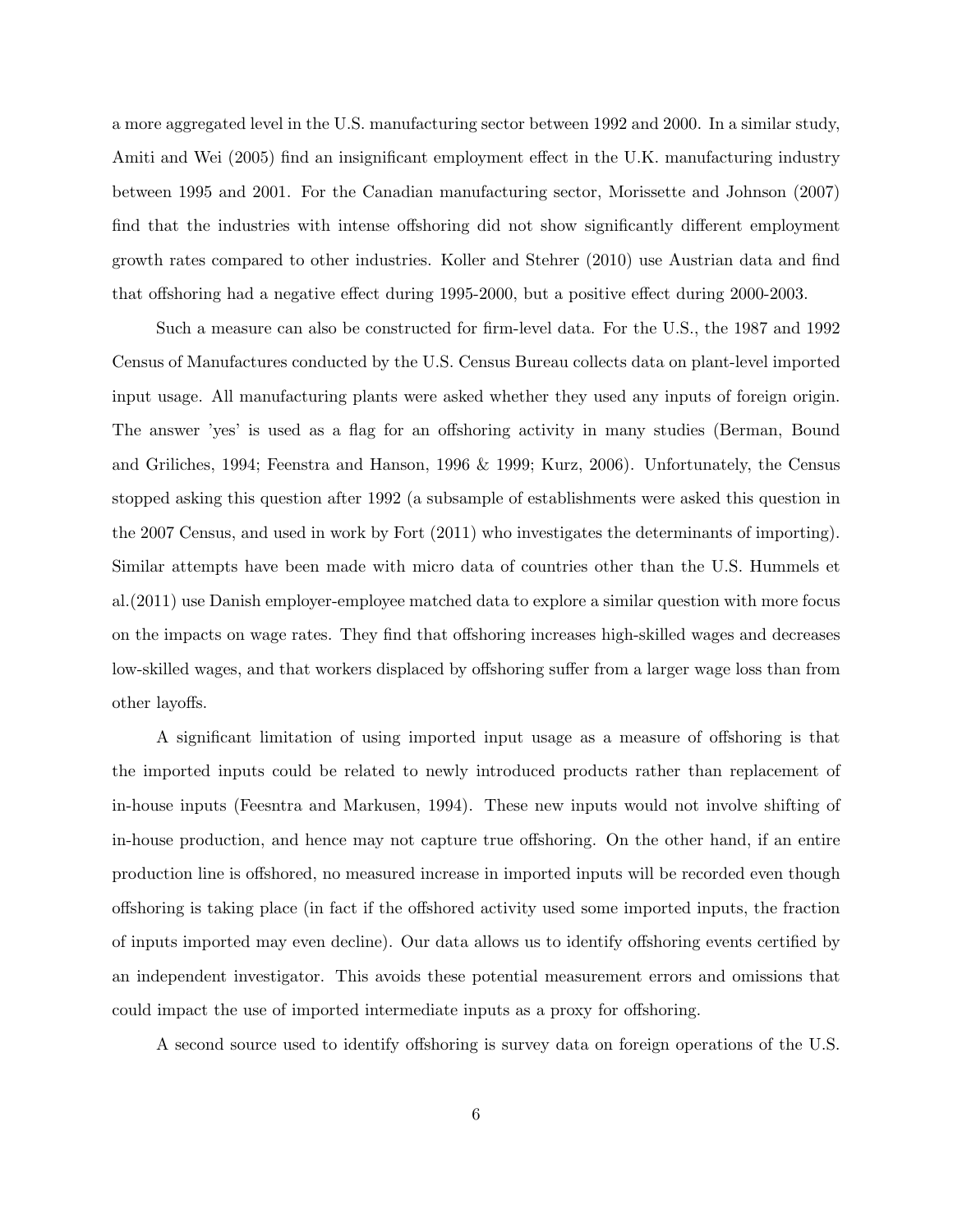multinationals, collected by the U.S. Bureau of Economic Analysis (BEA). This dataset has detailed operational information at the establishment level, including location, employment and wages. Brainard and Riker (2001) find little substitution between U.S. facilities and foreign affiliates, and larger substitution among foreign affiliates in low wage countries. Stronger substitution between home and foreign affiliate employment is found by Hanson, Mataloni, and Slaughter (2005). On the other hand, Desai, Foley, and Hines (2009) find complementarity between home and foreign affiliates of U.S. multinationals; they find that when foreign investment (employment compensation) rises by 10%, U.S. domestic investment (employment) rises by 2.6% (3.7%). In contrast, Borga (2005) finds an insignificant effect. Harrison and McMillan (2011) find that while overall offshoring substitutes domestic employment, for MNCs with vertically-related operations in low (high) income countries, foreign employment seems to be a complement (substitute) for domestic employment. They argue that this is driven by dissimilarity (similarity) of tasks undertaken in poor(rich) country affiliates and the U.S. Sethupathy (2011) examines offshoring activities to Mexico using the same BEA data. He finds an increase in wages and no evidence of greater job losses in domestic locations at offshoring firms. Similar analysis was performed using the data on European firms. Muendler and Becker (2010) investigate German multinationals and find strong substitution. Braconier and Ekholm (2000) find substitution between Swedish facilities and affiliates in high-income countries, but neither substitution nor complementarity for affiliates in low-income countries.

One drawback of this type of data is that it does not capture the impact of offshoring through arm's length contracts, which according to Bernard et al. (2005), account for about half of offshoring activities of U.S. multinationals. Further, some of the outward investment observed in these data sets, even when they are in vertically-related industries may not be related to offshoring, as they could be related to expansions of activity abroad (rather than shifting of production from home).<sup>[8](#page-8-0)</sup> Our dataset, by the nature of the TAA program, captures events of production shifting abroad,

<span id="page-8-0"></span> ${}^{8}E.g.,$  Desai et al (2009) describe their work as investigating the effect of foreign investments broadly (rather than offshoring specifically). While they find that FDI outflows and domestic investments are complementary, earlier work on the effects of foreign investment found mixed effects of foreign operations on domestic activity. A negative link was found for seven selected U.S. multinationals (Stevens and Lipsey, 1992) and for aggregate data in OECD economies (Feldstein, 1995). A positive link was found for cross-section of U.S. multinationals (Lipsey, 1995), aggregate data for Australia (Faeth, 2005), German firm-level data (Kleinert and Toubal, 2010), German industry-level data (Arndt, Buch, and Schnitzer, 2007), and industry-level data for Canada (Hejazi and Pauly, 2001).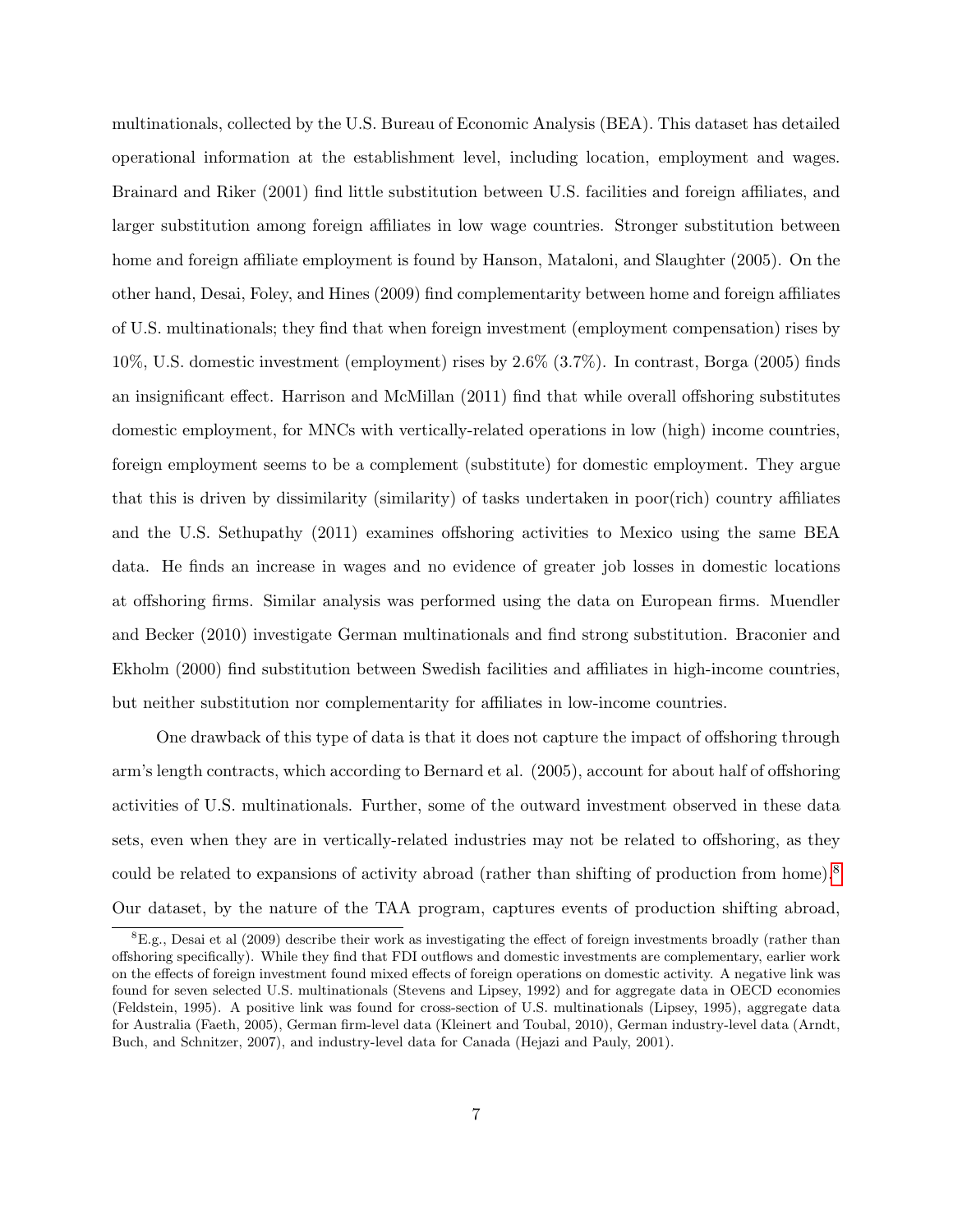irrespective of whether it was within the firm, or to outside parties.

### <span id="page-9-0"></span>3 Model

In this section, we motivate our empirical work by presenting a brief version of Sethupathy's (2011) extension of Grossman and Rossi-Hansberg's (2008) seminal model of offshoring. While the model in Grossman and Rossi-Hansberg (2008) allows two types of labor, skilled and unskilled, it limits firms to be homogeneous. Sethupathy (2011) allows firm heterogeneity while limiting workers to be homogeneous.

#### 3.1 Set-up

There are two sectors,  $X$  and  $Y$ , and one factor, labor. Sector  $X$  has homogeneous goods produced using CRS technology. Offshoring is not possible in sector X and the product market is perfectly competitive. Workers are paid their marginal product,  $w_X$ . Sector Y has differentiated products with a monopolistically competitive market. Workers first look for a job in sector Y and all residual workers are absorbed by sector X.

First, firms in sector Y incur a sunk entry cost  $f_e$  and get a productivity draw  $\phi$  from the Pareto distribution  $G(\phi)$ . After learning their productivity, firms enter the labor market to hire their workforce and start producing. The production function is  $q = \phi N(\phi)$  where  $N(\phi)$  denotes the total employment by this firm. Production is composed of a continuum of tasks  $z$  with a mass  $1 (z \in [0, 1])$ . The employment share of each task is fixed as s. The cost of offshoring task z has two multiplicative components: heterogeneous offshoring cost  $t(z)$  and policy cost  $\beta$ . Tasks are indexed according to the size of its offshoring cost so that  $t'(z) > 0$ . The domestic wage is  $w_d$  and the foreign wage rate is  $w_f$ . Therefore, the cost of performing task z is  $sNw_d$  at home and  $\beta t(z)sNw_f$ in foreign country.

Workers begin their job search in sector  $Y$  keeping the job in sector  $X$  as an outside option. Firms with productivity  $\phi$  pay a search cost  $b(\phi)$   $(b'(\phi) > 0)$  and receive a random match. The domestic wage rate in sector  $Y, w_d$ , is determined through Nash bargaining between an employer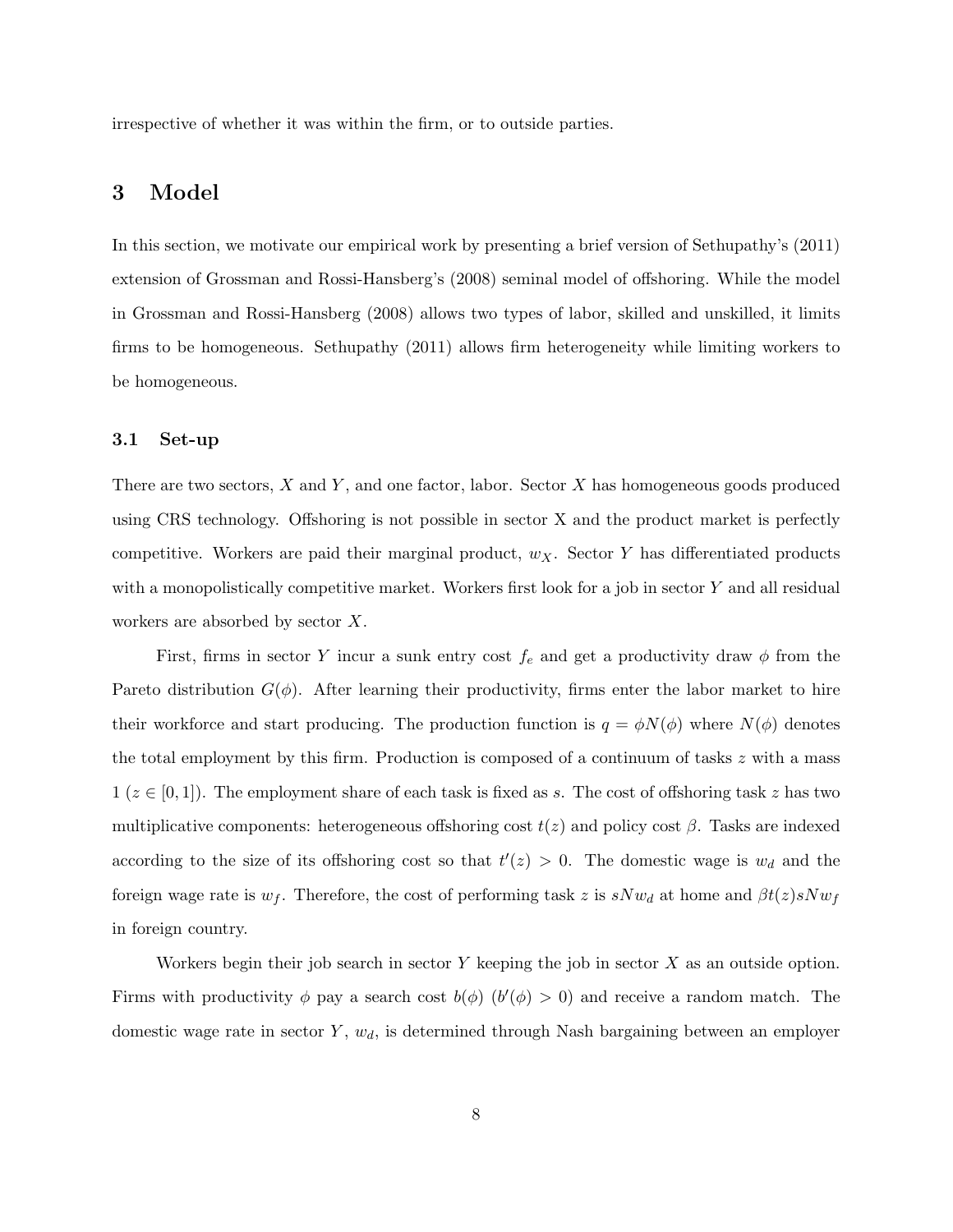and a worker as the following:

$$
\operatorname*{Max}_{w_d} \theta ln(w_d - w_x) + (1 - \theta) ln(\pi_{op})
$$

 $\pi_{op}$  is the marginal profit of an additional worker and  $\theta$  denotes the Nash bargaining parameter. This maximization problem yields the rent sharing wage specification as the following:

$$
w_d = \eta \pi_{op} + w_x
$$
 where  $\eta = \frac{\theta}{1 - \theta}$ : rent sharing parameter

Consumer demand is characterized by the quasi-linear utility function as in Melitz and Ottaviano (2008). Utility maximization yields the following expression for the demand for product i in sector  $Y$ :

$$
p_i = \rho - \gamma q_i - \lambda Q_y \quad ,
$$

where  $\rho$  summarizes the degree of substitution among differentiated products in Y,  $\gamma$  indicates the degree of product differentiation, and  $\lambda$  is the degree of substitution between production in X and Y.  $Q_y$  denotes the total consumption of sector Y products.

#### 3.2 Impact of a Fall in Offshoring Cost

As in Melitz (2003), the equilibrium is characterized by cut-off productivities of firms with different operational strategies. In this set-up, we have two cut-off productivities: one for survival and the other for offshoring. This is depicted in panel (a) of Figure [1.](#page-45-0) Each offshoring firm then has a marginal task that separates the offshored tasks and domestic activities.

If the policy cost of offshoring,  $\beta$ , decreases, firms with different productivity levels respond differently. These responses are summarized in panel (b) of Figure [1.](#page-45-0) First, the cut-off productivity for offshoring falls, since offshoring brings larger cost reduction for all tasks offshored. This implies that offshoring becomes profitable for more firms, including the firms with lower-productivity. Second, the extent of offshoring within an offshoring firm increases. Recall that costs of carrying out task z at home and in the foreign country are  $sNw_d$  and  $\beta t(z)sNw_f$ , respectively. As  $\beta$  falls,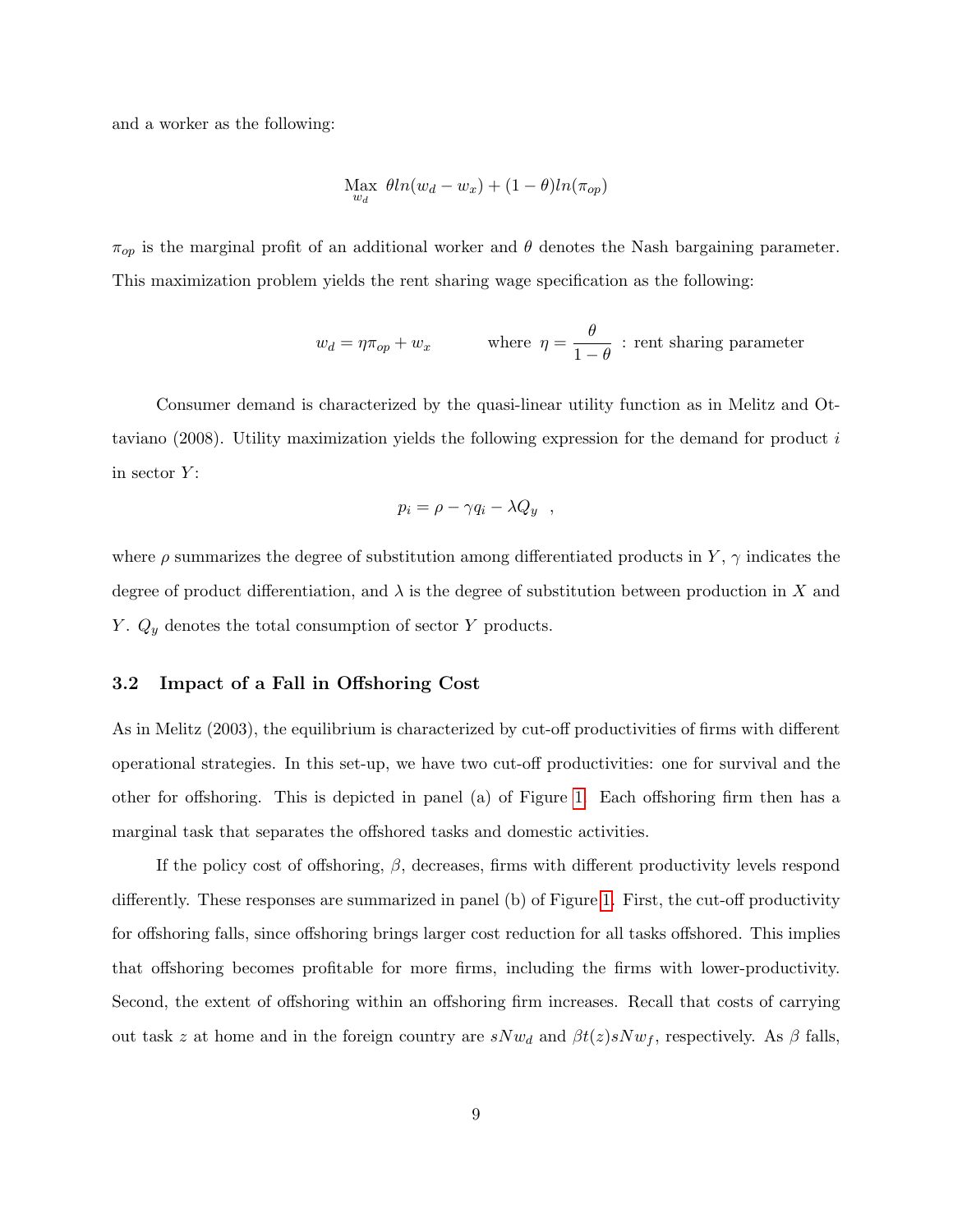the marginal task  $z^*$  such that  $w_d = \beta t(z^*) w_f$  falls. Therefore, offshoring firms enjoy cost reduction for larger fraction of their production process. Third, the cut-off productivity for survival increases. Park (2012a) calls this the cleansing effect of offshoring. The cost reduction from offshoring reduces the prices of the products by offshoring firms, raising the relative price of the non-offshoring firms and hurting their profitability. It becomes harder for non-offshorers to survive.

The employment effect within offshoring firms is ambiguous because there is job creation as well as job destruction. As they initiate offshoring of some tasks, their employment at home decreases. However, their prices fall from cost reduction which leads to larger sales. This could lead to job creation, potentially large enough to offset the initial job destruction. The sign of the net effect cannot be determined analytically and depends on various parameters of each industry (Park, 2012a). The fall in offshoring cost improves profitability of offshorers and causes their wage rates to rise through rent-sharing.

Thus this model predicts: (i) an ambiguous net effect on firm-level employment; (ii) positive effects on output; and (iii) positive effects on wage rates.

In the model above, the positive spill over to domestic employment and output arises due to vertical linkages between the offshored activity and the remaining domestic activity, with the offshored input now being lower cost than before. In general, as discussed in Desai et al (2009), there could be complementarities also if the remaining domestic activity is upstream (e.g., when the more skill or capital intensive activity is retained in the U.S. and labor intensive assembly of final product is offshored abroad) – even in this case, the lower overall cost of production would allow the firm to lower prices and gain market share, leading to an expansion in domestic activity.

#### <span id="page-11-0"></span>3.3 Alternative model: Shifting entire product line (Horizontal FDI)

However, if offshoring consists of shift of an entire product line (unrelated to remaining domestic activity), foreign employment may simply involve a shift of employment, with no spillover effects. In fact, this type of "horizontal FDI" (H-FDI) could lead to job losses in remaining domestic units, if support activities in other parts of the firm are eliminated following offshoring (Harrison and McMillan 2011, Markusen and Maskus 2001). Further, with H-FDI, measured productivity at the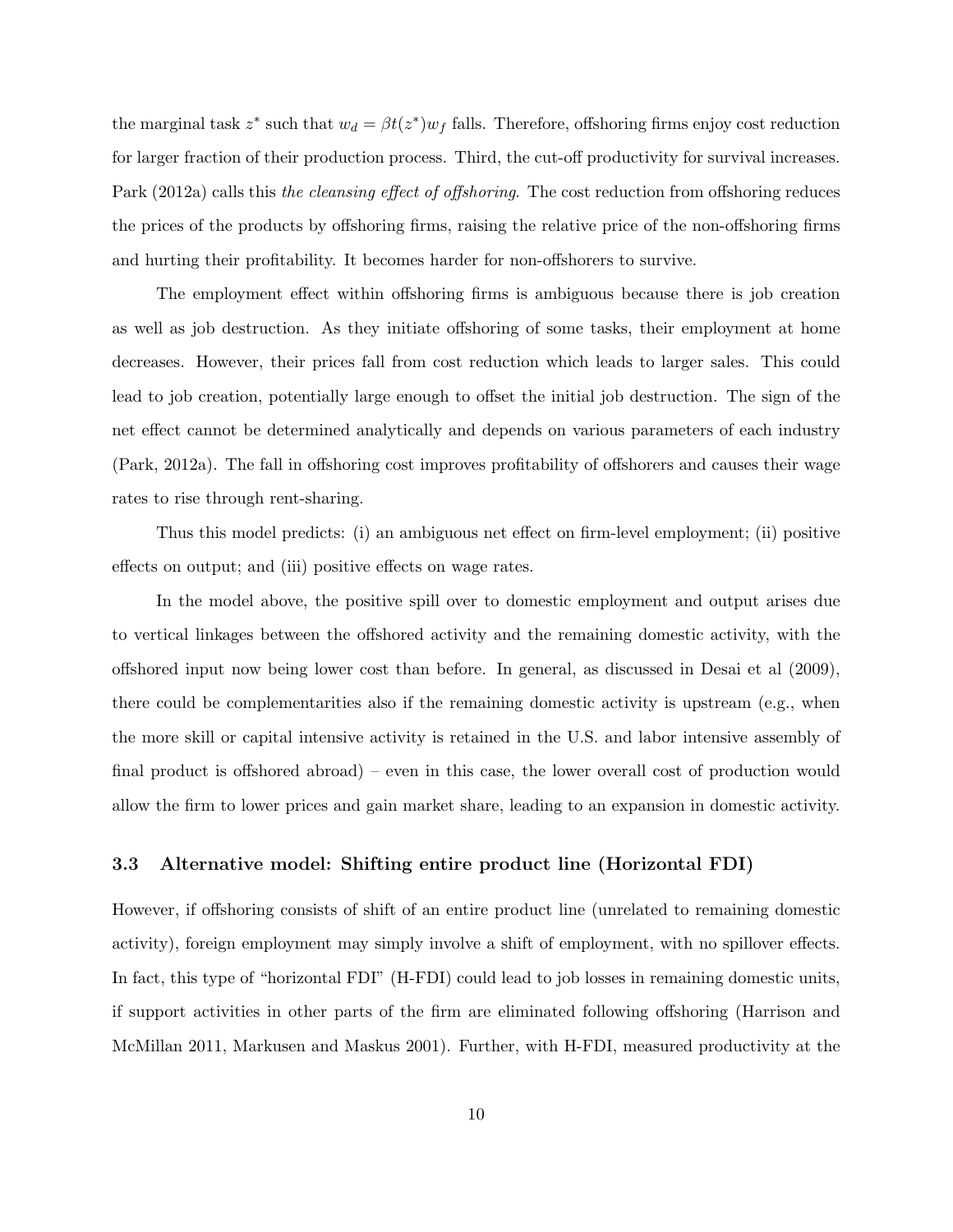(domestic) firm level would be unaffected, as there is no distinct effect on the marginal costs of other activities.

There would be no output gain at all if the shift involved movement of export production to another country (termed "export-platform FDI" by Harrison and McMillan, 2011). If part of the shifted production was sold via domestic establishments, there would be gains recorded in output of other domestic units (possibly in marketing units – see discussion in Section [7.2\)](#page-24-0). But if the foreign plant sold directly to other firms directly, the sales would be recorded by the foreign plant, and this would not affect measured output of remaining domestic establishments.

### <span id="page-12-0"></span>4 Data

We use three main sets of data in our analysis: Trade Adjustment Assistance (TAA) petition data to provide information of layoff events related to offshoring; the Longitudinal Business Database (LBD), with basic operational information of the universe of establishments in the U.S.; and the Annual Survey of Manufactures/Census of Manufactures (ASM/CMF) with more detailed information for manufacturing establishments.

#### 4.1 Trade Adjustment Assistance Data

The information on trade-induced layoffs in U.S. manufacturing plants is obtained from TAA program administrative data, administered by the U.S Department of Labor (USDOL).[9](#page-12-1) The dataset was procured through a Freedom of Information Act request.

The TAA is a dislocated worker program that originated with the Trade Act of 1974. When layoffs occur, workers or any entity that represents them (company, union, or state)may file a petition with USDOL.[10](#page-12-2) The petitions are filed at the plant level. Once filed, each petition is assigned an investigator from USDOL who conducts interviews at the petitioned plant, upstream/downstream plants, and with customers to identify the reason for layoffs and determine when they began (im-

<span id="page-12-1"></span><sup>&</sup>lt;sup>9</sup>Some petitions are filed under the North American Free Trade Agreement-Transitional Adjustment Assistance (NAFTA-TAA) program for years between 1994 and 2003. NAFTA-TAA program was merged into the regular TAA by the Trade Act of 2002.

<span id="page-12-2"></span><sup>&</sup>lt;sup>10</sup>For our sample period - layoff events between 1999 and 2006, 50% of petitions are filed by companies, 42% by unions or workers, and the rest by states.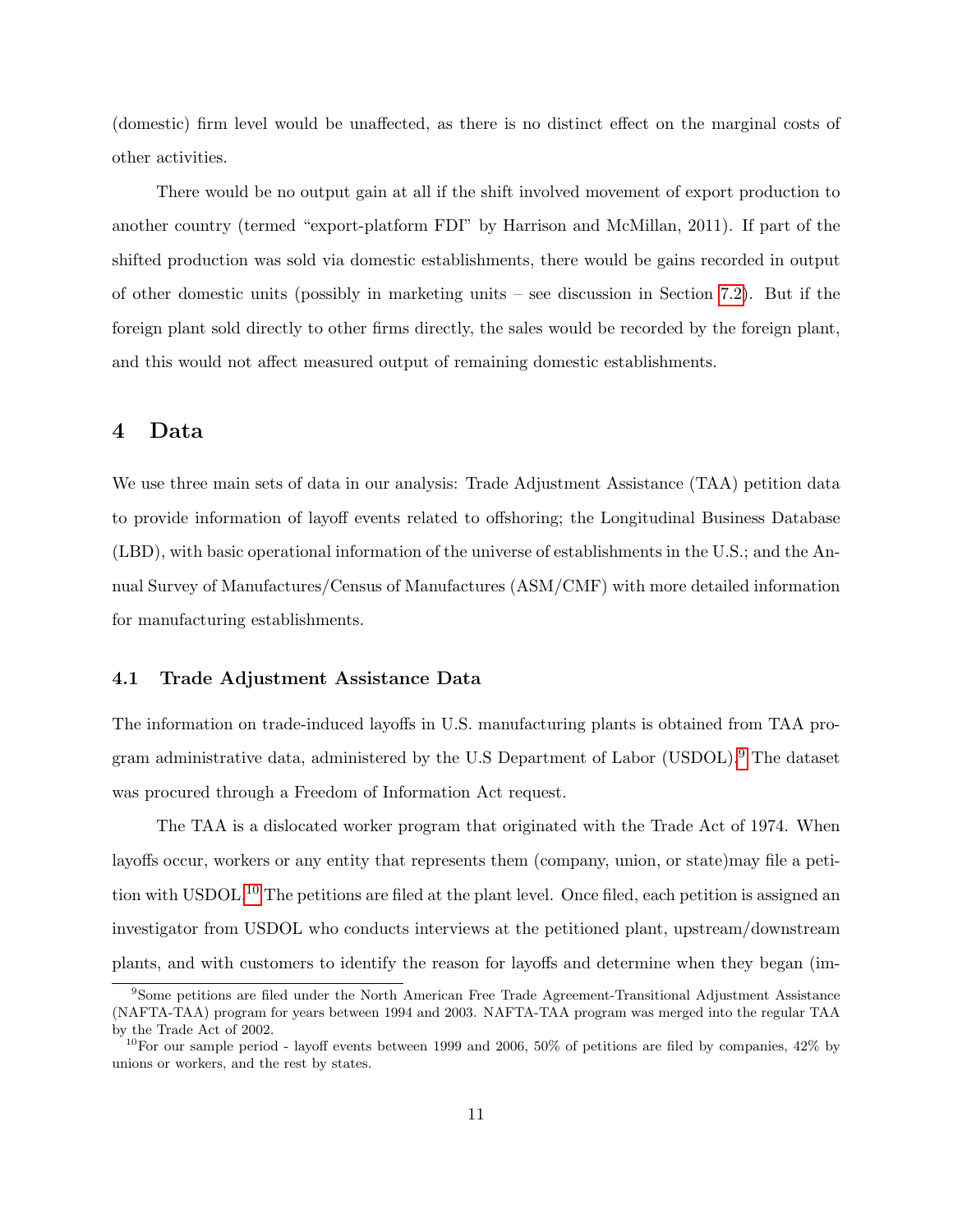pact date). Certification is issued if the reason for layoffs is determined to be one of the following: (i) company imports (the company itself replaced in-house tasks with imported tasks); (ii) customer imports (buyers now purchase from foreign firms instead of this plant); (iii) production shift (the company replaced tasks with activities at own subsidiaries abroad); and (iv) increase in aggregate *imports* (there has been an increase in imports of this product at the aggregate level).<sup>[11](#page-13-0)</sup> 45% of petitions in our sample period are denied, as they were deemed not to satisfy any of the four criteria. Once certified, the workers displaced from this plant between the impact date and two years from the certification date (or impact date whichever comes later) are eligible for various benefits provided under the TAA program.[12](#page-13-1)

Based on the reason for layoffs, we classify the petitions into three groups: offshoring events, import-competition events, and denied petitions. Offshoring events are the petitions certified due to company imports or production shifts (criteria (i) and (iii) above). The layoffs in these events are a voluntary decision of the company, indicating a strategic move. Import-competition events, instead, are those driven by external forces (categories (ii) and (iv) above). The petitions report company name, address (state, city, zip code, street address), impact date (the day layoffs began), and 4-digit SIC code. The reason for displacement, as described above, is reported in the collated data provided to us by the USDOL only after 2002 (after the Trade Reform Act of 2002 revised the coding guidelines). Though unreported, USDOL had began this classification process prior to 2002; for petitions between 1999 to 2001, we manually examined the investigation report of each certified petition (available on the USDOL website) to identify the reason for certification. Our sample's impact years range from 1999 to 2006. We classify a total of 19,603 petitions <sup>[13](#page-13-2)</sup>

<span id="page-13-0"></span> $11$ This is the case where an establishment has many small buyers rather than a few large customers. Many petitions filed in paper industry are certified for this reason.

<span id="page-13-2"></span><span id="page-13-1"></span> $12$ Table 1 of Park (2012b) provides more details on these benefits.

<sup>&</sup>lt;sup>13</sup>Between 1999 and 2006, total of 23,327 petitions were filed and 12,831 were certified. Of those certified, we were able to identify the reason for layoff for 9,107 petitions. In order to construct the sample of offshoring events and import competition events, we dropped the certified petitions for which the detailed classification was not documented. Thus our final sample includes 9,107 petitions certified with a reason identified and 10,496 denied, totalling 19,603. Table A1 shows the number of certified petitions and offshoring events for each impact year (before cleaning of data to focus on initial offshoring episode for affected firms).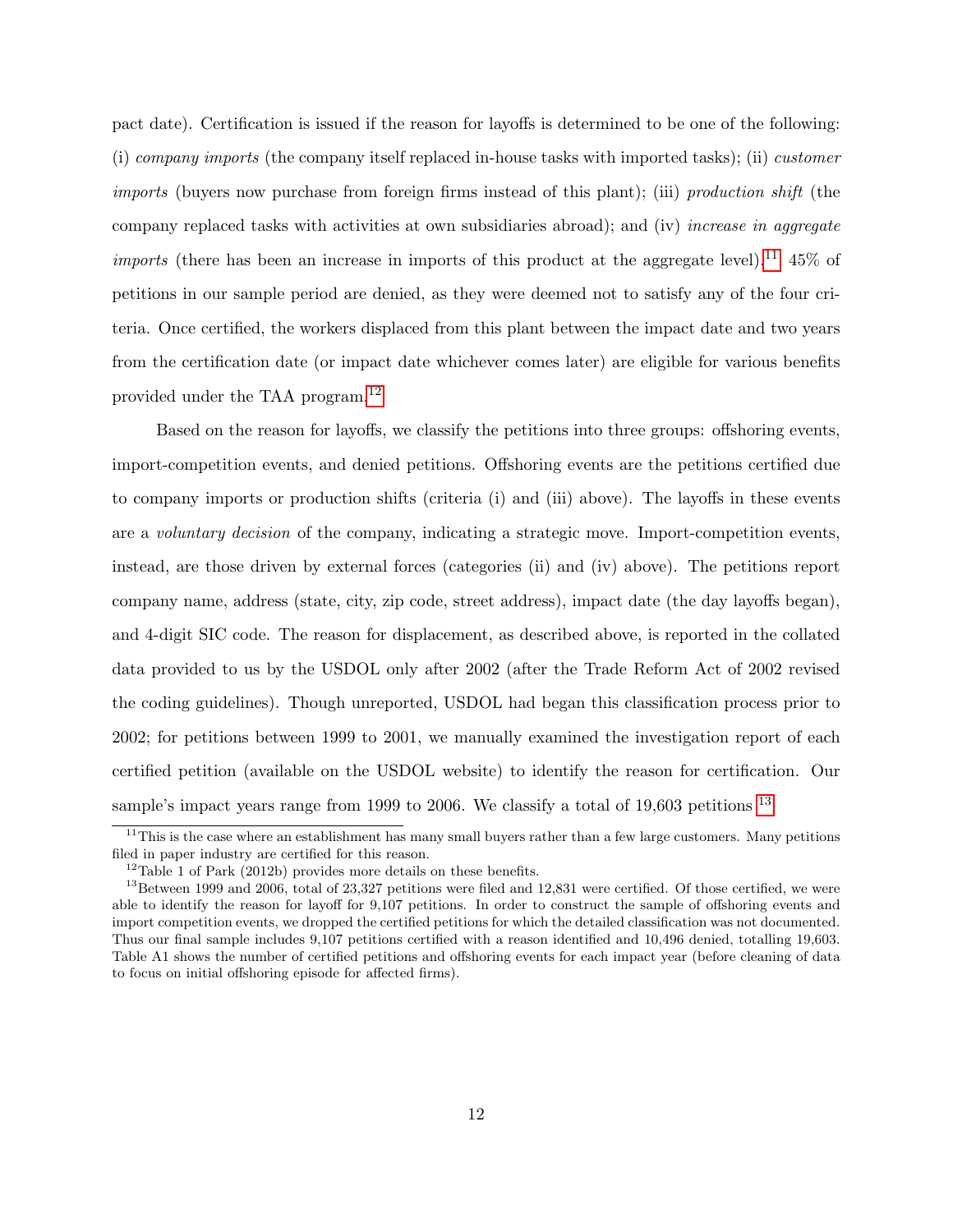#### 4.2 Micro data from the U.S. Census Bureau

We link the information on layoff events from the TAA petition data to confidential micro data from the U.S. Census Bureau. There are two sets of data we can use to explore firm-level impacts of offshoring: the LBD and the ASM/CMF. The LBD consists of data on all U.S. establishments in existence, including non-manufacturing establishments, but collects limited operational information for each plant. The LBD contains annual information on total employment, total payroll, industry, location, and also the birth and exit year for each establishment.<sup>[14](#page-14-0)</sup>

In order to analyze the impact of offshoring on other aspects of firm-level operations, we use ASM/CMF data as our main database. The ASM/CMF contains a rich set of variables such as employment and payroll separately for production and non-production workers, total value of shipments (output), value added, material costs, export shipment, and ways to estimate capital accumulation, but does not contain complete coverage of the universe of firms.

More specifically, the CMF is a quinquennial survey on the universe of U.S. manufacturing establishments, undertaken in years ending in 2 or 7. For between-Census years, a similar set of information is collected in the ASM for a representative sample of manufacturing establishments. The sampling weight is based on the employment size in the latest CMF with larger establishments receiving a larger weight. Establishments with employment of 1,000 or more are included with certainty. The ASM sample changes every five years. We retain approximately 65% of our LBD sample as we move from the LBD to the  $\text{ASM}/\text{CMF}$  sample.<sup>[15](#page-14-1)</sup>

#### 4.3 Construction of Firm-level Variables

Since TAA petitions are filed at the plant level, the merging of the TAA petition data and the micro data from the Census Bureau is performed at the plant-level. The matching of the names and state information in the petition data to the U.S. Census business register is done using name matching

<span id="page-14-0"></span> $14$ The birth year is left-censored at the start of the data (1976) and the exit year is right censored at the end of our LBD data period (2009).

<span id="page-14-1"></span> $15$ The explanation for why we get a significant fraction of the LBD sample in the ASM-CMF is twofold: (i) offshoring firms are predominantly engaged manufacturing activity; and (ii), as we find below, firms (and establishments) in that offshore are significantly bigger than average and hence they are disproportionately included in the ASM/CMF. Given the sample overlap, it is not surprising that we find our results for variables found in both datasets – employment and average wage – very similar in firm-level aggregates using the LBD data (see discussion in Section [7.2\)](#page-24-0). Thus, that sampling in the ASM is not biasing our conclusions.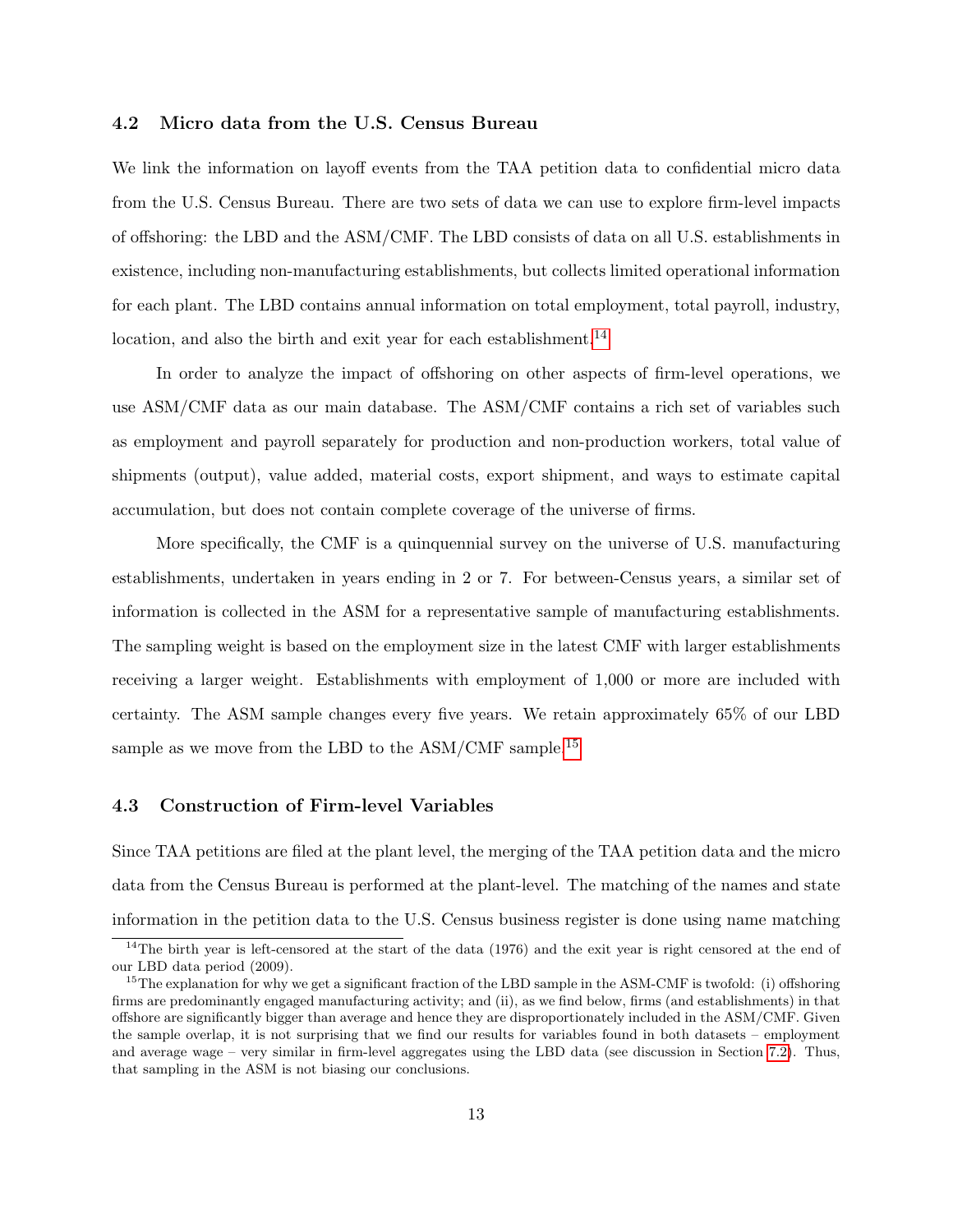algorithms, supplemented with extensive manual checks and modifications; we provide details on the merging process in the Data Appendix. Using the firm identification codes in the LBD, we aggregate establishments to one firm. Some firms experienced multiple offshoring events during the observation period, either at different plants at the same time (cross-section) and/or at different times in the observation period (time-series). In such cases, we use the impact date of the first offshoring event as the firm's initiation of offshoring. The firm's industry-code is chosen based on the industry with the largest employment: we aggregate establishment-level employment by 3-digit 1987 SIC codes within each firm and picked the SIC code with the largest employment as the firm's industry. Other firm-level variables in the ASM/CMF are aggregates from establishments selected in ASM.

For productivity measurements, we use a number of different approaches: in addition to labor productivity measures (output per worker and value added per worker), we also estimate total factor productivity as residuals from a value added production function, estimated alternatively using OLS (with plant-fixed effects) and using the Levinsohn-Petrin (2003) approach to control for endogeneity of inputs. These estimation methods measure TFP at the plant level; we use a variety of different methods to aggregate these productivity measures up to the firm level, including the average across all plants at a firm (used in the baseline results reported below), the employment-weighted average across all plants, and the relative ranking of each of these measures across firms.[16](#page-15-1)

### <span id="page-15-0"></span>5 Empirical Methodology

Our main interest is in the firm-level impact of offshoring. While it is expected that the subunit with the offshored activity will see reduction in employment and output, the model sketched out in Section [3](#page-9-0) suggests that other domestic units of the offshoring firm would realize benefits from offshoring, so that firm-level employment and output could show improvements in medium- and long-run.

We carry out the impact analysis by exploiting the timing of layoff events identified by our data. In order to separate the operational changes caused by offshoring events from other industry-

<span id="page-15-1"></span> $^{16}$ The main findings were robust to other productivity aggregation measures described above.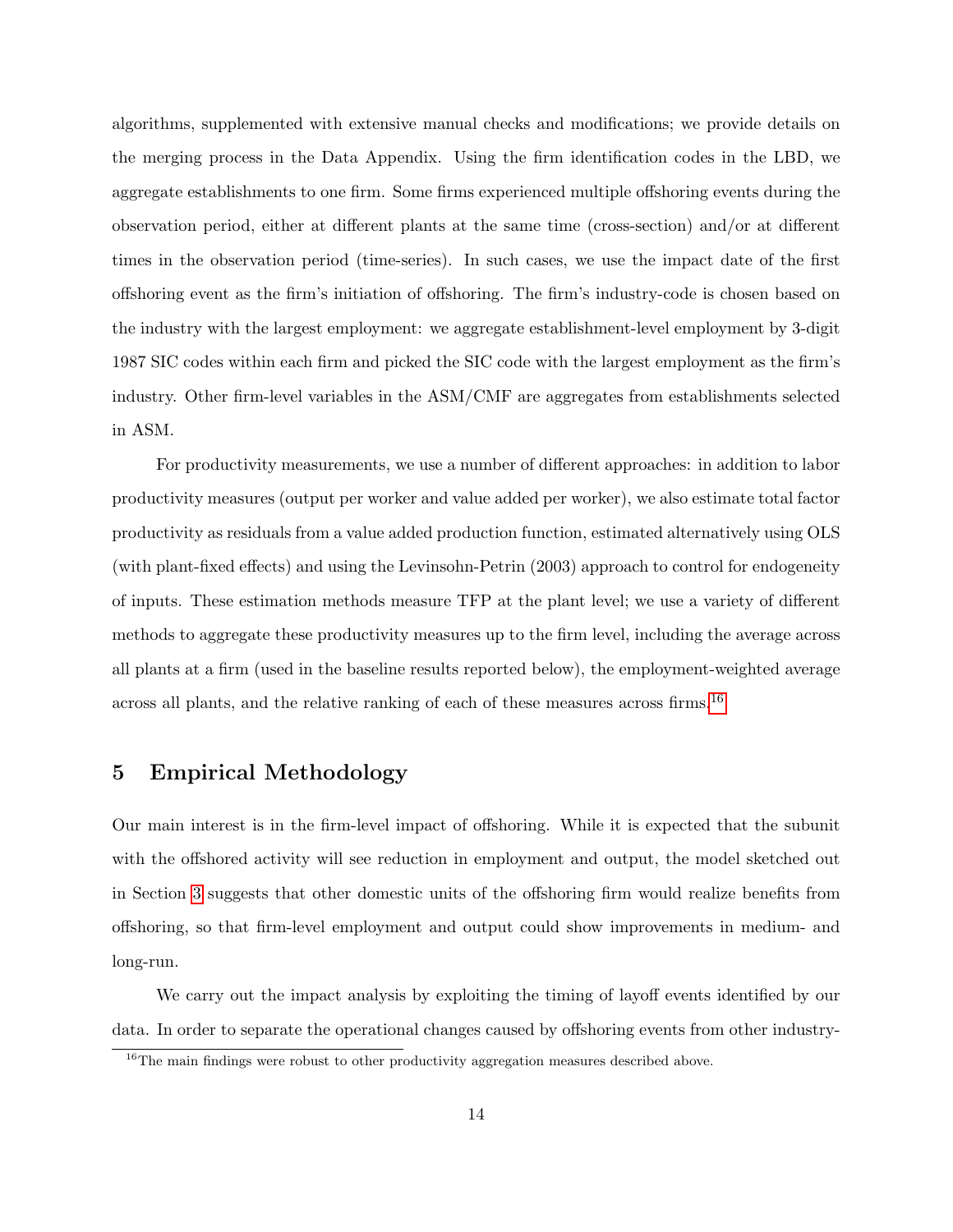or even economy-wide factors surrounding the timing of offshoring, we use a difference-in-differences estimation approach, using a matched control group of peer firms. In our baseline analysis we use a 'nearest neighbor' matching, choosing two controls for each offshored firm based employment within the same industry (as discussed in Section [6.2\)](#page-18-0); to undertake the analysis below, the two matched controls are assigned the same event year as the offshored firm. As an alternative robustness check, we use a propensity-score matching approach(as discussed in Section [6.3.1](#page-22-0) below).

We build a longitudinal link for each treated and control firm for a 13-year window, six years before and after the impact year. We investigate the impacts of offshoring on a range of outcomes including size (sales, value added, employment, and capital), wage rates (overall, production and non-production), factor intensity (capital per employee, non-production share of employment and wage bill), and productivity (labor productivity and TFP measures). An outcome variable,  $y_{ijt}$ , of firm i belonging to group j (where one group consists of one treated firm and one to two controls) observed at time  $t$  is estimated using the following specification:

<span id="page-16-0"></span>
$$
y_{ijt} = \gamma_0 + \sum_{k=-6}^{6} (\beta_k \delta_i + \alpha_k) D_{j,t+k} + f_i + e_{ijt}
$$
 (1)

where  $t + k$  is the impact year (the offshoring event occurs k years away from the current time t, with  $k \in [-6,6]$ ,  $f_i$  stands for firm fixed effects,  $\delta_i$  is an indicator for an offshoring firm, and  $D_{j,t+k}$ is the indicator that the treated firm in group j underwent offshoring  $k$  periods from year  $t$ . In this case,  $\alpha_k$  provides the trend for the matched controls, and  $(\beta_k + \alpha_k)$  provides the trend for the treated firm. Therefore,  $\beta_k$  captures the impact of offshoring k years from the impact year. We plot the trends (and confidence intervals) for the treatment and control group; these figures provide a straightforward basis to assess: (a) whether there was clear break in trend around the initiation of offshoring, and (b) to assess whether the offshoring firms and the control group had similar trends before the offshoring event (Angrist and Pischke, 2009 Chapter 5). Note that since the equation is estimated with firm level fixed effects, these estimated coefficients are averages. Standard-errors are clustered by treatment group throughout. We use the year prior to the impact year  $(k = -1)$ as the omitted year.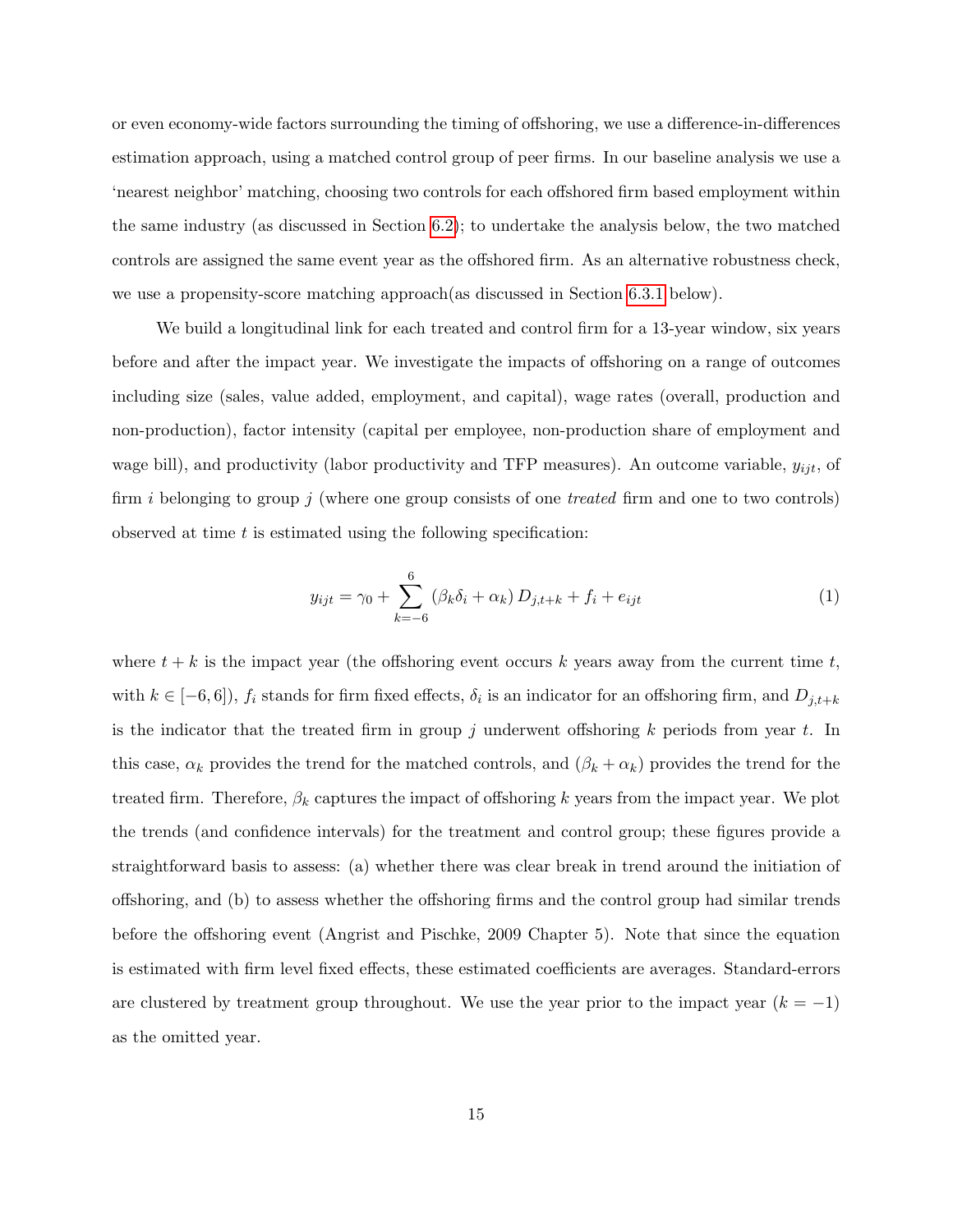To report summary DID effects in regression tables, we collapse the thirteen period into four groups, two three-year periods prior and two three-year periods after the offshoring event (explained in more detail in section  $6.2.1$  below).<sup>[17](#page-17-1)</sup>

Equation (1) is our preferred specification, as we account for both time-invariant firm-specific characteristics and specific differential effects in the treated firm compared to its controls. In the omitted year, estimates of the variable of interest  $y_{ijt}$  will be the same for offshorers and their controls by construction  $(\hat{\gamma}_0)$ , as the firm fixed effects subsume mean differences. Thus in the results that follow, the comparative differences between the two groups, rather than the absolute magnitude, is the relevant statistic.

### <span id="page-17-0"></span>6 Baseline Results

#### 6.1 Cross-Sectional Comparison of Offshorers and Non-offshorers

We first present a basic comparison in firm characteristics between offshorers and non-offshorers prior to offshoring, adopting the approach in Bernard and Jensen's (1999) study of exporters. To restrict attention to the cross-section for which we have maximum data availability, we use 2002 CMF data, and examine differences between (i) firms that have offshoring events in 2003 or later and (ii) the universe of firms that are not linked to any identifiable offshoring event. We do this by regressing dependent variables on an indicator for offshorers, both with and without 3-Digit SIC industry fixed effects.

The results are shown in Table [1.](#page-37-0) Our sample of offshorers exhibit premia consistent with what is expected in the model presented in Section [3.](#page-9-0) Offshorers tend to be significantly larger in terms of sales, value added, employment and capital, both overall (OLS column) and relative to industry peers (Industry FE column). On average they pay higher wages (for both production and non-production workers) and are more capital intensive. They are also more productive, according to most productivity measures.

<span id="page-17-1"></span><sup>&</sup>lt;sup>17</sup>As a robustness check, in section [7.1,](#page-24-2) we run regressions with group-period effects  $(f_{jk})$ , which allows for industrysize-period specific shocks (but provides only the relative DID estimates, as the control group effects are absorbed by the cell-year effects).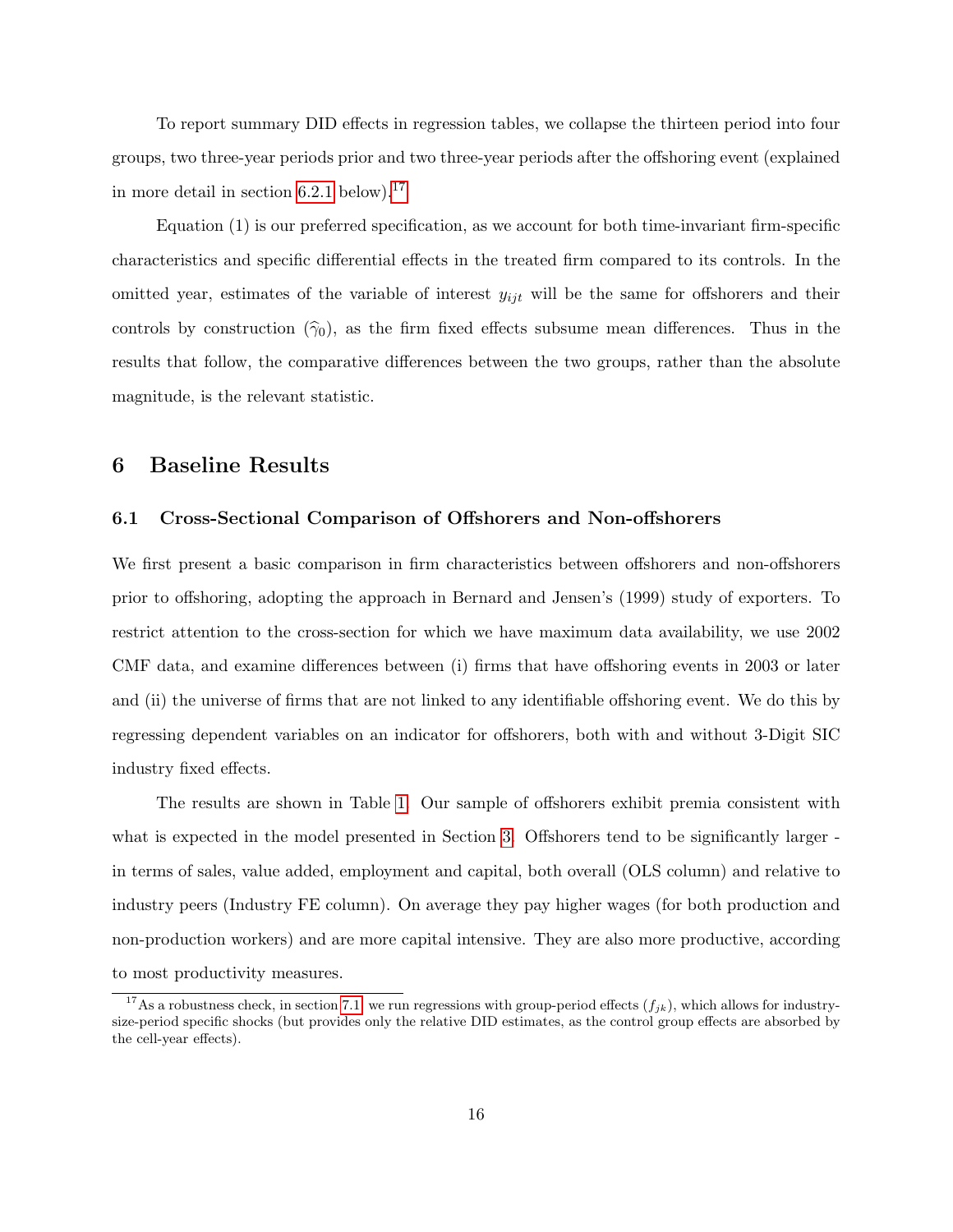Interestingly, the non-production wage and employment share measure shows that the offshoring firms are not more skill-intensive than non-offshorers. This is noteworthy given that larger firms are typically both more capital and skill intensive on average; thus future offshorers appear to be significantly less skill-intensive relative to similar-sized firms. This finding is intuitive and consistent with economic theory – we may expect low skill activities to be precisely the ones to be offshored, as these activities would be the ones for which there are the largest gains in offshoring to a low-skill abundant developing country (Krugman 2008).

#### <span id="page-18-0"></span>6.2 Baseline Analysis: DID using Industry-Size Matched Controls

In order to estimate Equation (1), we construct a control group of "similar" firms. The first approach we take is based on industry and employment size, using the LBD. For each offshoring firm, we use total employment in the year prior to the listed impact year, and select two firms with the closest employment directly above and below the offshoring firm in the same 3-digit SIC industry.[18](#page-18-2) Firms that have one or more identified offshoring events are excluded from the control group selection pool. Using the LBD sample for control group selection allows us to take advantage of the fact that the LBD covers the entire universe of firms operating in the U.S.; we thus select control firms from a larger pool of firms to improve the similarity to the treated firms. We then merge this sample of treated and control firms to the detailed data in the ASM/CMF. Table [2](#page-38-0) presents results of the difference-in-differences estimation for all firms in our sample with employment-matched controls.

#### <span id="page-18-1"></span>6.2.1 Size and Wage Variables

The top rows of Table [2](#page-38-0) shows the estimation results for size and wage measures. The column headings refer to the time periods. LR-PRE refers to a long run pre-offshoring period; in this context, we take this to be four to six years prior to the offshoring impact year. SR-PRE refers to the short-run pre-offshoring period (one to three years prior to the impact year), SR-POST the short-run post-offshoring period (one to three years after the impact year) and LR-POST the long-

<span id="page-18-2"></span><sup>&</sup>lt;sup>18</sup>We impose a restriction that log employment at one of these 'nearest neighbors' cannot be more than 4 points different from the comparison offshorer, meaning that not every offshorer is paired with exactly two controls.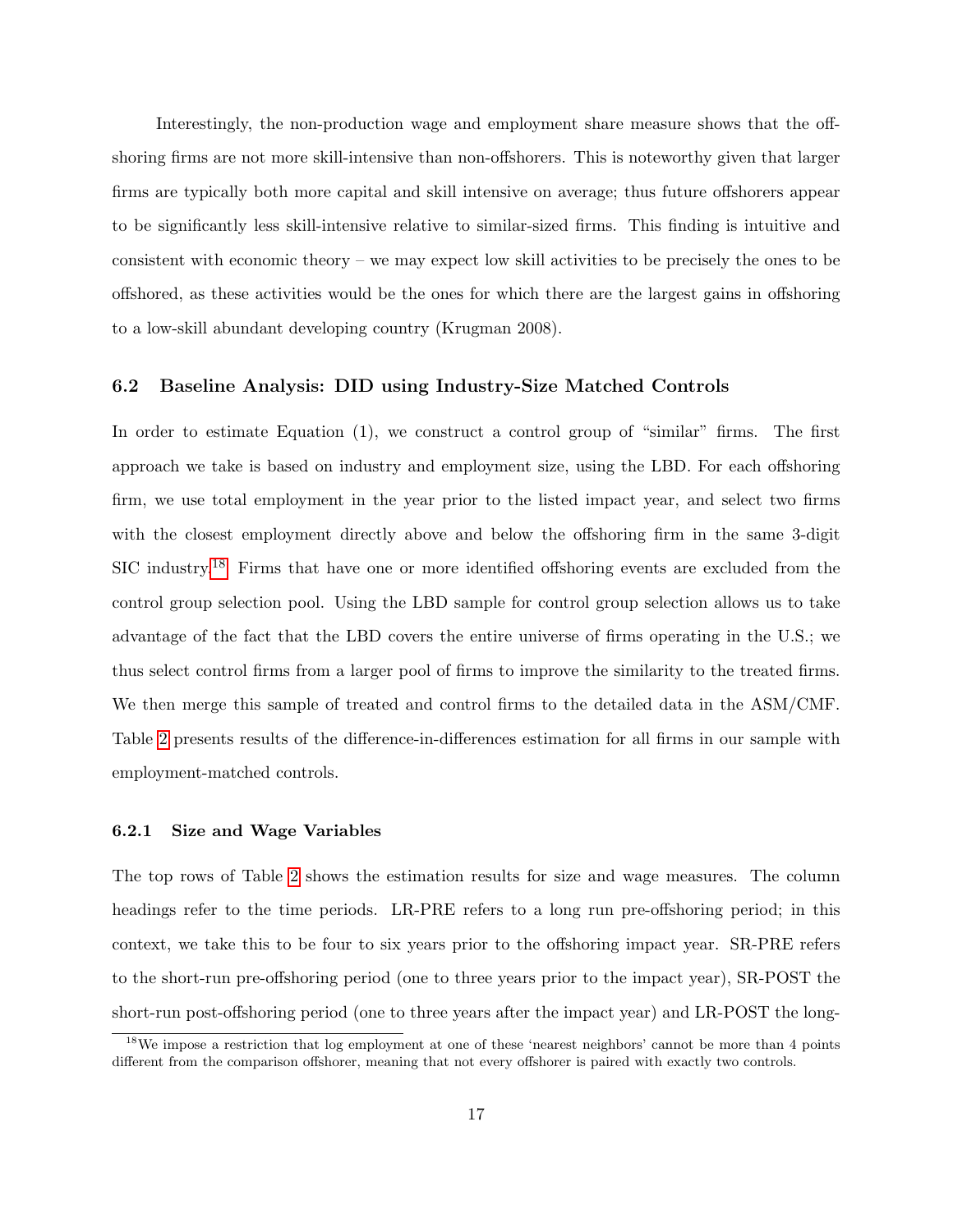run post-offshoring period (four to six years after the impact year). In this specification, the impact year itself is omitted. All size measures - output, value-added, employment and capital - show a large decline in the short-run. We do not find any evidence of improvement in these size measures even in the long run; in fact, all size measures show continuous decline relative to their controls in the long run. We perform a t-test to explore the short-run and long-run impacts compared to the period leading up to the impact year (SR-PRE) rather than the impact year, with results presented in the columns headed with "Relative to SR-PRE". We again find significantly negative impacts in all size measures for offshorers in both the short-run and long-run; the long-run DID decline in output is 0.326 log points or 27.8%, in employment is 0.38 log points or 31.6%, and in capital is 0.253 log points or 22.4%.

Finally, in the last column, we test for evidence of a pre-existing trend in these offshorercontrol comparisons that might be accounting for our results. We find no significant differences between the treatment and control group that would indicate trends in these variables prior to the offshoring event. As for firm wage variables, the differential trend between offshorers and nonoffshorers are very small and statistically insignificant. This is the case also for the average wage rate, and production and non-production worker wage rates separately.

These results can be seen graphically in Figure [2.](#page-46-0) Here we compute coefficients for each eventyear (where the omitted event-year is year -1, i.e., one year prior to the offshoring impact year) rather than broader time periods used above. The trend lines for offshorers and the controls with firm fixed effects are shown with 95% confidence bands with standard errors clustered by treatment group. Figure [2](#page-46-0) shows that both employment and the total value of shipments for offshoring firms display a drastic decline in the impact year. The event associated with an impact date in the TAA petition data clearly matches a significant layoff event for the firm. More specifically, sub-figure (a) shows that the drastically negative adjustment occurs in the short-run up to four years from the event, then settles at a level that is permanently lower than that of control group. There is little evidence that employment recovers relative to the control group after the initial adjustment. This implies that if there is any job creation from offshoring, it is out-weighed by continuous downsizing within the firm. Sub-figure (b) shows the same trend for output (sales). The lack of wage impact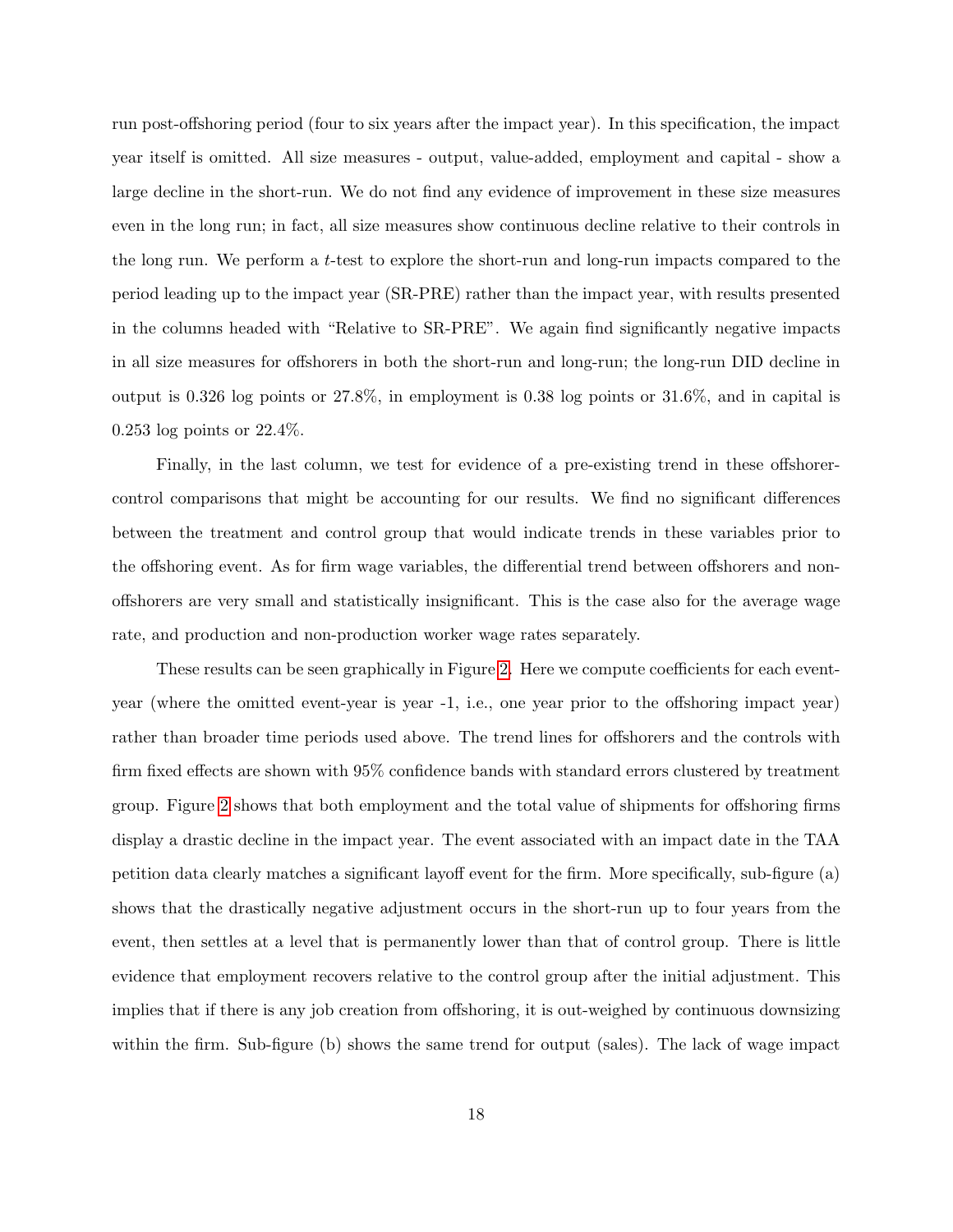from offshoring is shown more vividly in sub-figures (c) and (d).

#### 6.2.2 Productivity and Factor Intensity

Table [2](#page-38-0) also presents results of the difference-in-differences procedure for skill-intensity and firm productivity variables. Offshorers do appear to become more capital-intensive than their controls after the offshoring event, which is a result of a smaller decline in capital compared to the larger fall in employment. The share of non-production workers in total employment also rises at offshoring firms, suggesting that layoffs disproportionately affect production workers, consistent with low-skill activities being targeted for offshoring.

For productivity measurements, we use a number of different variables: in addition to labor productivity measures (output per worker and value added per worker), we also estimate total factor productivity as residuals from a value added production function, estimated alternatively using OLS (with plant-fixed effects) and using the Levinsohn-Petrin (2003) approach to controlling for endogeneity of inputs. While the value-added per worker variable shows improvement in both short- and long-run periods after offshoring, no TFP measures show significant improvement. Subfigures (e) and (f) of Figure [2](#page-46-0) present the labor productivity and Levinsohn-Petrin (LP) TFP measures. The TFP measure has a wide confidence band, and appears to show no systematic (DID) change in relative TFP levels, consistent with the results in Table [2.](#page-38-0)

#### 6.2.3 Firm Survival

If offshoring is beneficial to the firm, one potential consequence is that offshoring firms will be more likely to survive in the highly competitive environment that manufacturing firms face. Figure [3](#page-47-0) shows the survival rate of offshoring firms compared to control group firms. This simply depicts the percentage of plants (sub-figure (a)) or firms (sub-figure (b)) in our LBD sample still in existence for the indicated period. The benchmark year is the year prior to the impact year.<sup>[19](#page-20-0)</sup> Within six years of post-impact observation period, almost  $70\%$  of firms disappear from the data.<sup>[20](#page-20-1)</sup> However,

<span id="page-20-0"></span><sup>19</sup>Numbers less than 100% before the impact year indicates that some plants/firms were born between 6 and 1 years prior to their offshoring impact year.

<span id="page-20-1"></span> $^{20}$ This six year period differs across firms due to the fact that they are aligned around the impact years. They range from 1999 to 2007.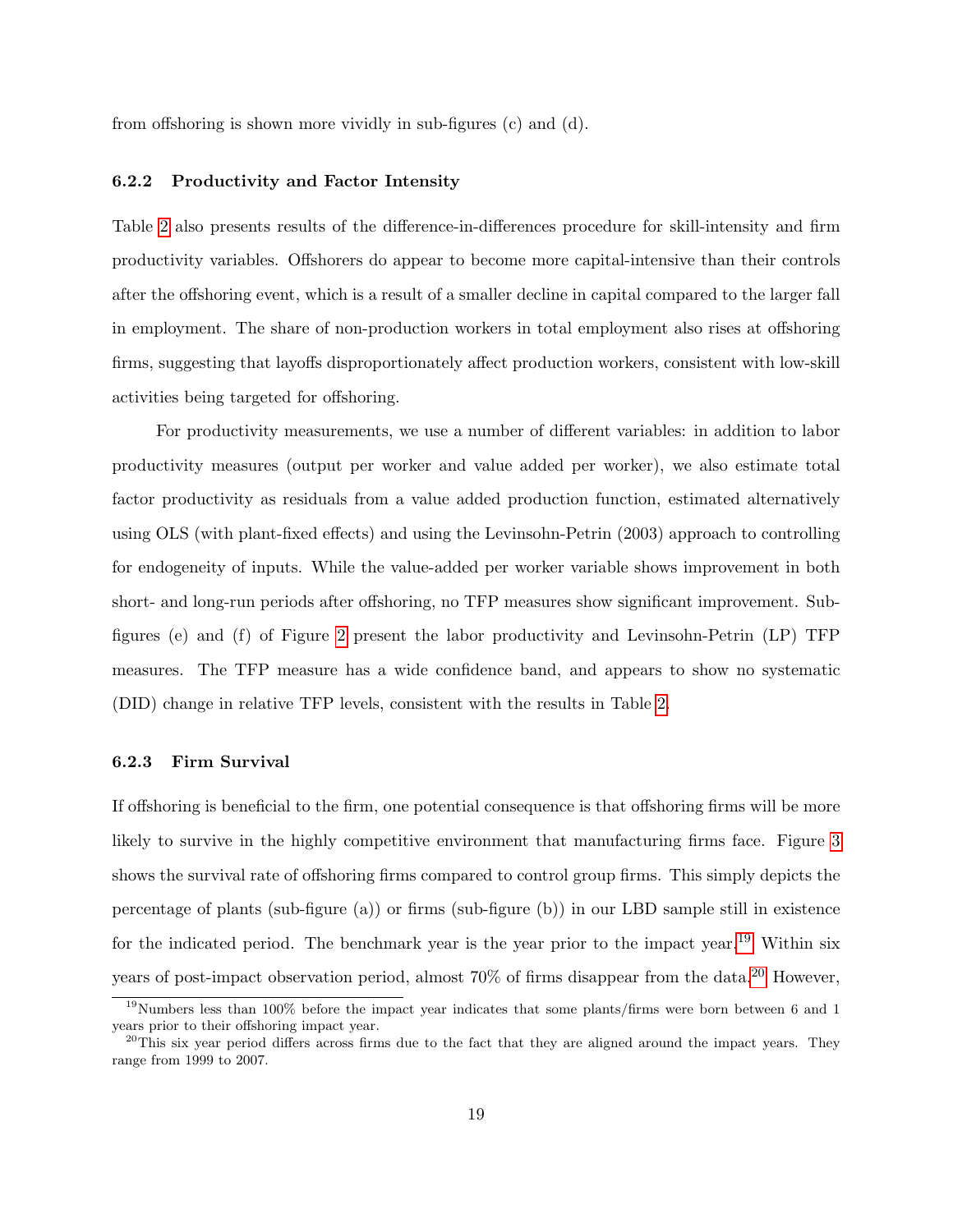the survival rates for offshoring firms and the controls are nearly identical. We find no evidence that offshoring improves the firm's chance of survival.

#### <span id="page-21-0"></span>6.3 Potential Selection Bias with TAA Petition Data

Because TAA petitions are triggered by layoffs, our sample of offshoring events captures only events where laid-off workers were not absorbed back into the same establishment. This raises two potential issues: One, whether this is a valid sample to test the model presented in Section [3,](#page-9-0) and two, whether the sample we look at consists of weaker-than-average firms, so that overarching negative trends unrelated to offshoring may be biasing our DID estimates. We believe neither of these concerns apply in our context.

First, we believe our sample is *valid* for testing the model, because the analytical predictions are not based on any particular assumptions about the fate of laid-off workers. In particular, positive spillovers to the rest of the firm does not assume or imply that workers in the offshored activity will be reabsorbed in the same establishment. In fact, it is likely that the offshored tasks systematically differ from the non-offshored tasks, so that workers with skills suitable for the offshored tasks may not be a good fit for the tasks that expand due to gains from offshoring. For example, jobs destroyed due to offshoring could be low-skilled (as the wage advantage for the foreign country is likely to be higher for these tasks) while the newly created jobs may be in relatively high-skilled occupations. Thus workers who used to perform offshored activities are not necessarily likely to be absorbed by the same establishment, under the assumptions of the model. Accordingly, the sample of offshoring events identified using the TAA petition data is a valid one to look for positive spillovers to other parts of the firm.

Second, for every variable of interest, we perform two tests for pre-existing trends. One, following the suggestion in Angrist and Pischke (2009), we examine an event study graph that plots the trend for each of the key outcome variables, both before and after the offshoring event, for both the treatment and control group. As is evident from Figure [2,](#page-46-0) all the dependent variables show similar trends for the offshorers and the control group prior to the offshoring event; for employment and output there is a stark break in trend coincident for offshorers coincident with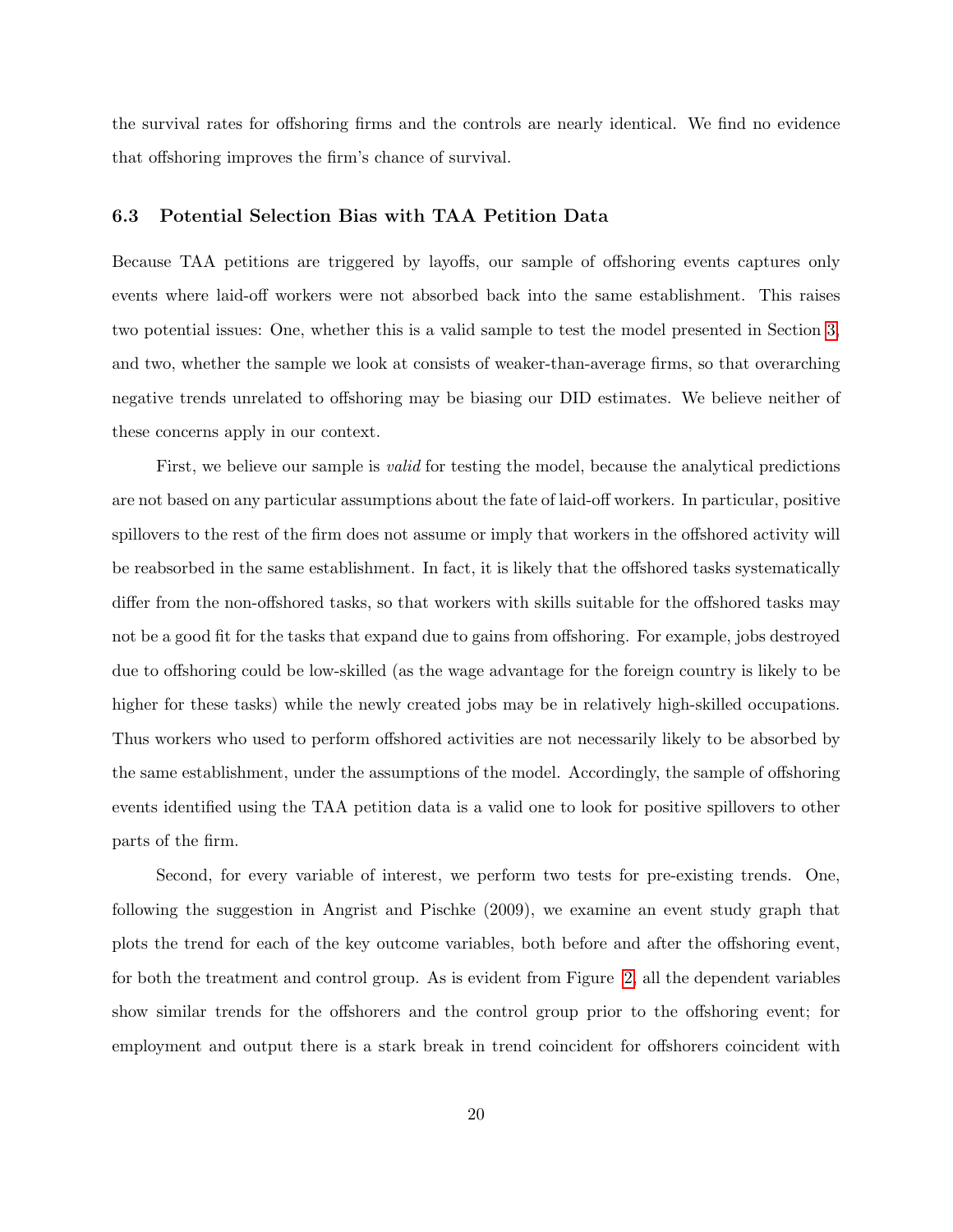the initiation of offshoring. In particular, there is no evidence of a strong decline in output or sales prior to the offshoring event, in absolute terms or relative to the peer group. Two, we explicitly test for pre-existing trends in our regression analysis (column 7 in Table [2\)](#page-38-0). None of the dependent variables shows any significant prior trend.

While we believe these tests provide considerable evidence that pre-existing differences in offshoring firm characteristics are not driving the baseline results, we check robustness of our results using an alternative method of constructing a control group – by matching on the propensity score (generated from a model predicting the propensity to offshore). This approach is discussed in detail below.

#### <span id="page-22-0"></span>6.3.1 Propensity-matched Controls

We re-select control firms by matching on the propensity score. Specifically, we estimate the probability of offshoring for all firms based on a variety of firm characteristics, and find firms that did not offshore despite having an predicted probability very close to actual offshorers. The potential advantage of this alternative approach is that any post-offshoring effects driven by interaction of pre-existing characteristics with changes in the environment are controlled for by matching on this scalar propensity measure (Rosenbaum and Rubin 1985), assuming certain conditions hold. Specifically, this approach lets us incorporate a number of covariates other than size in forming the control group. First, we estimate the following linear propensity model:

$$
Offshore_{ikt} = \beta X_{ikt} + \delta_t + \delta_k + \varepsilon_{ikt}
$$
\n<sup>(2)</sup>

We couple the observed offshoring decision (zero or one) for firm i in industry k at time t, Offshore<sub>ikt</sub> with a vector of firm-level covariates,  $X_{ikt}$ , found in the ASM and CMF, including capital intensity, skill intensity, output, and three-year employment and wage growth rates, in order to predict the probability of offshoring given those characteristics. If baseline results are driven by pre-existing differences for offshoring firms on these characteristics, then matching on the propensity score will help control for that bias.

The results from estimation of the propensity model are presented in Table [3.](#page-39-0) We find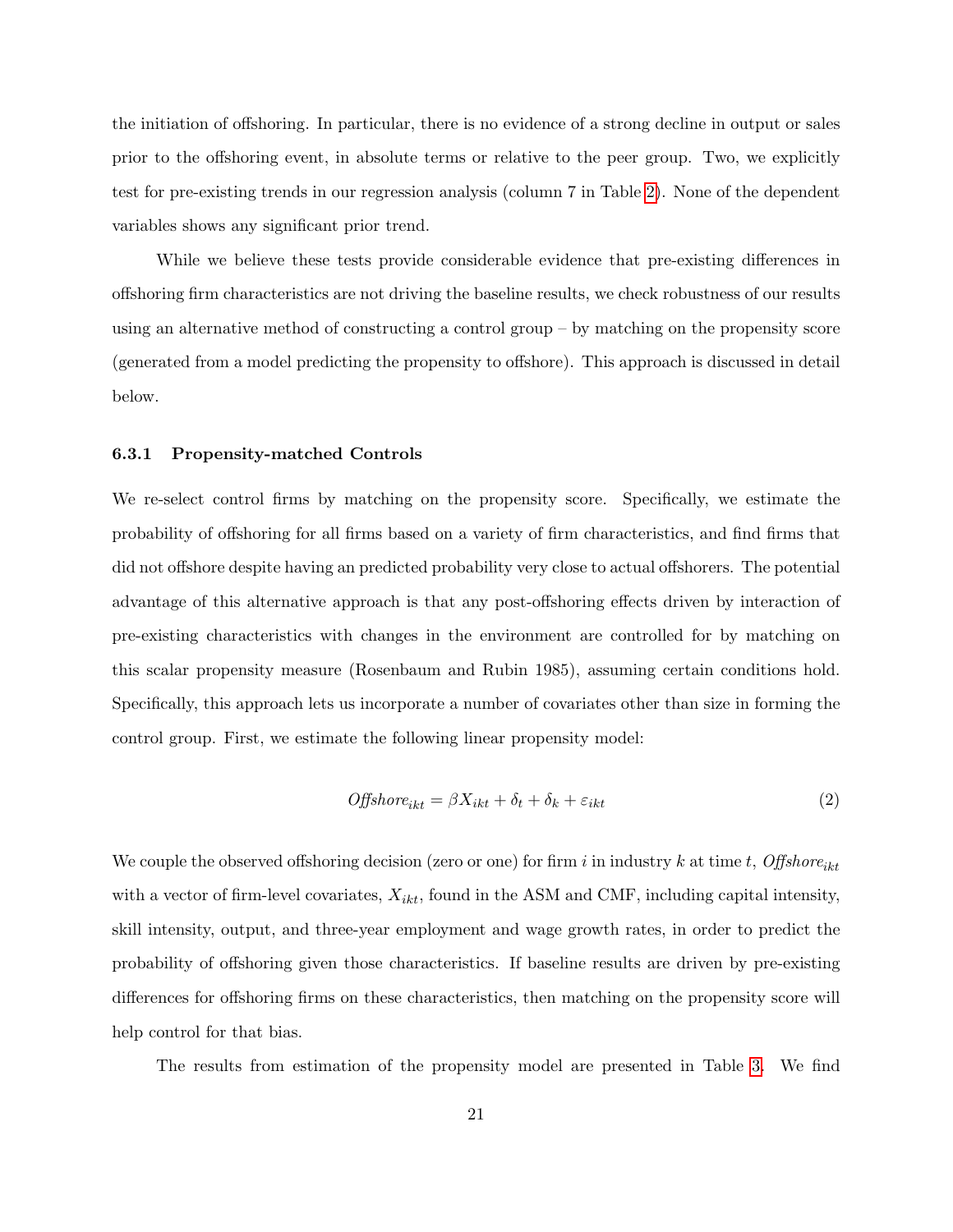employment growth has no significant predictive power; however wage growth enters negatively, suggesting some prior cost pressure on offshorers. Consistent with the cross-sectional differences documented in Table [1,](#page-37-0) we find that higher labor productivity, lower skill-intensity and higher capital intensity predict higher propensity to offshore. Next, we use the predicted propensity to form control groups. and then undertake analyze using Equation [1.](#page-16-0)

#### 6.3.2 Difference-in-Differences Estimation using Propensity-matched Controls

Table [4](#page-39-1) presents results from DID estimation using propensity score matched controls. The results are qualitatively identical to the estimation with employment-matched controls shown in Table [2.](#page-38-0) As in the estimation with employment-matched control, all size measures - output, value added, employment, and capital - decline significantly immediately after the impact year and the downward trend continues into the long-run. We perform a t-test to capture the differences between the shortrun pre-offshoring period and both the short-run and long-run post-offshoring periods, again finding significant negative differences for offshorers. Finally, in the last column, we test for evidence of any significant pre-offshoring differential trends between the treatment and control groups, and we find none.

The impact of wage rates are also qualitatively identical to what we found using employmentmatched control. Neither production nor non-production worker wage rates are significantly influenced by offshoring in both short- and long-run.

The bottom panel of Table [4](#page-39-1) presents results for factor intensity and productivity measures. Again, the results are qualitatively identical to what we find using employment-matched controls. Offshorers do appear to become more capital-intensive than their controls after the offshoring event, which is again the result of lower decline in capital relative to employment. The share of non-production workers in total employment also rises at offshoring firms. Measures of labor productivity improve - weakly for shipment per worker, more strongly for value added per worker - consistent with a lower decline in output relative to employment. However, again there is little evidence of comparative TFP gains at these offshoring firms compared to their controls in both the short- or long-run.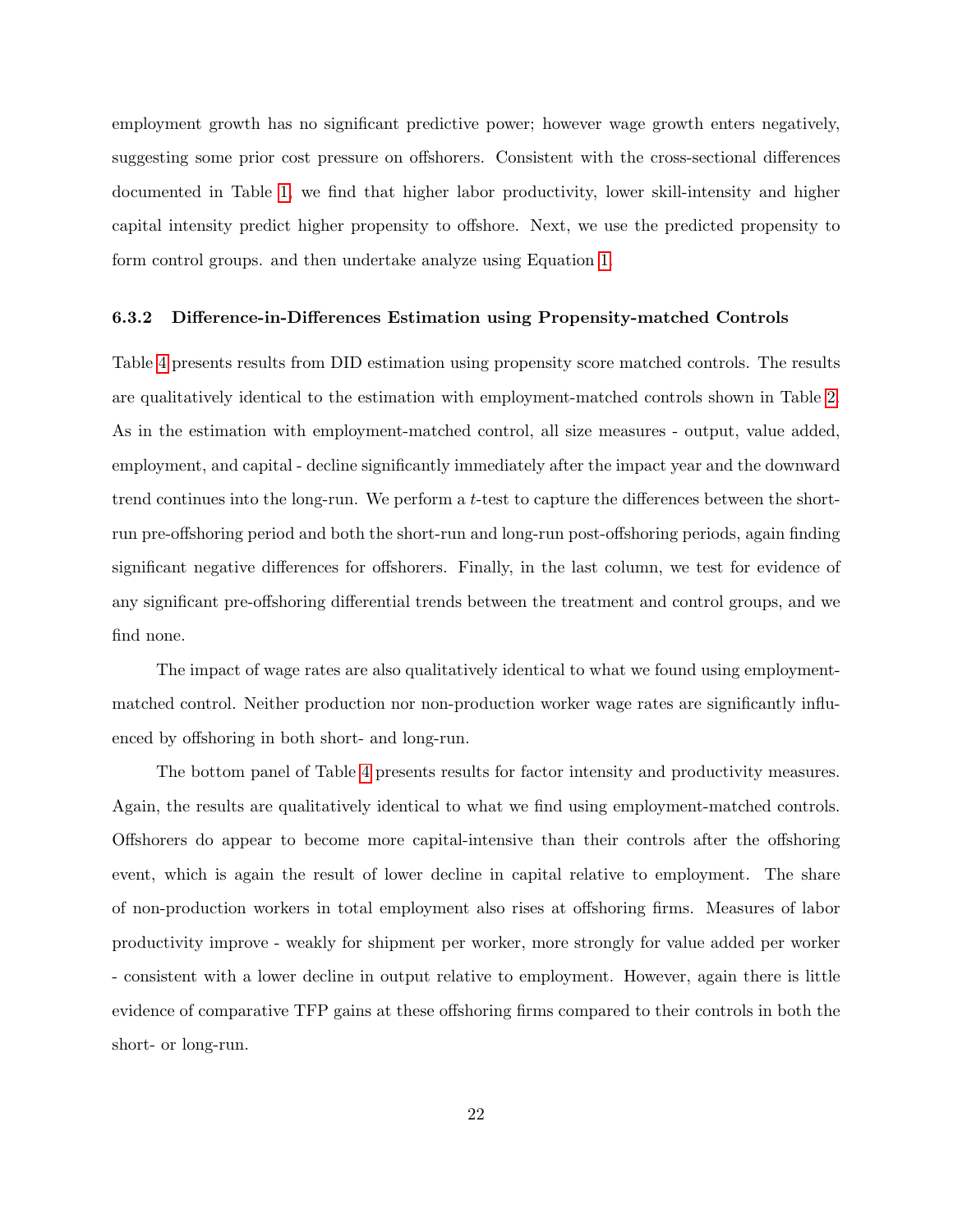These results are graphically presented in Figure [4.](#page-48-0) All sub-figures display a striking resemblance to Figure [2.](#page-46-0) This demonstrates that our results, particularly the lack of evidence for firm-level benefits from offshoring, are not driven by the nature of the control group we selected using employment-matching for the baseline analysis.

### <span id="page-24-1"></span>7 Robustness Checks

In order to check the robustness of our results, we perform the same difference-in-differences estimation using various alternative specifications and sub-samples.

#### <span id="page-24-2"></span>7.1 Estimation using Treatment Group-Year Fixed Effects

Our baseline regression specifications use firm fixed effects and period effects; while this controls for all possible fixed firm specific effects, the time-varying effects are assumed to effect all controls and offshored firms similarly. In order to allow for group-specific shocks, which effectively allows period effects to vary by industry-size groups, we estimate a variant of Equation (1) that includes group-year fixed effects. The coefficients in these regressions then report variations in offshored firms relative to their matched controls for every period. Those set of results on firm performance measures are included in Table [5,](#page-40-0) using both employment- and propensity-score-matched controls.

Overall, these results are qualitatively similar to the baseline findings described above, except that changes in skill intensity and labor productivity measures are no longer statistically significant. All size measures decline rapidly compared to the control firms in the short-run. Wage measures show no significant changes. Capital intensity increases, but this is significant only in the propensity-matching analysis; skill intensity measures show no statistically significant changes. Here none of the productivity measures show a significant change following offshoring.

#### <span id="page-24-0"></span>7.2 Longitudinal Business Database Results

In this subsection, we use employment and payroll (and hence average wage) data available on all establishments in the LBD, to check robustness of the baseline results to two concerns.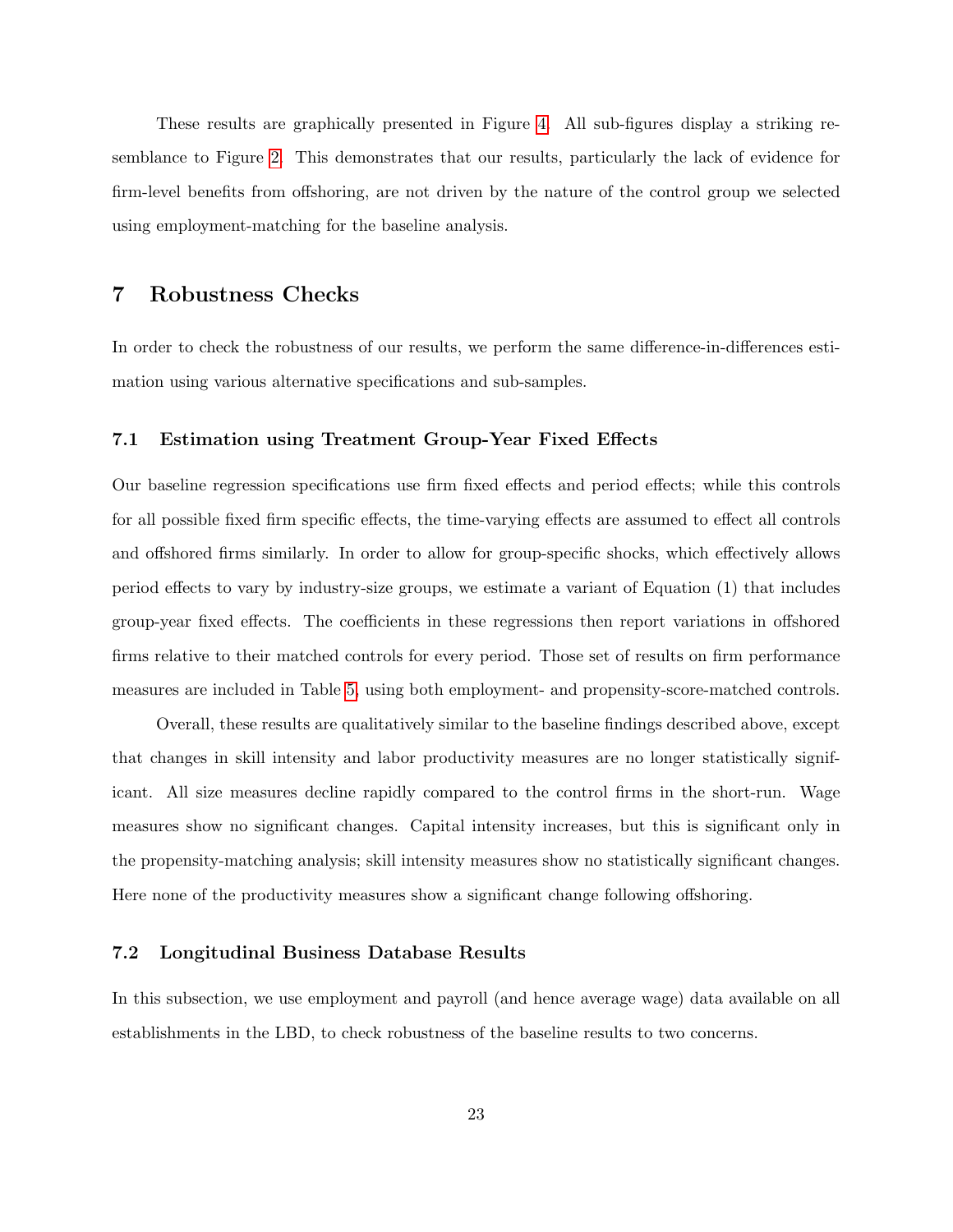One, it could be the case that employment gains from offshoring are experienced in nonmanufacturing establishments of the firm; in particular at the headquarters, or in wholesale or retail establishments of the firm. The latter would be the case if the product offshored was sold in the U.S. through the firm's marketing arm. This would be missed in the baseline analysis that uses manufacturing ASM/CMF data. Because the LBD data includes data on headquarters as well as marketing (whole and retail trade) establishments, using this data would allow us to examine domestic firm-level aggregates that include potential gains in these units.

Two, examining the LBD allows us to check robustness to potential bias from sampling in the ASM, discussed in footnote [15](#page-14-1) in Section ??. Because ASM sampling puts more weight on the larger establishments, small establishments in our TAA petition are less likely to be selected into our ASM/CMF sample of offshoring events. Using the LBD sample allows us to check robustness of our findings to potential bias from this sampling procedure.

Table reports results form estimation of Equation (1) using the LBD sample. This raises the sample size from 7,000-9000 offshorer-year observations (depending on the matching technique) to over 12,000. Note that since we drop offshoring firms that cannot be matched to any control, we have different observation counts, even for underlying offshorer-year observations. Such an approach has many fewer observations in the propensity score matching results, as any firm without one of the covariates used to compute the probability of offshoring get be excluded. The total number of offshoring events increases from approximately 1,000 (in the ASM/CMF analysis to 1,400 here.

Due to the fact that there is a limited number of operational variables in LBD, we can only perform the analysis on total employment, total payroll, and average wage rate. For propensity score matching analysis with the LBD, we have less variables to "match" on, and thus use only employment, wage rate, 3-year employment growth rate, and 3-year wage growth rate as our covariates for Equation (2).

We find results similar to those using the ASM/CMF sample. Employment and total payroll drop greatly compared to the control groups in the short-run and it remains low in the long-run. While the magnitude of the long-run effect for employment in the employment-matching approach (-0.138 log points) is lower than the long-run decline in the baseline approach (-0.38 log points in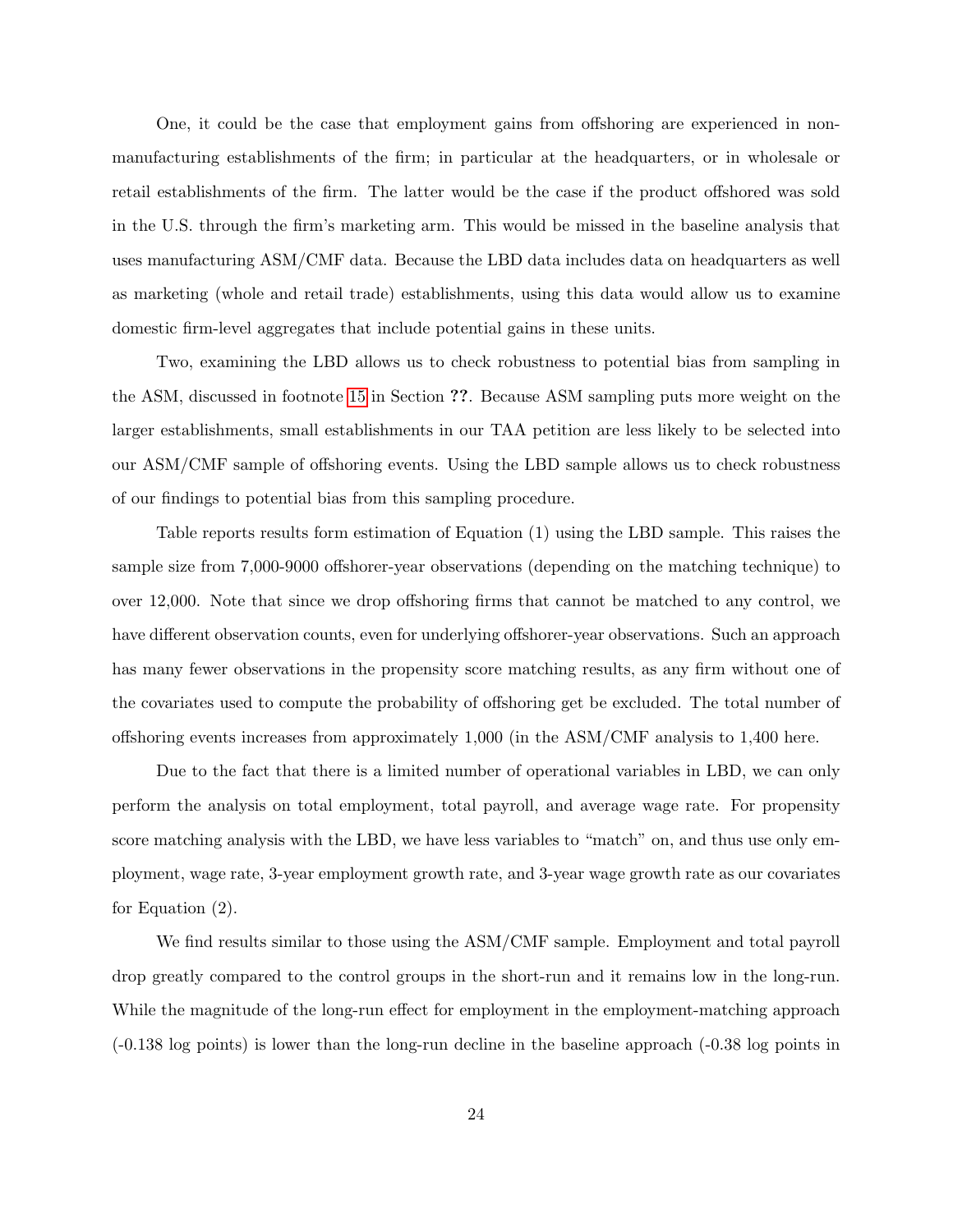Table [2\)](#page-38-0), the magnitude of decline in the propensity matched approach (-0.366) is very similar to that in the baseline (-0.37 log points in Table [4\)](#page-39-1). The DID effect on average wage rates for offshoring firms is a statistically significant decline of 0.029 log points in the short run, and a gain of 0.061 log points in the long run when we use employment-matched sample; however in the propensitymatched sample we find no statistically significant changes (though magnitudes are similar to that with the employment matched sample). Payroll shows a significant decline, both in the short and long-term, with long-term decline being considerably larger in the propensity-matching analysis.

These results suggest: (i) no significant net employment gains in domestic activities, even including headquarters and marketing units, and no significant increases in wage rates; and (ii) baseline findings for size (employment) and wages are not impacted by loss of data from sampling in the ASM. As discussed in footnote [15,](#page-14-1) the robustness of the baseline results is not very surprising , given the large degree of overlap between the ASM/CMF and LBD samples.

#### 7.3 Multi-Unit Firms

In the model in Section [3,](#page-9-0) as some tasks of a firm are offshored, the other tasks that remain at home benefit through the vertical supply links. At the offshored plant itself, the destructive nature of offshoring might dominate any potential job creation making it difficult to capture the positive effects. For single-unit firms, this offshored plant constitutes the offshoring firm.

In this section, we analyze the impact of offshoring using only the multi-unit firms to allow the potential positive effects to be better captured. Close to 80% of our ASM/CMF sample is multiunit. Table [7](#page-42-0) presents the estimation results. The results are qualitatively identical to our baseline analysis of all firms including single-unit firms. Figure [5](#page-49-0) shows the trend for total employment and total value of shipments for the estimation using employment-matched controls. One can see that both employment and shipment figures are very similar to subfigures (a) and (b) of Figure [2.](#page-46-0)

#### 7.4 Pseudo-Firm: Non-offshored Plants in Multi-unit Firms

We take one step deeper into separating the potential positive effects of offshoring from the destructive effects at the offshored plants by looking only at non-offshored plants within the offshoring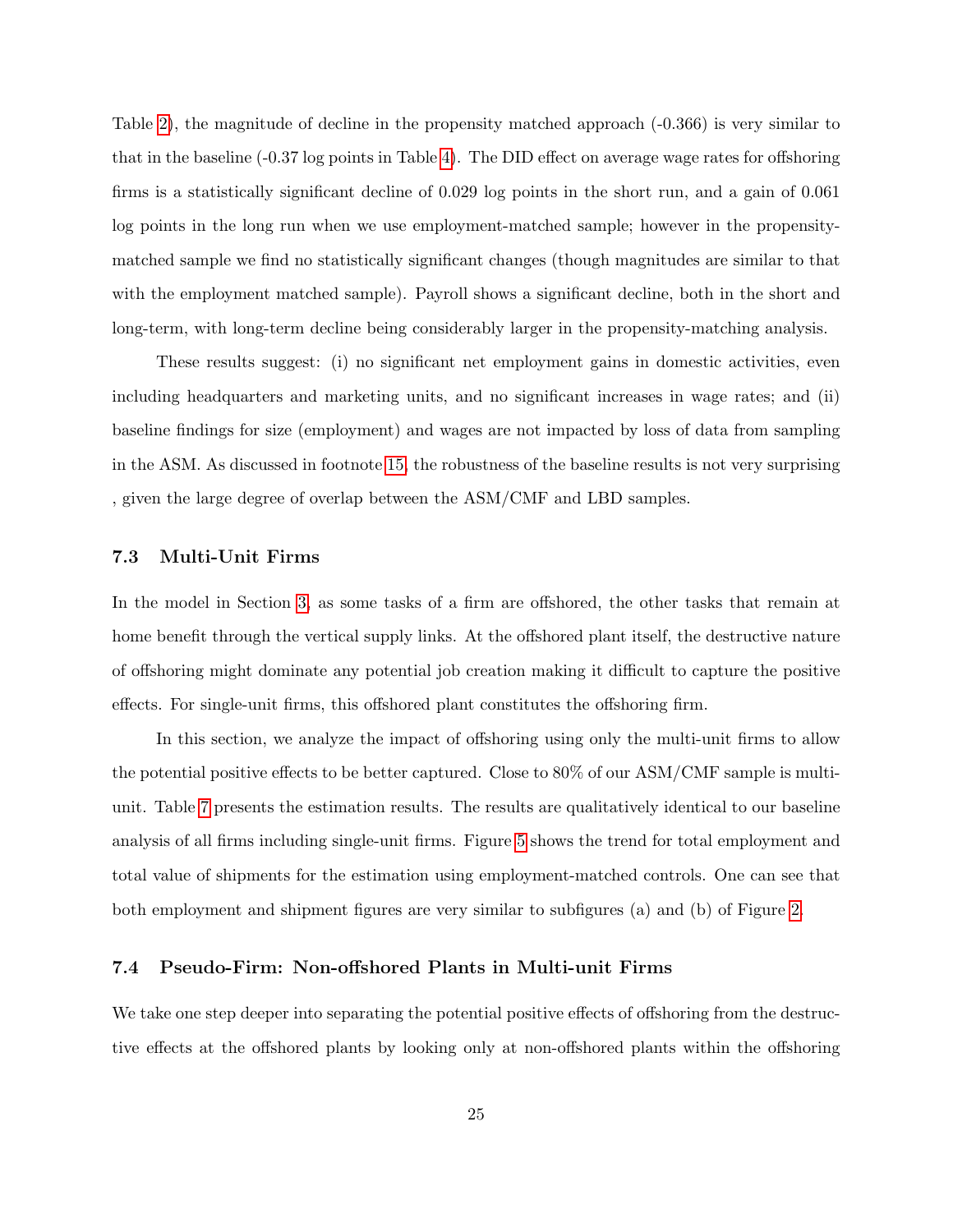firms. Specifically, we construct a "pseudo-firm" by aggregating all plants at a firm that are not matched with any offshoring events from the TAA petition data. We then construct the firm-level variables using only these plants.<sup>[21](#page-27-0)</sup> By construction, only multi-unit firms are candidates to be pseudo-firms. Our sample of offshorer-year observations drops to 2,161, out of over 7,000 offshorer-years in the original sample.

The results are shown in Table [8.](#page-43-0) It is clear that even those plants that are not hit directly by offshoring do not display any sign of gains in size, wages, or productivity compared to their controls. In fact, we find that size variables (output, value added, employment and capital) decline significantly both in the short and long-term for these pseudo-firm aggregates of non-TAA plants within offshoring firms. Wage rates and productivity generally show no significant changes; capital and skill intensity show some increase consistent with the baseline effects.

These results strongly confirm that remaining domestic activity of the offshoring firms in our sample do not experience positive spillovers in output, employment, wages or productivity; in fact, the results suggest significant decline in output and employment in unaffected units as well. This is suggestive of elimination of supporting activities in remaining units following offshoring.

#### 7.5 Vertical Linkages

As discussed in Section [3.3,](#page-11-0) the vertical supply links between offshored plant and remaining domestic plants is crucial for positive spillovers from offshoring. If there are no vertical linkages, we cannot expect to see improvement in firm-level operation. Thus we could expect to see more gains for firms where the offshored plant is vertically linked to the remaining domestic plants. We check if this is the case in this section.

In order to build the vertical supply links, we use the Input-Output (IO) table of industries for 2007 published by the Bureau of Economic Analysis. The Input-Output table distinguishes between Final Products and Intermediate Products, listing the purchase value of each intermediate product used to create a final product. Similar to the procedure outlined in Atalay, Hortacsu, and

<span id="page-27-0"></span><sup>&</sup>lt;sup>21</sup>Total employment and firm industry are reconstructed using these non-offshored plants only, then are used to construct the employment-matched controls. The controls selected using propensity-score matching also utilized the variables of the pseudo-firms.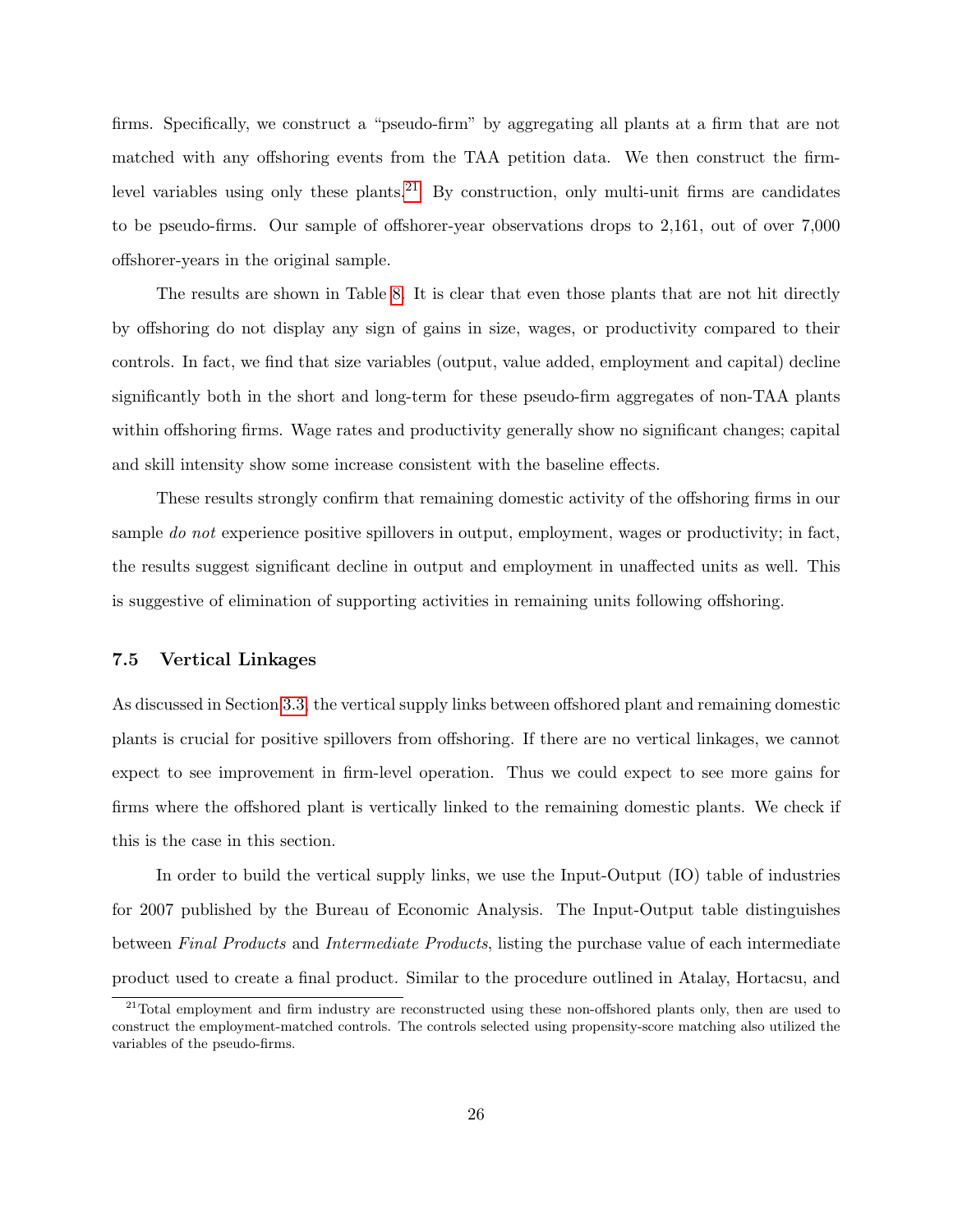Syverson (2012), we classify two industries as vertically linked if one industry makes up more than 1% of the total purchase value of all inputs used to produce the final goods. Using the industry code for each establishment, we determine an offshoring firm as vertically linked if the offshored plant is vertically linked to at least one other plant within the firm. About 30% of the original sample fits this definition of vertically-linked offshoring firms. Table [9](#page-44-0) summarizes the estimation results. The results for employment and shipments are shown in Figure [6](#page-49-1) for employment-matched controls. While the reduction in sample size increases the standard errors of the estimations, the overall pattern of the short-run and long-run impacts are very similar to the ones we find in other specifications.

The lack of significant difference between vertically-linked firms and the others in the wake of offshoring can potentially be explained by the fact that linkages measured using Input-Output tables do not necessarily translate to actual vertical linkages in the form of intra-firm shipment in the data, as carefully documented by Atalay, Hortacsu, and Syverson (2012) using U.S. Commodity Flow Survey data. They find that firms that are identified as vertically-linked rarely use inputs made by other establishments within the firm. Their analysis is for domestic intra-firm shipment in the U.S. manufacturing sector. Ramondo, Rappaport, and Ruhl (2012) look at the cross-border intra-firm shipment of U.S. multinationals using the BEA data. They find that while most multinationals display vertical linkages per the I/O tables, there is very little actual intra-firm shipments. They find that the majority of output from the foreign subsidiaries are sold locally and that the median subsidiary reports no shipment to the U.S. parent. Both studies attribute the identifiable vertical links among establishments without actual shipment to knowledge capital.

This analysis, and the studies cited above, suggest a plausible explanation of our baseline results: vertical linkages across establishments within firms are weak, even if the plant is vertically linked per the IO table. This suggests that the effects of offshoring are likely to be similar top that envisaged in H-FDI models, rather than as in the model sketched in Section [3.](#page-9-0)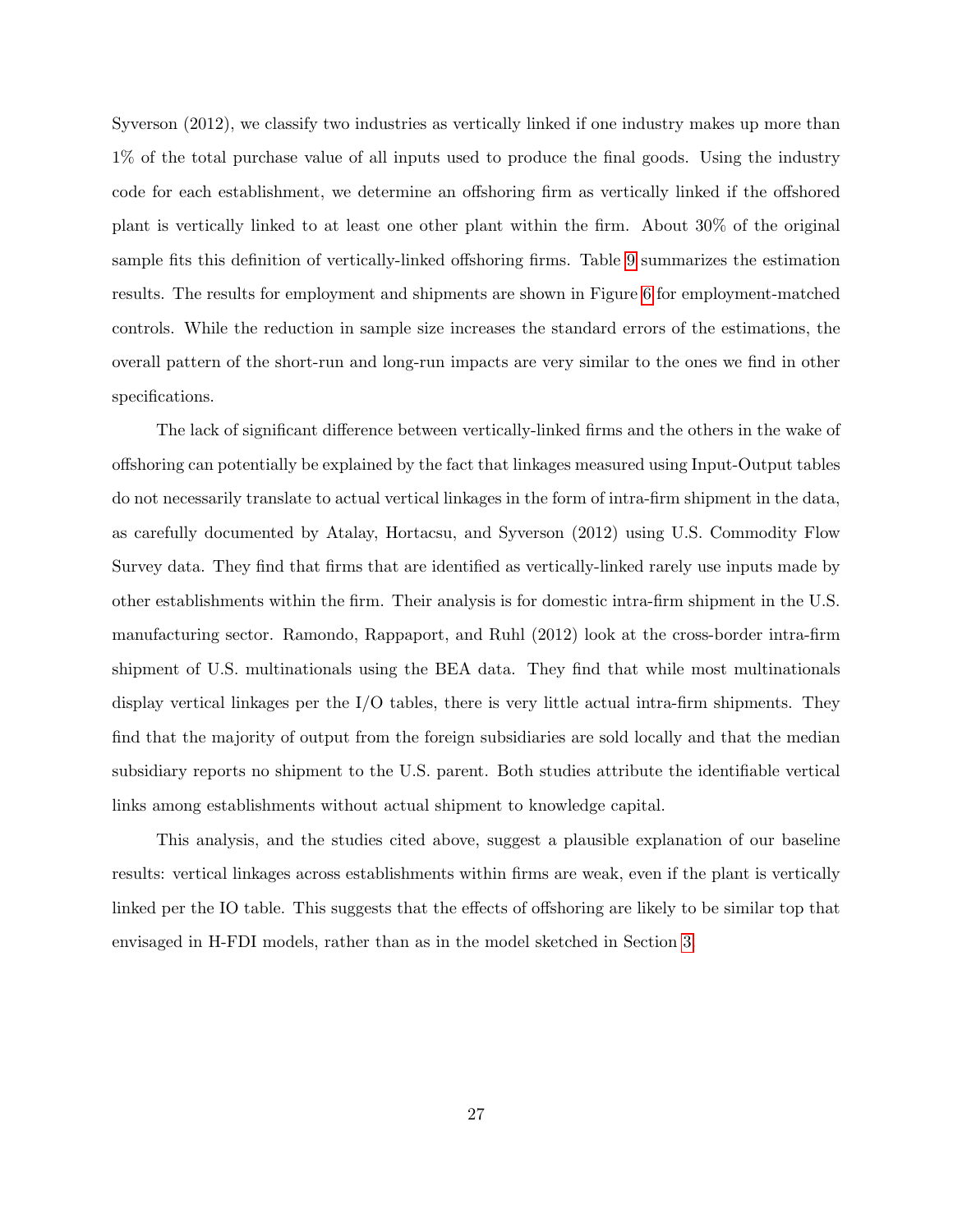#### 7.6 Balanced Panel Results

Finally, we investigate whether our results are affected by firm entry and exit. In particular, differential patterns in exit by offshoring firms relative to controls, could affect the baseline results. For example, short-term exit by the largest offshoring firms could lead to smaller relative sizes for offshorers in the long-term after offshoring.[22](#page-29-0)

In order to address the concern described above, we re-estimate our results using only firms who were present for all 13 years of the 13 year event window (the true balanced panel).<sup>[23](#page-29-1)</sup>. The balanced panel consists of approximately 30% of our baseline sample and contains 2,330 offshoreryears. We find baseline results are robust in this sub-sample – results are available upon request.

#### 7.7 Other Robustness Checks

We also undertook a number of additional robustness checks, which we summarize without reporting tables for brevity. First we tried alternative methods for aggregating TFP, as described in Section 4.3. Second, we checked robustness of key results to using only a sample of firms that filed a single offshoring petition in the sample period. Third, we repeated the analysis only for single-unit firms. Fourth, we altered the composition of covariates in the propensity score estimation to exclude 3-year growth rates or overall employment. Fifth, we repeated the analysis at the plant level only. Sixth, we checked robustness to examining a subsample of pre-2002 offshorers; results suggest no changes in the pattern of findings over different years. Finally, we performed a number of concurrent checks: multi-unit firms in a balanced panel, pseudo-firms that were vertically linked, pseudo-firms using LBD data. Our baseline results robust to using these alternative specifications and definitions.

### 8 Discussion and Conclusion

We use specific information on the source of trade-related layoffs available in the assessments of petitions filed under the U.S. Trade Adjustment Assistance program to identify offshoring events.

<span id="page-29-0"></span> $^{22}$ We note that this bias is controlled for in the analysis with treatment group-year fixed effects in Section [7.1,](#page-24-2) as exiting firms do not contribute to estimated effects (their groups get absorbed by the group-year effects).

<span id="page-29-1"></span> $^{23}$ ASM/CMF data go up to 2009. In order to retain all six years after offshoring, we need to drop offshoring events that occurred after 2003. Again, our offshoring events in the baseline sample ranges from 1999 to 2006.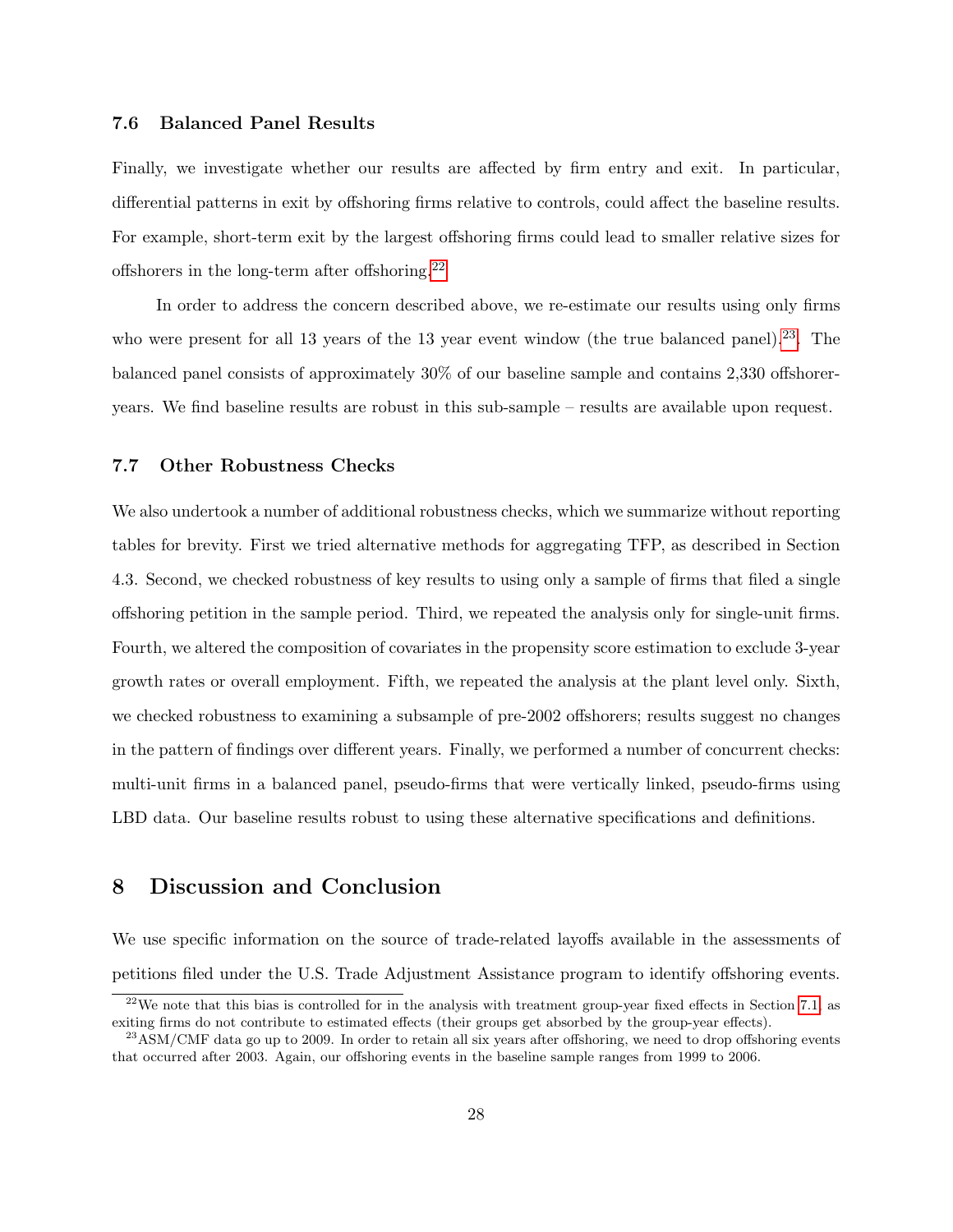We link this data on initiation of offshoring activity to rich U.S. Census micro datasets, namely the Longitudinal Business Dataset (LBD), Census of Manufactures (CMF), and Annual Survey of Manufactures (ASM). We examine changes in key outcome variables for offshorers relative to controls (matched alternatively on size and propensity score within the same industry) using a standard difference-in-differences methodology.

We find that employment declines significantly at the firm level following offshoring. The DID decline in employment relative to controls is statistically and economically significant – about 19% in the short run and 32% in the longer run. These findings are robust to using alternative control groups. We verify that this is not simply the result of decline at the affected plant; we find that employment falls significantly (only slightly lower in percentage terms than at the affected plants) at aggregated non-affected establishments. This shows that for our sample of offshoring events, offshoring results in net negative employment effects, as well as negative effects at remaining domestic units. While our baseline analysis uses only manufacturing sector data, we obtained similar results using data from the LBD, which covers non-manufacturing establishments as well; there was no employment increase, even including non-manufacturing establishments.

We also examine a number of other outcomes including output, value added, capital, wage rates, labor and total factor productivity, as well as capital and skill intensity using the ASM/CMF data. We find offshoring firms drastically reducing their size (output, value added and capital) compared to controls, with little evidence of increases (or decreases) in productivity or wages. Firms reduce workers more than capital, so capital intensity goes up; this is also reflected in higher labor productivity, but we find no change in more detailed TFP measures relative to the control group.

In the TAA data we observe only those offshoring firms who did not re-absorb their workers ('non-absorbers'); as we argue in Section [6.3,](#page-21-0) even so, we believe that this is a valid sample to check for potential complementarities in other parts of the firm. Further, our figures plotting prior trends for the offshored sample and controls, as well as explicit tests for prior-trends, suggest no strong prior downward trend for offshored firms relative to controls. Nevertheless, our results should be considered as average effects for non-absorbers, rather than for offshorers as a whole.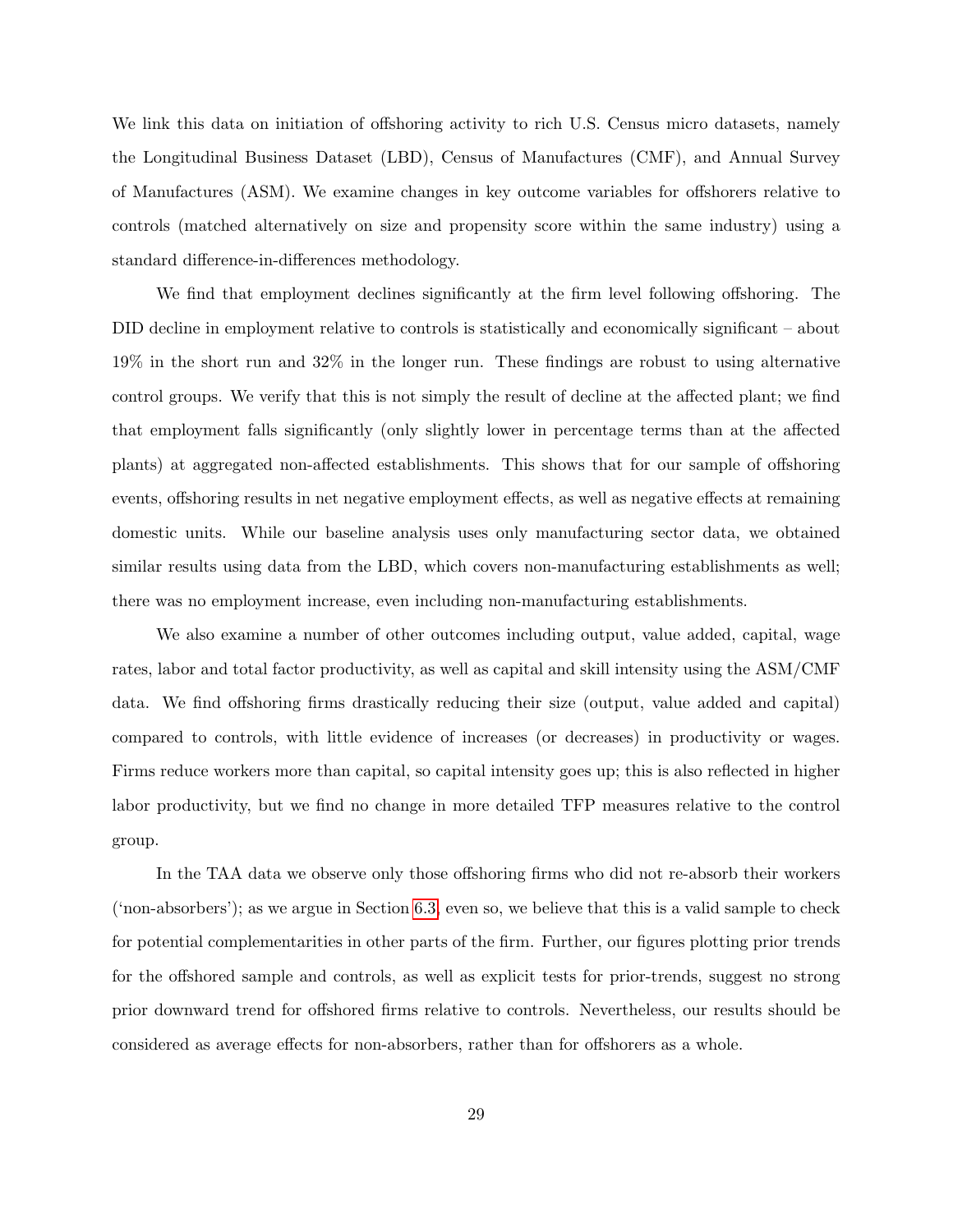Our findings suggest that the pathway of vertical linkages crucial in the Grossman and Rossi-Hansberg class of models is not operational in our data. Thus the offshoring activity in our sample may be the shifting of whole product lines abroad, more closely resembling horizontal FDI (H-FDI) in the Markusen and Maskus (2001) model. This type of H-FDI would not result in any positive spillovers, and may generate negative employment and output spillovers, if some supporting activities in other domestic units are closed down following the production shift. In this sense, our results are in line with the findings of Atalay, Hortacsu, and Syverson (2012) and Ramondo, Rappoport and Ruhl (2012) who find very little evidence of intra-firm shipments (even within firms who have establishments in that are vertically linked per the IO tables). Our tentative conclusion that most of our offshoring events may be related to horizontal shifts echoes Ramondo, Rappoport and Ruhl's (2012) conclusion that most foreign affiliate activity is "horizontal" in nature rather than truly vertically linked to domestic activities of  $MNCs$ <sup>[24](#page-31-0)</sup>

It should be strongly emphasized that our results do not imply negative welfare effects from offshoring. In fact, given data limitations, two of the key channels of gains – reduced output prices and increased global firm profits – are not measured in this paper. Welfare losses from underutilization of labor resources would depend on the how long the displaced workers take to find new jobs, which we cannot address with this data. We hope to undertake follow-up work to address these issues using different data sources: Comtrade for publicly listed companies to assess impact of offshoring on global profits, and U.S. Census shipment level trade data to measure unit values which can be used for estimating price effects for products exported by offshoring firms. Using the link between TAA and the business register that we have developed, it is also possible to use the U.S. Census' employee-employer linked dataset (LEHD) to examine unemployment durations and wage effects on workers at affected plants.

<span id="page-31-0"></span><sup>&</sup>lt;sup>24</sup>One point to keep in mind while interpreting our results are that we focus on the first offshoring event in the sample, while other studies that use imported inputs or MNC data may be looking at changes within existing offshorers. The employment effect of offshoring, even in the case of vertically linked firms, is arguably more negative for new offshorers than for incumbent ones because they go through the initial large-scale job destruction when tasks are first sent abroad. As discussed in Sethupathy (2011), a fall in offshoring cost makes the already-offshored tasks even cheaper, which generates new jobs in domestic operation without necessarily causing any additional displacement in incumbent offshorers. New offshorers do not enjoy this purely positive employment impact. Thus one interpretation of the steep decline we find in employment in the short run could be that this captures the new offshorer's employment adjustment. However, in such models with positive spillovers via vertical linkages, it would be very puzzling to see strong decline in output and employment in the non-affected plants as well.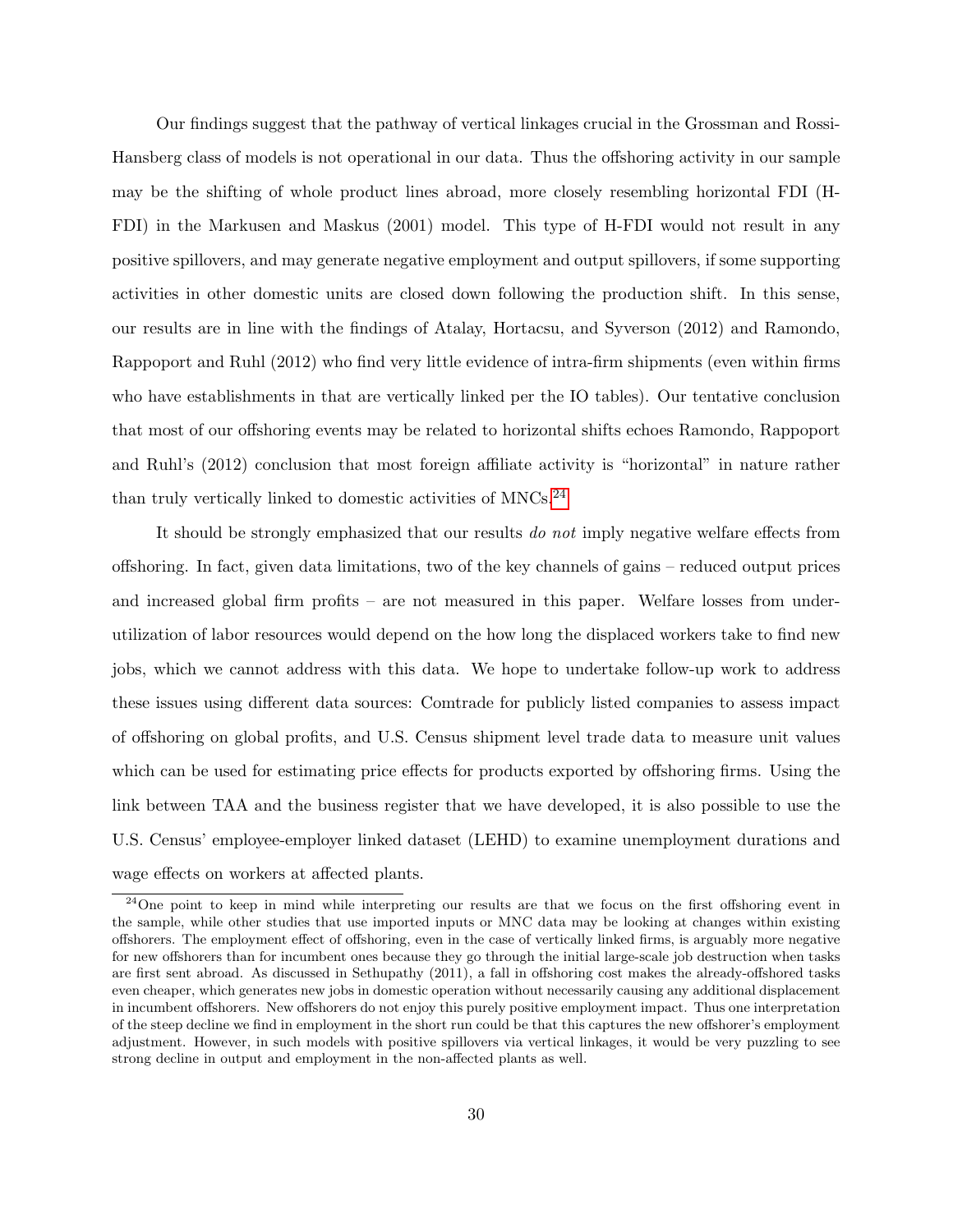### References

- [1] Amiti, Mary, and Shang-Jin Wei (2005), "Fear of Service Outshoring: Is It Justified?," Economic Policy, pp.308-347
- [2] Amiti, Mary an Shang-Jin Wei (2006), "Service Offshoring and Productivity: Evidence from the United States," NBER Working Papers 11926, National Bureau of Economic Research, Inc.
- [3] Angrist, Joshua and Jorn-Steffen Pischke (2009), "Mostly Harmless Econometrics: An Empiricist's Companion". Published by Princeton University Press. Illustrated by Karen Norberg.
- [4] Arndt, Christian; Claudia Buch, and Monika Schnitzer (2007), "FDI and Domestic Investment: An Industry-Level View," CEPR Discussion Paper No. DP 6464
- [5] Atalay, Enghin, Ali Hortascu, Chad Syverson (2012), "Why Do Firms Own Production Chains?," NBER Working Paper No.18020
- [6] Autor, David H., David Dorn and Gordon H. Hanson, "The China Syndrome: Local Market Effects of Import Competition in the United States", forthcoming in the American Economic Review.
- [7] Berman, Eli, John Bound, and Zvi Griliches (1994), "Changes in the Demand for Skilled Labor within U.S. Manufacturing: Evidence from the Annual Survey of Manufacturers," Quaterly Journal of Economics vol 109, No2, pp. 367-397
- [8] Bernard, Andrew., J. Bradford Jensen (1999) "Exceptional Exporter Performance: Cause, Effect, or Both?". Journal of International Economics 47(1): 1-25.
- [9] Bernard, Andrew., Jensen, J. Bradford and Peter Schott (2005) "Importers, exporters, and multinationals: a portrait of firms in the U.S. that trade goods". NBER Working Paper No. 11404
- [10] Blinder, Alan S. (2009), "How Many U.S. Jobs Might be Offshorable?," World Economics, World Economics, Economic & Financial Publishing, PO Box 69, Henley-on-Thames, Oxfordshire, United Kingdom, RG9 1GB, vol. 10(2), pages 41-78, April.
- [11] Braconier, Henrik and Karolina Ekholm (2000), "Swedish Multinationals and Competition from High- and Low-Wage Locations," Review of International Economics, Wiley Blackwell, vol. 8(3), pages 448-61, August.
- [12] Brainard, Lael and David Riker (2001), "Are U.S. Multinationals Exporting U.S. Jobs?, in Globalization and Labour Markets, ed. By D. Greenaway, and D.R. Nelson, Vol. 2, Elgar, Cheltenham, UK and Northhampton, MA: pp. 410-26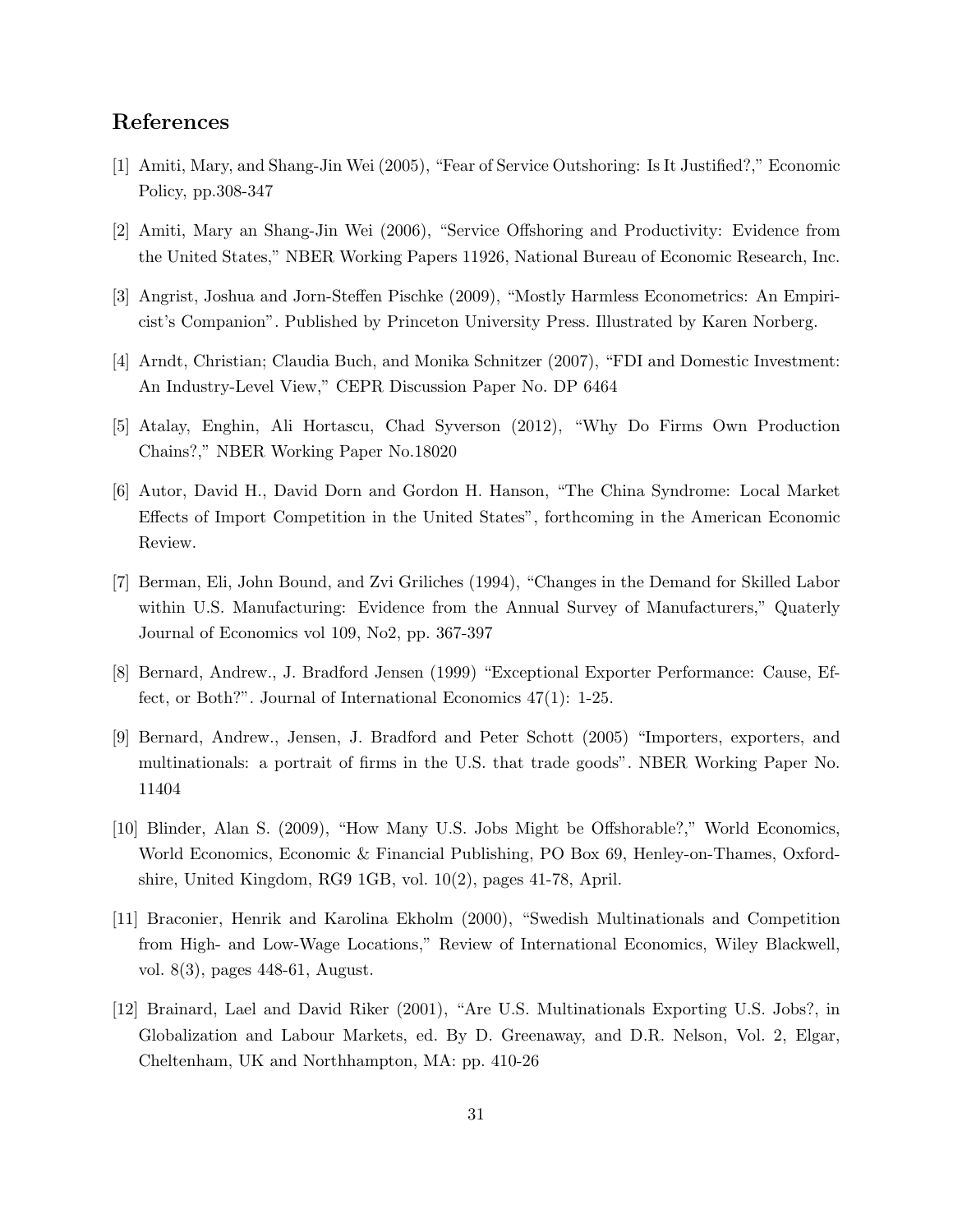- [13] Desai Mihir, Fritz Foley and James Hines (2009), "Domestic Effects of the Foreign Activities of U.S. Multinationals" AEJ: Economic Policy, 1:1, 181-203
- [14] Faeth, Isabel (2005), "Determinants of FDI in Australia: Which Theory Can Explain It Best?," Working Paper, The University of Melbourne
- [15] Feenstra, Robert C. 2010. "Offshoring in the Global Economy: Microeconomic Structure and Macroeconomic Implications." Cambridge, MA: MIT Press.
- [16] Feenstra, Robert, and Gordon H. Hanson (1996), "Globalization, Outsourcing, and Wage Inequality," American Economic Review, 86(2) pp. 240 - 245
- [17] Feenstra, Robert C., and Gordon H. Hanson (1999). "The Impact of Outsourcing and High-Technology Capital on Wages: Estimates for the U.S., 1979-1990." Quarterly Journal of Economics, 114:3 (August), pp. 907-940.
- [18] Feenstra, Robert, and James Markusen (1994), "Accounting for Growth with New Inputs," International Economic Review, vol 35, no2, pp.429 - 447
- [19] Feldstein, Martin (1995). "The Effects of Outbound Foreign Direct Investment on the Domestic Capital Stock." In Martin Feldstein, James R. Hines Jr. and R. Glenn Hubbard (eds.), The Effects of Taxation on Multinational Corporations (Chicago: University of Chicago Press), 43-63.
- [20] Fort, Teresa (2011), "Breaking up is hard to do: Why firms fragment production across locations," Working Paper, Dartmouth College
- [21] Grossman, Gene, and Esteban Rossi-Hansberg (2008), "Trading Tasks: A Simple Theory of Offshoring," American Economic Review, 98:5, pp.1978
- [22] Hanson, Gordon H., Raymond J. Mataloni and Matthew J. Slaughter (2005), "Vertical Production Networks in Multinational Firms," The Review of Economics and Statistics, MIT Press, vol. 87(4), pages 664-678, November.
- [23] Harrison, Ann, and Margaret McMillan (2011), "Offshoring Jobs? Multinationals and U.S. Manufacturing Employment" Review of Economic and Statiscs, vol 93, No.3, pp. 857 - 875
- [24] Hejazi, Walid, and Peter Pauly (2001), "Foreign Direct Investment and Capital Formation," International Advances in Economic Research, 7 (2)
- [25] Hummels, David, Rasmus Jorgensen, Jakob Munch, Chong Xiang (2011), "The Wage Effects of Offshoring: Evidence from Danish Matched Worker-Firm Data," NBER Working Paper 17496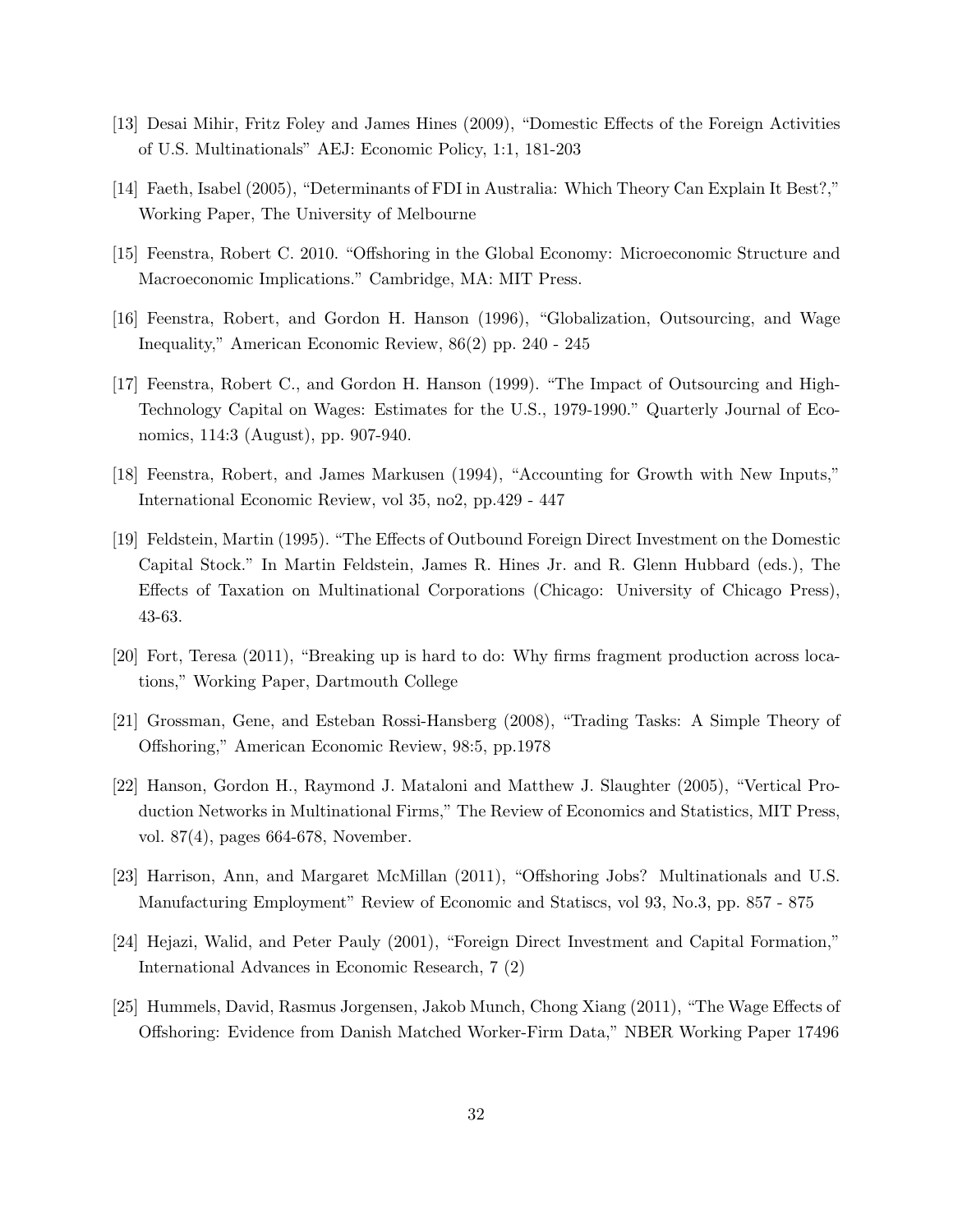- [26] Kirkegaard, J F, (2007), "Offshoring, Outsourcing, and Production Relocation-Labor-Market Effects in the OECD Countries and Developing Asia", Peterson IIE Working paper WP 07-2
- [27] Kleinert, Jorn & Farid Toubal (2010), "Gravity for FDI," Review of International Economics, Wiley Blackwell, vol. 18(1), pp. 1-13, 02
- [28] Koller, Wolfgang and Robert Stehrer (2010) "Trade Integration, Outsourcing And Employment In Austria: A Decomposition Approach," Economic Systems Research, Taylor and Francis Journals, vol. 22(3), pp. 237-261.
- [29] Krugman, Paul. (2008), "Trade and Wages, Reconsidered." Brookings Papers on Economic Activity, 1, 103-15.
- [30] Kurz, Christopher (2006), "Outstanding Outsourcers: A Firm- and Plant-level analysis of Production Sharing," Finance and Economics Discussion Series 2006-04. Washington: Board of Governors of the Federal Reserve System
- [31] Levinsohn, James, and Amil Petrin (2003), "Estimating Production Functions Using Inputs to Control for Unobservables," The Review of Economic Studies, vol. 70(2), pp.317-341
- [32] Lipsey, Robert E. (1995). "Outward Direct Investment and the U.S. Economy." In Martin Feldstein, James R. Hines Jr. and R. Glenn Hubbard (eds.), The Effects of Taxation on Multinational Corporations (Chicago: University of Chicago Press), pp. 7-33.
- [33] Markusen, James R. and Keith E. Maskus (2001) "A Unified Approach to Intra-Industry Trade and Direct Foreign Investment," NBER Working Papers 8335, National Bureau of Economic Research, Inc.
- [34] Melitz, Marc (2003), "The Impact of Trade on Intra-Industry Reallocations and Aggregate Industry Productivity," Econometrica, Econometric Society, vol. 71(6), pages 1695-1725, November.
- [35] Melitz, Marc and Giancarlo I. P. Ottaviano (2008), "Market Size, Trade, and Productivity," Review of Economic Studies, Wiley Blackwell, vol. 75(1), pages 295-316
- [36] Morissette, Rene, and Anick Johnson (2007), "Offshoring and Employment in Canada: Some Basic Facts," Analytical Studies Branch Research Paper Series, Statistics Canada
- [37] Muendler, Marc-Andreas and Sascha O. Becker (2010) "Margins of Multinational Labor Substitution," American Economic Review, American Economic Association, vol. 100(5), pp. 1999- 2030, December.
- [38] Park, Jooyoun, (2012), "The Cleansing Effect of Offshore Outsourcing in an Analysis of Employment", Working Paper, Kent State University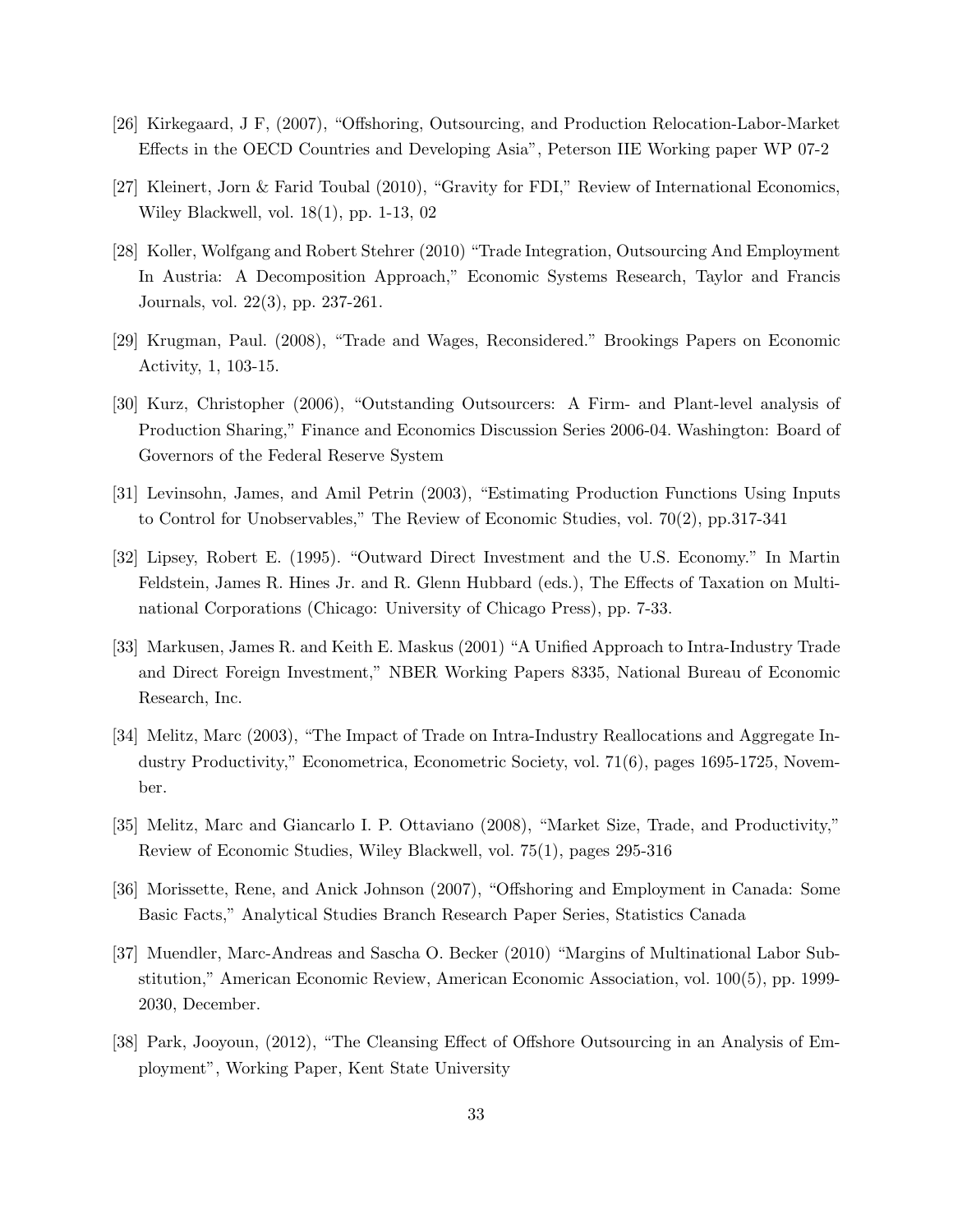- [39] Park, Jooyoun, (2012), "Does Occupational Training by the Trade Adjustment Assistance Program Really Helps Reemployment?: Success Measured as Matching", Review of International Economics, Vol 20(5), pp. 999 - 1016
- [40] Ramondo, Natalia, Veronica Rappoport, Kim J. Ruhl (2012), "Horizontal versus Vertical Foreign Direct Investment: Revisiting Evidence from U.S. Multinationals", Working Paper
- [41] Rosenbaum, P., and D. Rubin, 1985, "Reducing Bias in Observational Studies Using Subclassification on the Propensity Score," Journal of the American Statistical Association, 79, pp. 516-524.
- [42] Sethupathy, Guru (2011), "Offshoring, Wages, and Employment: Theory and Evidence," Working Paper, SAIS, Johns Hopkins University
- [43] Stevens, Guy V.G. and Robert E. Lipsey (1992). "Interactions Between Domestic and Foreign Investment." Journal of International Money and Finance 11 (1), pp. 40-62.

### A Data Appendix

In this appendix, we describe how we created a baseline dataset of offshoring plants.

#### A.1 Linking TAA to SSEL

The operational information of manufacturing establishments used in this paper is obtained from the Longitudinal Business Database (LBD) and Annual Survey and Census of Manufactures (ASM/CMF). The information on offshoring events is obtained from the petition data of the Trade Adjustment Assistant program (TAA). Unfortunately, direct matching of these two data are not possible because TAA petition data do not have establishment or firm identifiers. The information that can identify a particular establishment is company name and address (state, city, street address, and zip code), but neither the LBD nor the ASM/CMF contains address information. For this reason, we first match the TAA petition data to the SSEL (formerly known as the Business Register) using name and state, then match the merged data to LBD using plant identifiers.

Name and address matching between TAA petition data and SSEL is imperfect because TAA petitions are filed by workers and unions, rather than the authority that generally responds to various surveys conducted by the U.S. Census Bureau. The company names and address reported in the TAA petition form is not necessarily the official name or address. Also, there is no rule against using P.O. Box address for the purpose of survey response for both TAA petitions and any survey from the Census Bureau. To avoid being too restrictive, we use only name and state as matching criteria. Company names have inconsistencies and ambiguities too. The majority of the issues here stems from variations in the legal endings of companies such as 'Limited,' 'Incorporated,' 'Corporation.' We drop those legal endings before merging. Other corrected issues, where possible, are numerics (e.g. '1' v. 'one'), other abbreviations (mfg, tech, bros, and so on), and simple typos.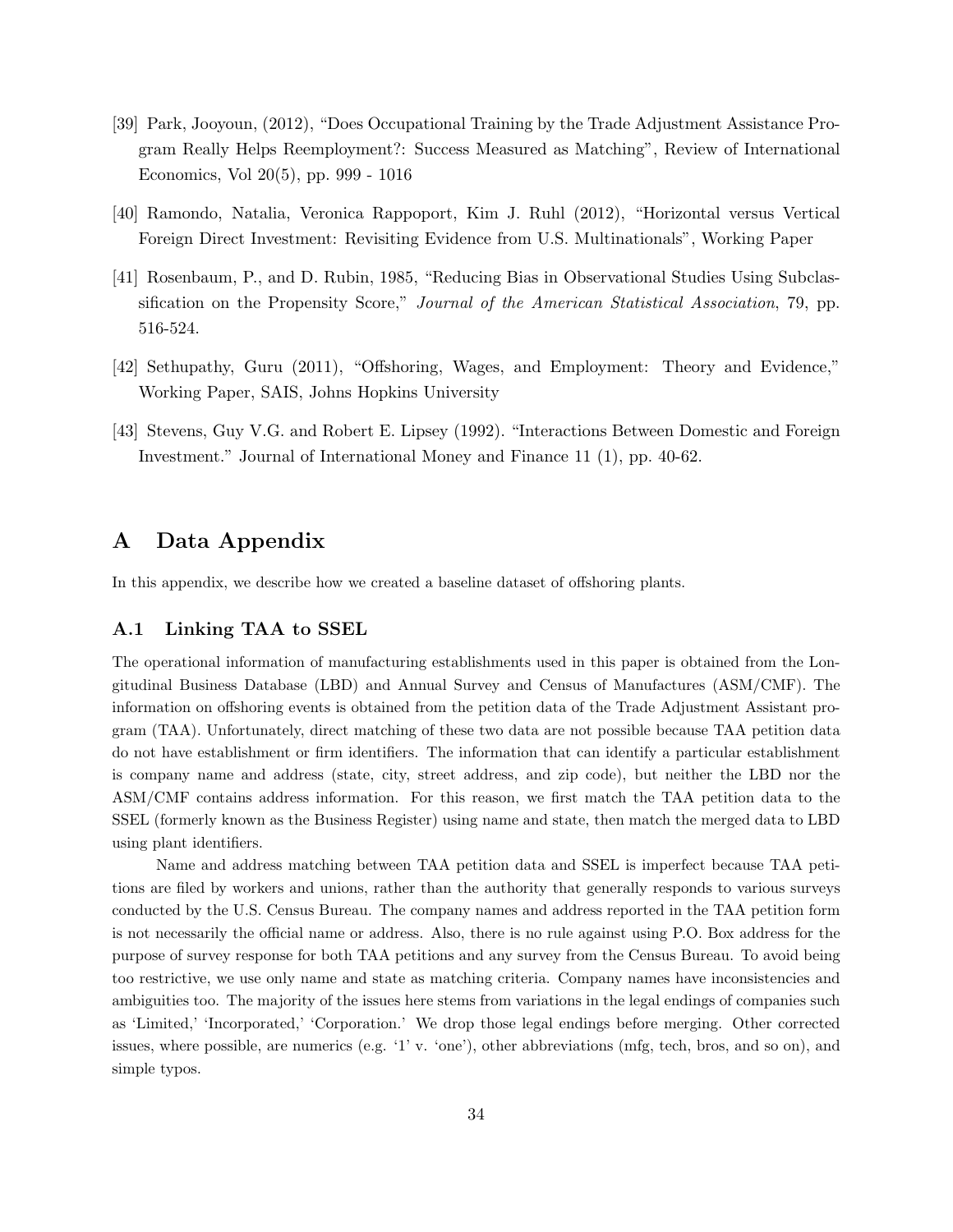We made separate merging for petitions with different years. Since our petition dataset contains petitions with impact date from 1999 to 2006, we performed merging of eight separate years. TAA petitions with each impact year is merged with four SSEL years surrounding the impact year; more specifically, two years prior to the impact year, impact year, and one year after. For instance, petitions with impact year of 2003 is merged with SSEL files from 2001, 2002, 2003, and 2004. Using additional matching criteria (zip code), we selected the year of the best match among these four years merged and obtain plant identifiers from the corresponding SSEL files. Table A1 summarizes the matching rate for each impact year for aggressive matching. Out of total of 19,603 petitions in our sample, 13,645 are matched to SSEL yielding a matching rate of 69.61%. Among the matched petitions, 5,167 petitions are identified as offshoring events.

#### A.2 Linking to LBD

In order to make a longitudinal link for surveys of different years for one establishment, we use the LBD. For each petition we match the petition information to the LBD file of the year of best SSEL match rather than impact year because the plant identifiers of the best SSEL year are most reliable. This SSEL-LBD matching rate is 76.41% for all sample. Since the first impact year of the petition data is 1999, and it is matched to one of four years surrounding the impact year, the range of SSEL years thus goes from 1997 to 2007. Merging is carried out for each year separately, then was appended.

Once the establishment ID is retrieved for all offshoring events, we build the event window of 13 years; six years before and six years after the event. Before we construct the event window, we first deal with the issue of multiple petitions per establishment. Some establishments file the petition more than once over time. All petitions are not necessarily filed for the same reason. We give priority to offshoring event, import-related event, and denied event. Among the petitions certified for the same reason, or denied petitions, we keep the first event. For instance, if a plant A is certified for import-related reasons in 2001, for an offshoring-related reason in 2003, and denied in 2004, we keep the 2003 event of offshoring. If a plant is certified for offshoring in 2002 and 2004, then we keep the 2002 event. Multiple offshoring events for a firm in the same year are treated as one offshoring event for the firm since all analysis are carried out at the firm-level. In construction of pseudo firms ( aggregation of non-offshored plants of offshoring firms), all offshored plants are dropped. Table [A2](#page-38-0) summarizes the total number of events after this sorting with petitions matched to LBD. At this stage, we have 3,400 offshoring events, 1,618 import-related events, and 3,835 denied petitions to be total of 8,853 petitions.

#### A.3 Building firm-level links

A firm link is built with the variable firmid in LBD. For each year, we group all establishments by firmid, including non-manufacturing units. For each firm, we construct three firm-level variables. We first construct firm-level employment by aggregating all establishment-level employment. Average wage rate is constructed by dividing the aggregate payroll by aggregate employment. Lastly firm-level 3-digit SIC code is selected. We aggregate employment by industry within the firm, then select the 3-digit SIC industry that has the largest employment in the firm. Offshoring firm is selected by matching the firmid of the offshored establishment to the firm-level data constructed as described above. The matching is obtained for the year before the offshoring event. We build the event window of 13 years by adding six years before and after the offshoring event.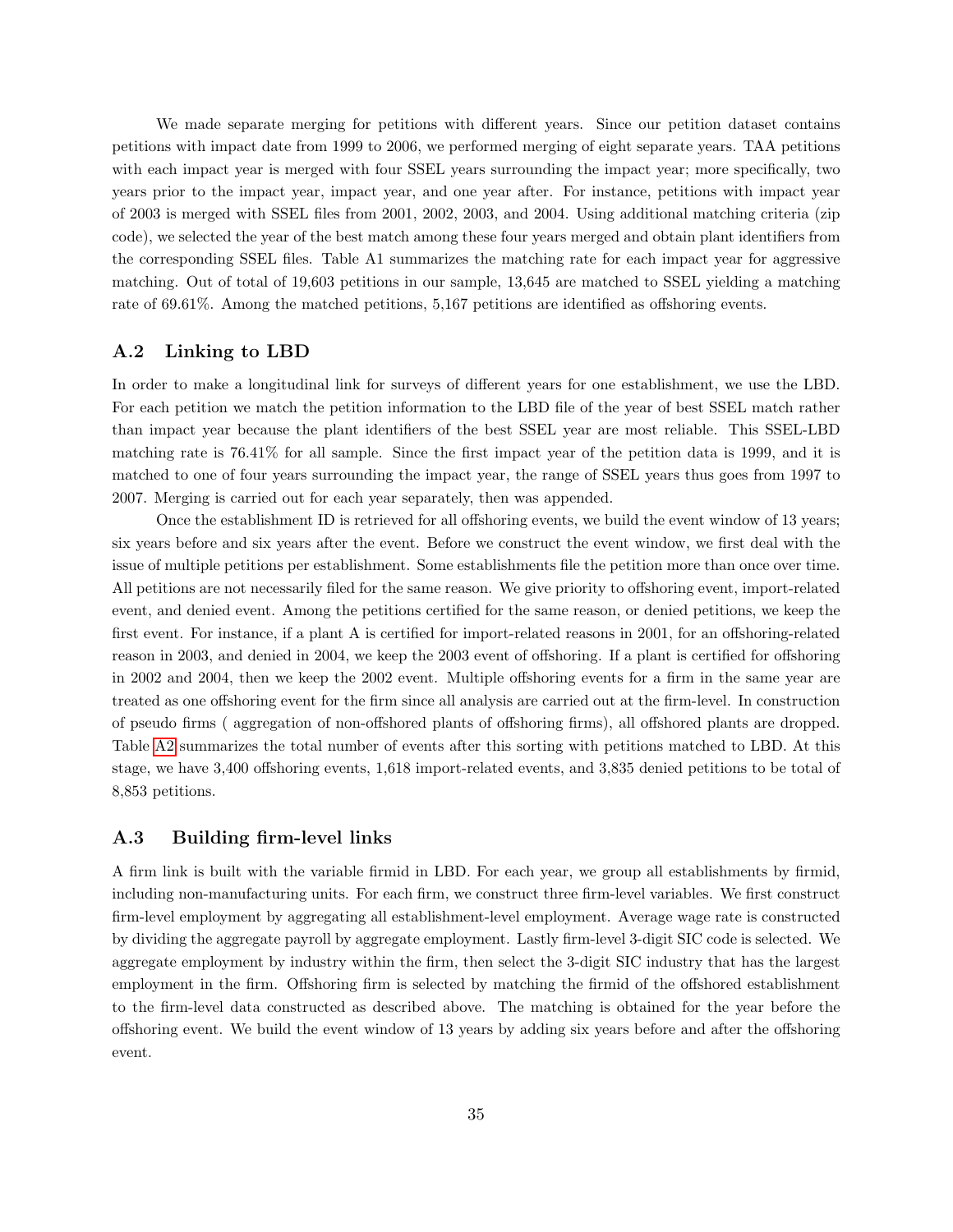| Variable                | Definition                                              | <b>OLS</b> | Industry FE      |
|-------------------------|---------------------------------------------------------|------------|------------------|
| <b>Size Measures</b>    |                                                         |            |                  |
| Output                  | Log(Total Sales)                                        | 3.044      | 2.607            |
|                         |                                                         | (0.000)    | (0.000)          |
| Value Added             | Log(Value Added)                                        | 2.919      | 2.521            |
|                         |                                                         | (0.000)    | (0.000)          |
| Employment              | Log(Employment)                                         | 2.679      | 2.313            |
|                         |                                                         | (0.000)    | (0.000)          |
| Capital                 | Log(Capital)                                            | 3.336      | 2.949            |
|                         |                                                         | (0.000)    | (0.000)          |
| <b>Wage Measures</b>    |                                                         |            |                  |
| Wage Rate               | $Log(Total Wage Bill / total employment)$               | 0.045      | 0.044            |
|                         |                                                         | (0.001)    | (0.000)          |
| NPW Wage Rate           | Log(Non-production wage bill/non-production employment) | 0.082      | 0.040            |
|                         |                                                         | (0.000)    |                  |
| PW Wage Rate            | Log(Production wage bill/production employment)         | 0.011      | (0.016)<br>0.049 |
|                         |                                                         | (0.447)    | (0.000)          |
| <b>Factor Intensity</b> |                                                         |            |                  |
|                         |                                                         |            |                  |
| Capital Intensity       | Log(Capital / total employment)                         | 0.656      | 0.636            |
|                         |                                                         | (0.000)    | (0.000)          |
| NPW Emp Share           | Non-production share of employment                      | $-0.009$   | $-0.009$         |
|                         |                                                         | (0.131)    | (0.112)          |
| NPW Wage Share          | Non-production share of wage bill                       | 0.003      | $-0.012$         |
|                         |                                                         | (0.660)    | (0.018)          |
| Productivity            |                                                         |            |                  |
| Output per Worker       | Log(Total sales/emplogment)                             | 0.364      | 0.294            |
|                         |                                                         | (0.000)    | (0.000)          |
| VA per Worker           | Log(Value added/emplogment)                             | 0.240      | 0.208            |
|                         |                                                         | (0.000)    | (0.000)          |
| TFP-Levpet              | TFP- Levpet, Value Added                                | 0.088      | 0.054            |
|                         |                                                         | (0.026)    | (0.028)          |
| TFP-OLS                 | TFP- OLS (fixed effects), Value Added                   | 0.618      | 0.559            |
|                         |                                                         | (0.000)    | (0.000)          |

<span id="page-37-0"></span>Table 1. Cross-sectional Comparison of Offshoring Firms to Non-offshorers Prior to Offshoring

Notes: The number of observations for all of the statistics is 131,377. The p-values are reported in parenthesis. Industry-level fixed effects are at the 3-Digit SIC level. The data source is the Census of Manufactures for 2002.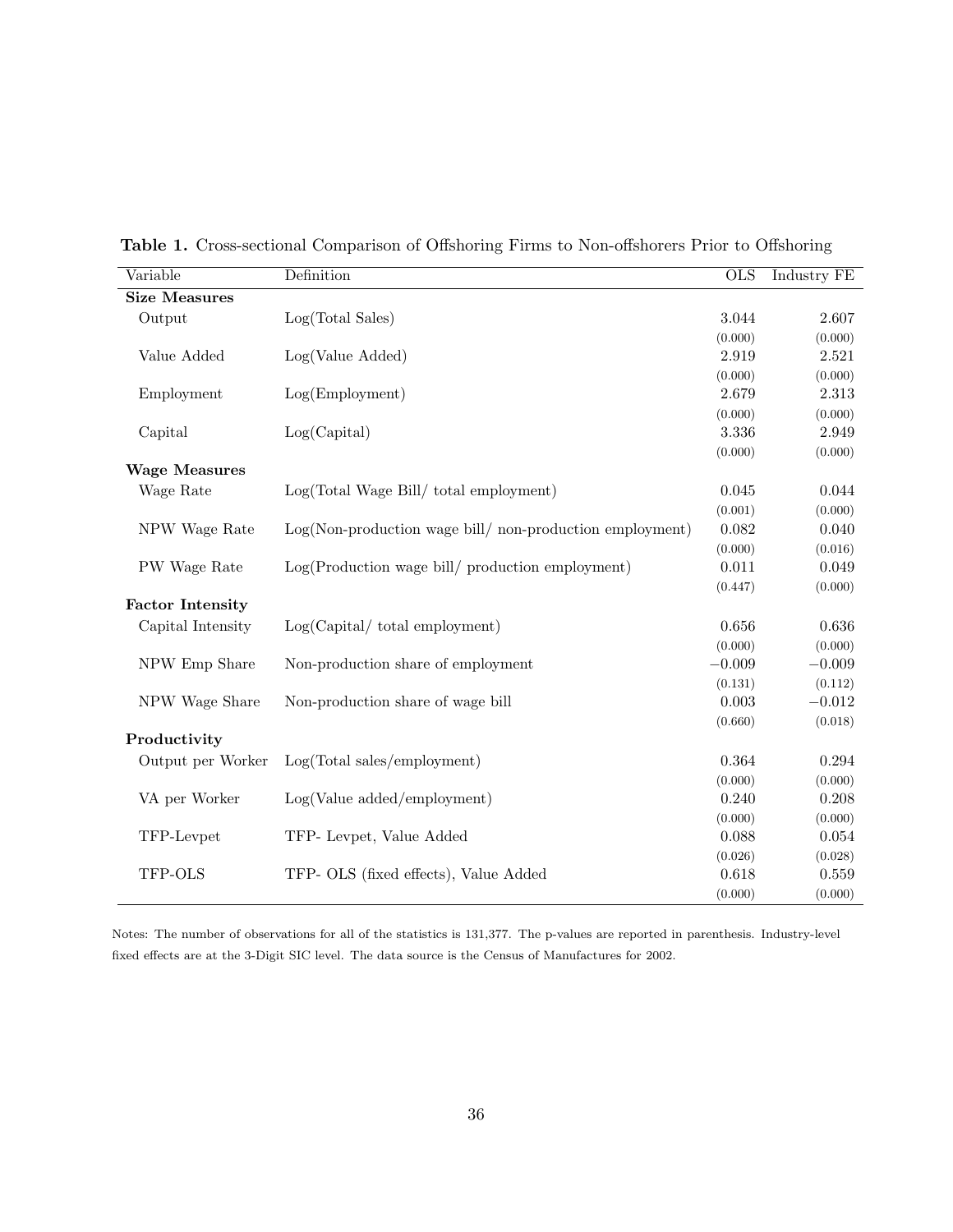|                         |               |               |                |          |               | Relative to   | Pre-Trend   |
|-------------------------|---------------|---------------|----------------|----------|---------------|---------------|-------------|
|                         |               |               |                |          |               | <b>SR_PRE</b> | <b>Test</b> |
|                         | <b>LR_PRE</b> | <b>SR_PRE</b> | <b>SR_POST</b> | LR_POST  | SR_POST -     | LR_POST-      | SR_PRE-     |
|                         |               |               |                |          | <b>SR_PRE</b> | <b>SR_PRE</b> | LR_PRE      |
| <b>Size Measures</b>    |               |               |                |          |               |               |             |
| Output                  | 0.069         | 0.048         | $-0.179$       | $-0.278$ | $-0.227$      | $-0.326$      | $-0.021$    |
|                         | (0.055)       | (0.052)       | (0.000)        | (0.000)  | (0.000)       | (0.000)       | (0.416)     |
| Value Added             | 0.097         | 0.075         | $-0.228$       | $-0.316$ | $-0.303$      | $-0.391$      | $-0.022$    |
|                         | (0.016)       | (0.012)       | (0.000)        | (0.000)  | (0.000)       | (0.000)       | (0.452)     |
| Employment              | 0.07          | 0.041         | $-0.211$       | $-0.339$ | $-0.252$      | $-0.38$       | $-0.029$    |
|                         | (0.039)       | (0.059)       | (0.000)        | (0.000)  | (0.000)       | (0.000)       | (0.247)     |
| Capital                 | 0.004         | 0.005         | $-0.116$       | $-0.248$ | $-0.121$      | $-0.253$      | 0.001       |
|                         | (0.920)       | (0.841)       | (0.000)        | (0.000)  | (0.000)       | (0.000)       | (0.770)     |
| <b>Wage Measures</b>    |               |               |                |          |               |               |             |
| Wage Rate               | $-0.002$      | $-0.003$      | $-0.004$       | 0.002    | $-0.001$      | 0.005         | $-0.001$    |
|                         | (0.834)       | (0.711)       | (0.719)        | (0.904)  | (0.980)       | (0.701)       | (0.892)     |
| NPW Wage Rate           | $-0.019$      | $-0.003$      | $-0.036$       | $-0.027$ | $-0.033$      | $-0.024$      | 0.016       |
|                         | (0.373)       | (0.865)       | (0.046)        | (0.254)  | (0.051)       | (0.272)       | (0.337)     |
| PW Wage Rate            | 0.007         | 0.008         | $-0.004$       | 0.006    | $-0.012$      | $-0.002$      | 0.001       |
|                         | (0.596)       | (0.430)       | (0.757)        | (0.682)  | (0.659)       | (0.291)       | (0.122)     |
| <b>Factor Intensity</b> |               |               |                |          |               |               |             |
| Capital Intensity       | $-0.066$      | $-0.046$      | 0.096          | 0.091    | 0.142         | 0.137         | 0.02        |
|                         | (0.038)       | (0.029)       | (0.000)        | (0.020)  | (0.000)       | (0.001)       | (0.406)     |
| NPW Emp Share           | $-0.001$      | $-0.003$      | 0.021          | 0.022    | 0.024         | 0.025         | $-0.002$    |
|                         | (0.904)       | (0.589)       | (0.000)        | (0.004)  | (0.000)       | (0.002)       | (0.690)     |
| NPW Wage Share          | $-0.007$      | $-0.003$      | 0.015          | 0.013    | 0.018         | 0.016         | 0.004       |
|                         | (0.313)       | (0.603)       | (0.005)        | (0.099)  | (0.003)       | (0.055)       | (0.444)     |
| Productivity            |               |               |                |          |               |               |             |
| Output per Worker       | 0.027         | 0.034         | $-0.015$       | 0.024    | $-0.049$      | $-0.01$       | 0.007       |
|                         | (0.313)       | (0.139)       | (0.555)        | (0.503)  | (0.045)       | (0.775)       | (0.720)     |
| VA per Worker           | $-0.002$      | 0.006         | 0.035          | 0.062    | 0.029         | 0.056         | 0.008       |
|                         | (0.936)       | (0.689)       | (0.043)        | (0.017)  | (0.117)       | (0.033)       | (0.585)     |
| TFP-Levpet              | 0.017         | 0.049         | $-0.057$       | $-0.03$  | $-0.106$      | $-0.079$      | 0.032       |
|                         | (0.589)       | (0.055)       | (0.040)        | (0.453)  | (0.000)       | (0.052)       | (0.156)     |
| TFP-OLS                 | 0.034         | 0.048         | $0.016\,$      | 0.022    | $-0.032$      | $-0.026$      | 0.014       |
|                         | (0.267)       | (0.060)       | (0.549)        | (0.603)  | (0.023)       | (0.519)       | (0.506)     |

<span id="page-38-0"></span>Table 2. Difference-in-Differences Estimation - All Firms, Employment-Matched

Notes: The number of observations for each regression (row) is 22,556. Refer Table [1](#page-37-0) for variable definitions. The column headings refer to time periods. LR-PRE refers to a long run pre-offshoring period (four to six years prior to the offshoring impact year). SR-PRE refers to the short-run pre-offshoring period (one to three years prior to the impact year), SR-POST the short-run post-offshoring period (one to three years after the impact year) and LR-POST the long-run post-offshoring period (four to six years after the impact year). The variables correspond to those in Table 1. All specifications include event-year and firm fixed effects. The figures in parenthesis are p-values.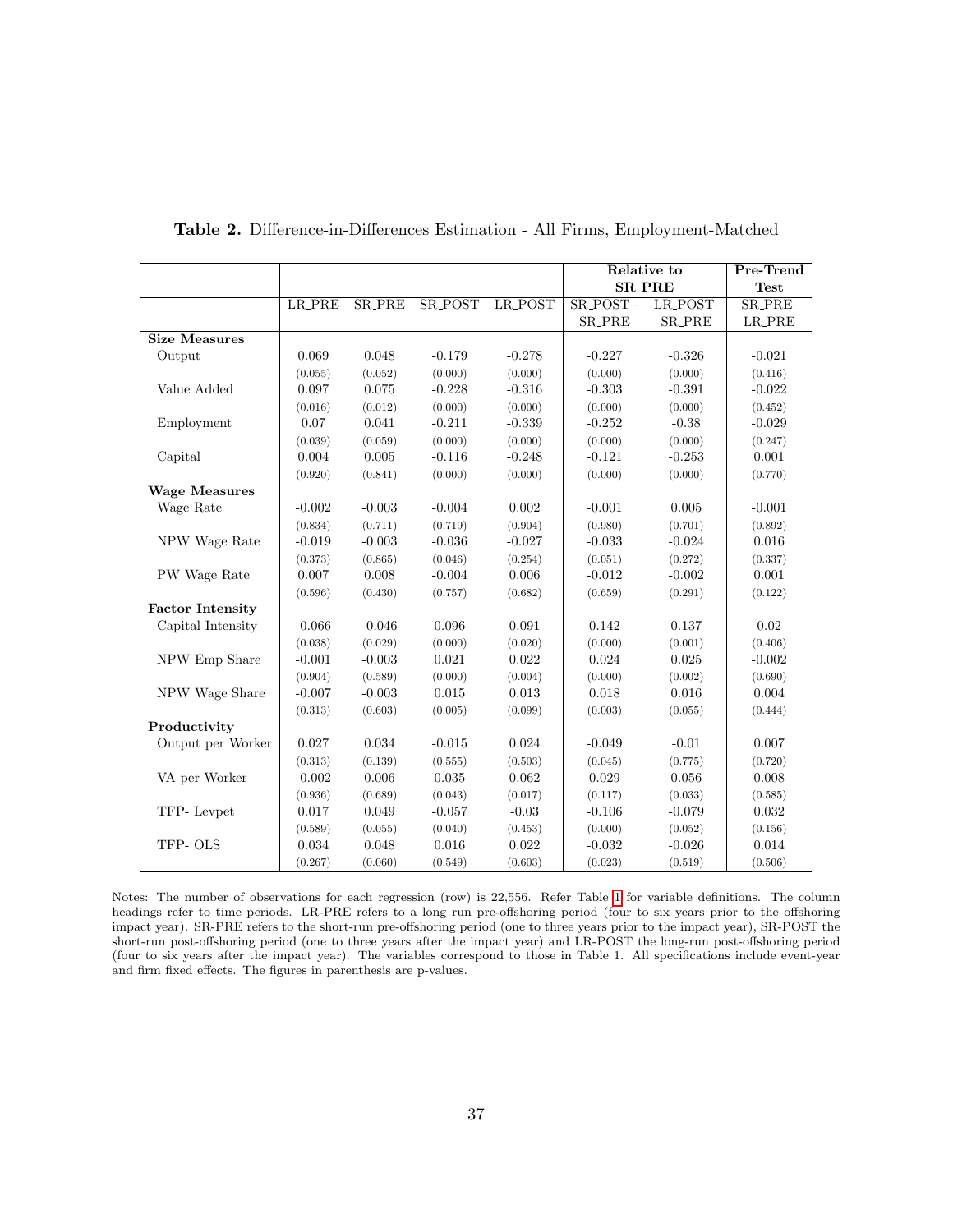| Variable                 | Coeff      |
|--------------------------|------------|
| 3-year Employment Growth | 0.01       |
| 3-year Wage Growth       | $-0.007**$ |
| Output per Worker        | $0.012**$  |
| NPW Emp Share            | $-0.009**$ |
| Capital Intensity        | $0.012**$  |
| Constant                 | $-0.077**$ |
| $R$ -sq                  | 0.06       |

<span id="page-39-0"></span>Table 3. Propensity Model Estimates

Notes: Dependent variable is a dummy=1 if the firm offshored in any year in the sample period. Refer Table [1](#page-37-0) for variable definitions. Number of observations is 16,296. \*\* denotes significance at 1% level and \* at 5% level.

|                         |               |               |          |                |               | Relative to   | PE Trend      |
|-------------------------|---------------|---------------|----------|----------------|---------------|---------------|---------------|
|                         |               |               |          |                |               | <b>SR_PRE</b> | <b>Test</b>   |
|                         | <b>LR_PRE</b> | <b>SR_PRE</b> | SR_POST  | <b>LR_POST</b> | SR_POST -     | LR_POST-      | SR_PRE-       |
|                         |               |               |          |                | <b>SR_PRE</b> | <b>SR_PRE</b> | <b>LR_PRE</b> |
| <b>Size Measures</b>    |               |               |          |                |               |               |               |
| Output                  | $-0.019$      | 0.016         | $-0.128$ | $-0.239$       | $-0.144$      | $-0.255$      | 0.035         |
|                         | (0.624)       | (0.529)       | (0.000)  | (0.000)        | (0.000)       | (0.000)       | (0.228)       |
| Value Added             | 0.035         | 0.061         | $-0.159$ | $-0.295$       | $-0.22$       | $-0.356$      | 0.026         |
|                         | (0.424)       | (0.055)       | (0.000)  | (0.000)        | (0.000)       | (0.000)       | (0.412)       |
| Employment              | $-0.011$      | 0.011         | $-0.193$ | $-0.359$       | $-0.204$      | $-0.37$       | 0.022         |
|                         | (0.741)       | (0.624)       | (0.000)  | (0.000)        | (0.000)       | (0.000)       | (0.392)       |
| Capital                 | 0.019         | $-0.019$      | $-0.052$ | $-0.171$       | $-0.033$      | $-0.152$      | $-0.038$      |
|                         | (0.660)       | (0.484)       | (0.073)  | (0.003)        | (0.288)       | (0.009)       | (0.239)       |
| <b>Wage Measures</b>    |               |               |          |                |               |               |               |
| Wage Rate               | $-0.011$      | $-0.008$      | 0.007    | 0.037          | 0.015         | 0.045         | 0.003         |
|                         | (0.384)       | (0.412)       | (0.503)  | (0.015)        | (0.145)       | (0.002)       | (0.731)       |
| NPW Wage Rate           | 0.011         | $-0.006$      | $-0.009$ | 0.053          | $-0.003$      | 0.059         | $-0.017$      |
|                         | (0.674)       | (0.757)       | (0.674)  | (0.072)        | (0.870)       | (0.030)       | (0.374)       |
| PW Wage Rate            | $-0.028$      | $-0.015$      | 0.001    | 0.009          | 0.016         | 0.024         | 0.013         |
|                         | (0.048)       | (0.187)       | (0.992)  | (0.603)        | (0.185)       | (0.131)       | (0.238)       |
| <b>Factor Intensity</b> |               |               |          |                |               |               |               |
| Capital Intensity       | 0.031         | $-0.03$       | 0.141    | 0.188          | 0.171         | 0.218         | $-0.061$      |
|                         | (0.379)       | (0.190)       | (0.000)  | (0.000)        | (0.000)       | (0.000)       | (0.017)       |
| NPW Emp Share           | $-0.006$      | $-0.003$      | 0.016    | 0.021          | 0.019         | 0.024         | 0.003         |
|                         | (0.379)       | (0.610)       | (0.003)  | (0.016)        | (0.001)       | (0.008)       | (0.510)       |
| NPW Wage Share          | 0.001         | $-0.002$      | 0.016    | 0.03           | 0.018         | 0.032         | $-0.003$      |
|                         | (0.992)       | (0.734)       | (0.008)  | (0.002)        | (0.007)       | (0.001)       | (0.761)       |
| Productivity            |               |               |          |                |               |               |               |
| Output per Worker       | 0.047         | 0.05          | 0.034    | 0.063          | $-0.016$      | 0.013         | 0.003         |
|                         | (0.114)       | (0.059)       | (0.219)  | (0.129)        | (0.562)       | (0.735)       | (0.876)       |
| VA per Worker           | $-0.007$      | 0.004         | 0.065    | 0.119          | 0.061         | 0.115         | 0.011         |
|                         | (0.741)       | (0.803)       | (0.000)  | (0.000)        | (0.001)       | (0.000)       | (0.462)       |
| TFP-Levpet              | $-0.012$      | 0.025         | $-0.043$ | 0.009          | $-0.068$      | $-0.016$      | 0.037         |
|                         | (0.734)       | (0.384)       | (0.177)  | (0.841)        | (0.025)       | (0.712)       | (0.130)       |
| TFP-OLS                 | $-0.031$      | 0.023         | 0.017    | 0.064          | $-0.006$      | 0.041         | 0.054         |
|                         | (0.384)       | (0.424)       | (0.589)  | (0.177)        | (0.856)       | (0.348)       | (0.029)       |

<span id="page-39-1"></span>Table 4. Difference-in-Differences Estimation - All Firms, Propensity Score Matching

Notes: The number of observations for each regression (row) is 18,949. Refer Table [1](#page-37-0) for variable definitions. See notes to Table [2](#page-38-0) for explanation of column titles. All specifications include firm fixed effects and event-year effects; the figures in parenthesis are p-values.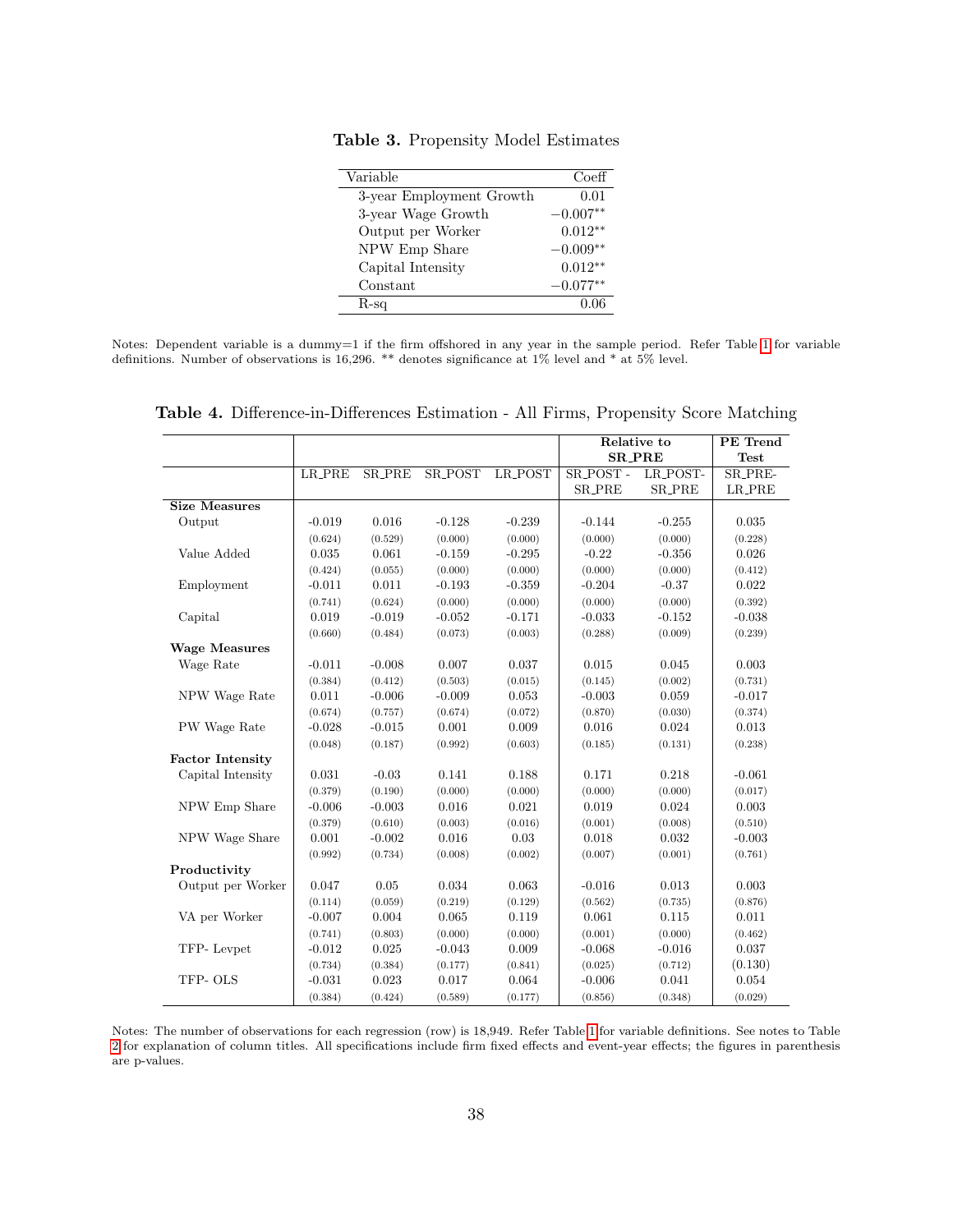| $\ddot{\phantom{0}}$<br>j<br>l<br>$\frac{1}{1}$<br>l                   |
|------------------------------------------------------------------------|
| I                                                                      |
| $\frac{1}{2}$<br>$\frac{1}{1}$                                         |
| ĺ                                                                      |
| I<br>$\frac{8}{1}$<br>ו<br> <br> <br>$\frac{1}{2}$<br>؟<br>ا<br>.<br>. |
| Ï<br>ļ<br>$\frac{1}{2}$<br>ו<br>ו<br>֪֡֡֝֜֝<br>׆                       |

<span id="page-40-0"></span>

|                    | PE Trend<br>Test             | <b>SR_PRE</b>  | <b>LR_PRE</b> |               | 0.161           | 0.003              | 0.153                | (0.008) | 0.122                                     | (0.015) | $0.075$                                                   | (0.242) |               | $0.015\,$   | (0.292) | $-0.001$                                                                                           | (0.941)                                         | 0.014                                                                                                   | (0.380) |                  | $-0.046$          | (0.245)                                         | $\!0.003$     | (0.650)              | 0.002                                                              | (0.899) |              | 0.032             | $^{(0.274)}_{0.04}$                            |                                                                      | (0.100)               | 0.048      | (0.119)            | $0.085\,$ | (0.010) |
|--------------------|------------------------------|----------------|---------------|---------------|-----------------|--------------------|----------------------|---------|-------------------------------------------|---------|-----------------------------------------------------------|---------|---------------|-------------|---------|----------------------------------------------------------------------------------------------------|-------------------------------------------------|---------------------------------------------------------------------------------------------------------|---------|------------------|-------------------|-------------------------------------------------|---------------|----------------------|--------------------------------------------------------------------|---------|--------------|-------------------|------------------------------------------------|----------------------------------------------------------------------|-----------------------|------------|--------------------|-----------|---------|
|                    | Relative to<br><b>SR_PRE</b> | LR_POST        | <b>SRPRE</b>  |               | $-0.262$        | (0.036)            | $-0.358$             | (0.007) | $-0.329$                                  | (0.004) | $-0.154$                                                  | (0.260) |               | $\rm 0.013$ | (0.583) | 0.032                                                                                              | (0.382)                                         | 0.008                                                                                                   | (0.767) |                  | 0.174             | (0.018)                                         | 0.018         | (0.235)              | 0.022                                                              | (0.146) |              | $-0.029$          |                                                | $\begin{array}{c} (0.601) \\ 0.067 \end{array}$                      | (0.143)               | $-0.087$   | (0.199)            | $-0.025$  | (0.722) |
|                    |                              | <b>SRPOST</b>  | <b>SR_PRE</b> |               | $-0.288$        |                    | (0.004)              | (0.000) | $-0.28$                                   | (0.000) | $-0.13$                                                   | (0.115) |               | 0.021       |         | $\left( 0.225\right)$ -0.037                                                                       | $(0.162)$<br>$-0.008$                           |                                                                                                         | (0.654) |                  | $0.15\,$          | (0.000)                                         | $0.008\,$     | $(0.452)$<br>0.002   |                                                                    | (0.751) |              | 0.059             |                                                | $\begin{array}{c} (0.132) \\ 0.008 \\ (0.795) \\ 0.131 \end{array}$  |                       |            | (0.004)            | $-0.084$  | (0.066) |
| Propensity-Matched |                              | LR_POST        |               |               | 0.224           | (0.072)            | $-0.267$             | (0.043) | $-0.311$                                  | (0.006) | $-0.178$                                                  | (0.197) |               | 0.014       |         | $(0.976)$<br>0.043                                                                                 | $\begin{array}{c} (0.162) \\ 0.003 \end{array}$ |                                                                                                         | (0.920) |                  | 0.132             | (0.082)                                         | 0.016         | $(0.294)$<br>$0.023$ |                                                                    | (0.156) |              | 0.044             | $(0.478)$<br>0.087                             |                                                                      | (0.064)               | $-0.01$    | (0.889)            | 0.031     | (0.682) |
|                    |                              | <b>SR_POST</b> |               |               | $-0.25$         | (0.001)            | $-0.248$             | (0.003) | $-0.262$                                  | (0.000) | $-0.154$                                                  | (0.052) |               | $-0.02$     |         | $(0.254)$<br>$-0.026$                                                                              | $(0.368)$<br>$-0.013$                           |                                                                                                         | (0.497) |                  | 0.108             | (0.013)                                         | 0.006         | (0.549)              | $\!0.003$                                                          | (0.749) |              | 0.014             | $_{0.734)}$<br>0.012                           |                                                                      | $(0.704)$<br>$-0.054$ |            | (0.267)            | $-0.028$  | (0.555) |
|                    |                              | <b>SRPRE</b>   |               |               | 0.038           | (0.529)            | 0.091                | (0.168) | 0.018                                     | (0.741) | $-0.024$                                                  | (0.704) |               | 0.001       | (0.984) | $0.011\,$                                                                                          | (0.682)                                         | $-0.005$                                                                                                | (0.772) |                  | $-0.042$          | (0.238)                                         | $-0.002$      | (0.834)              | $0.001\,$                                                          | (0.992) |              | 0.73              | $\begin{array}{c} (0.052) \\ 0.02 \end{array}$ |                                                                      | $(0.484)$<br>0.077    |            | (0.057)            | 0.056     | (0.184) |
|                    |                              | <b>LR_PRE</b>  |               |               | 0.123           | (0.129)            | $-0.062$             | (0.465) | $-0.104$                                  | (0.156) | $-0.099$                                                  | (0.267) |               | $-0.014$    | (0.472) | 0.012                                                                                              | (0.719)                                         | $-0.019$                                                                                                | (0.379) |                  | 0.004             | (0.928)                                         | $-0.005$      | (0.624)              | $-0.001$                                                           | (0.920) |              | 0.041             |                                                | $(0.332)$<br>-0.02                                                   | $(0.575)$<br>0.029    |            | (0.624)            | $-0.029$  | (0.555) |
|                    | PE Trend<br>Test             | SR_PRE-        | <b>LR_PRE</b> |               | 0.031           | (0.497)            | $-0.038$             | (0.444) | $-0.052$                                  | (0.199) | $-0.046$                                                  | (0.457) |               | 0.007       | (0.662) | 0.019                                                                                              | (0.471)                                         | $-0.008$                                                                                                | (0.610) |                  | 0.005             | (0.909)                                         | 0.002         | (0.803)              | 0.007                                                              | (0.437) |              | 0.013             |                                                | $(0.694)$<br>0.021                                                   | $(0.467)$<br>0.028    |            | (0.402)            | 0.021     | (0.514) |
|                    |                              | LRPOST         | <b>SR_PRE</b> |               | $-0.303$        | (0.001)            | $-0.33$              | (0.001) | $-0.304$                                  | (0.000) | $-0.236$                                                  | (0.033) |               | 710.0       | (0.514) | $-0.037$                                                                                           | (0.298)                                         | 0.001                                                                                                   | (0.957) |                  | 0.07              | (0.425)                                         | 0.017         | (0.252)              | 0.009                                                              | (0.562) |              | $-0.026$          | $(0.669)$<br>$0.002$                           |                                                                      | (0.968)               | $-0.094$   | (0.177)            | 0.115     | (0.139) |
|                    | Relative to<br><b>SR_PRE</b> | <b>SR_POST</b> | <b>SR_PRE</b> |               | $-0.182$        | (0.001)            | $-0.246$             | (0.000) | $-0.211$                                  | (0.000) | $-0.083$                                                  | (0.194) |               | 0.009       |         | $\begin{array}{c} (0.617) \\ -0.021 \end{array}$                                                   | (0.413)                                         | $0.01\,$                                                                                                | (0.619) |                  | 0.129             | (0.014)                                         | 0.018         | (0.060)              | 0.015                                                              | (0.188) |              | $-0.034$          | $(0.405)$<br>0.029                             |                                                                      | $(0.390)$<br>$-0.125$ |            | (0.007)            | $-0.09$   | (0.062) |
| Employment-Matched |                              | LR POST        |               |               | $0.25^{c}$      | (0.004)            | $-0.251$             | (0.009) | $-0.263$                                  | (0.000) | $-0.235$                                                  | (0.027) |               | $-0.019$    | (0.484) | $-0.04$                                                                                            | (0.303)                                         | $-0.005$                                                                                                | (0.865) |                  | 0.029             | (0.741)                                         | 0.015         | (0.327)              | 0.008                                                              | (0.603) |              | 0.012             | $_{\rm 0.649)}$ $\,$                           |                                                                      | (0.841)               | 0.002      | (0.976)            | $-0.039$  | (0.617) |
|                    |                              | <b>TSOGTS</b>  |               |               | 0.132           | $(0.007)$<br>0.167 |                      | (0.004) | $-0.17$                                   | (0.000) | $-0.082$                                                  | (0.208) |               |             |         | $(0.704)$<br>$(0.704)$<br>$-0.024$                                                                 | $_{0.004}^{(0.401)}$                            |                                                                                                         | (0.865) |                  | 0.088             | $\begin{array}{c} (0.126) \\ 0.016 \end{array}$ |               | $(0.095)$<br>0.014   |                                                                    | (0.208) |              | $0.004\,$         |                                                | $\begin{array}{c} (0.936) \\ 0.038 \end{array}$                      | $(0.276)$<br>$-0.029$ |            | (0.555)            | $-0.014$  | (0.772) |
|                    |                              | <b>SR_PRE</b>  |               |               | $0.05\,$        |                    | $(0.285)$<br>$0.079$ |         | $\left(0.126\right)$ $\left(0.126\right)$ |         | $\left(0.242\right)$ $\left(0.01\right)$                  | (0.992) |               |             |         |                                                                                                    |                                                 | $\begin{array}{c} -0.002 \\ -0.004) \\ -0.003 \\ \hline (0.912) \\ -0.006 \\ \hline 0.726) \end{array}$ |         |                  | $-0.041$          | $(0.435)$<br>$-0.002$                           |               |                      | $\begin{array}{c} (0.779) \\ -0.001 \\ \hline (0.912) \end{array}$ |         |              | 0.038             |                                                | $\begin{array}{c} (0.332) \\ 0.009 \\ (0.787) \\ 0.096 \end{array}$  |                       |            | (0.020)            | 0.076     | (0.075) |
|                    |                              | <b>LR_PRE</b>  |               |               | 0.081           | $(0.177)$<br>0.117 |                      |         | $(0.069)$<br>$0.093$                      |         | $\begin{array}{c} (0.067) \\ 0.047 \\ 0.549) \end{array}$ |         |               |             |         | $\begin{array}{l} 0.009 \\[-4pt] 0.667) \\[-4pt] 0.022 \\[-4pt] 0.516) \\[-4pt] 0.002 \end{array}$ |                                                 |                                                                                                         | (0.920) |                  | $-0.046$          | $\left(0.472\right)$ -0.004                     |               |                      | $\begin{array}{c} (0.667) \\ -0.008 \\ (0.490) \end{array}$        |         |              | 0.025             |                                                | $\begin{array}{c} (0.582) \\ -0.012 \\ (0.772) \\ 0.068 \end{array}$ |                       |            | $(0.150)$<br>0.055 |           | 0.246   |
|                    |                              |                |               | Size Measures | $_{\rm Output}$ |                    | Value Added          |         | Employment                                |         | Capital                                                   |         | Wage Measures | Wage Rate   |         | NPW Wage Rate                                                                                      |                                                 | PW Wage Rate                                                                                            |         | Factor Intensity | Capital Intensity |                                                 | NPW Emp Share |                      | NPW Wage Share                                                     |         | Productivity | Output per Worker |                                                | VA per Worker                                                        |                       | TFP-Levpet |                    | TFP-OLS   |         |

Notes: The number of observations for the employment-matched sample regressions (first seven columns in each row) is  $22,556$ , and for the propensity-matched sample regressions (last seven columns in each row) is  $18,949$ Notes: The number of observations for the employment-matched sample regressions (first seven columns in each row) is 22,556, and for the propensity-matched sample regressions (last seven columns in each row) is 18,949. Refer Table [1](#page-37-0) for variable definitions. See notes to Table [2](#page-38-0) for explanation of column titles. All specifications include treatment group-year fixed effects and a treatment dummy; the figures in parenthesis are p-values.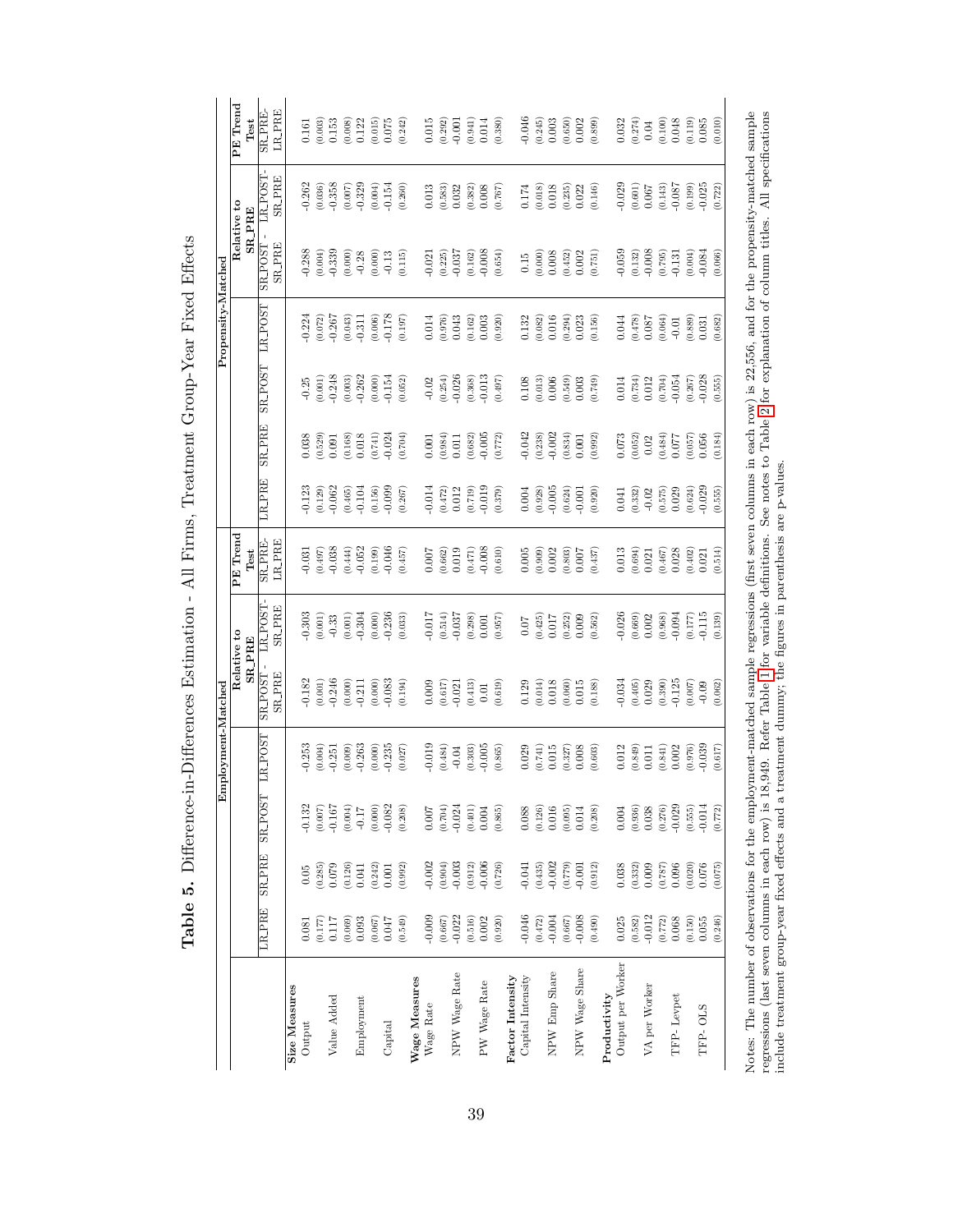|           |                                                                                   |                                                                     | e<br>E                                                     |                       |                      |                                                             |                                       |                       |                    |                       | Propensity-Matche    |                                  |                       |                                                                     |
|-----------|-----------------------------------------------------------------------------------|---------------------------------------------------------------------|------------------------------------------------------------|-----------------------|----------------------|-------------------------------------------------------------|---------------------------------------|-----------------------|--------------------|-----------------------|----------------------|----------------------------------|-----------------------|---------------------------------------------------------------------|
|           |                                                                                   |                                                                     |                                                            |                       |                      |                                                             |                                       |                       |                    |                       |                      |                                  |                       |                                                                     |
|           |                                                                                   |                                                                     |                                                            |                       |                      | elative to                                                  | PE Trend                              |                       |                    |                       |                      | lelative to                      |                       | PE Trend                                                            |
|           |                                                                                   |                                                                     |                                                            |                       |                      | <b>SR_PRE</b>                                               | Test                                  |                       |                    |                       |                      | <b>SR_PRE</b>                    |                       | <b>Test</b>                                                         |
|           |                                                                                   | R_PRE SR_PRE SR_POST                                                |                                                            | R_POS.                | RPOST-               | RPOST-                                                      | <b>RPRE-</b>                          | R_PRE                 | SR_PRE             | <b>SRPOST</b>         | R POS.               | RPOST-                           | RPOST                 | R.PRE-                                                              |
|           |                                                                                   |                                                                     |                                                            |                       | <b>SRPRE</b>         | <b>SRPRE</b>                                                | $\frac{\text{L}\text{R-PRE}}{-0.117}$ |                       |                    |                       |                      | <b>SR_PRE</b>                    | <b>SR_PRE</b>         | $\ensuremath{\mathsf{L}\text{R}}\xspace\text{PRE}$                  |
| mployment | 0.116                                                                             | $-0.001$                                                            |                                                            | 0.431                 | 0.292                | 0.138                                                       |                                       | 0.028                 | 0.005              | 0.226                 | 0.361                | 0.231                            | $-0.366$              | 0.023                                                               |
|           |                                                                                   |                                                                     |                                                            | 0.0000                |                      | $0.000$<br>$0.061$                                          | $0.000$<br>$0.037$                    |                       | $0.912$<br>$0.004$ | $0.0000$<br>$0.025$   | 0.062                |                                  | $0.000^{\circ}$       |                                                                     |
| Vage Rate | $\begin{array}{c} 0.000 \\ 0.024 \\ 0.165 \\ 0.117 \\ 0.000 \\ 0.000 \end{array}$ | $\begin{array}{c} (0.960) \\ 0.013 \\ (0.352) \\ 0.013 \end{array}$ | $-0.293$<br>$(0.000)$<br>$-0.016$<br>$(0.368)$<br>$-0.315$ |                       | $0.000$<br>$0.029$   |                                                             |                                       | $0.610$<br>$0.034$    |                    |                       |                      | 0.000<br>0.029<br>0.137)<br>0.26 | 0.058                 | $\begin{array}{c} (0.581) \\ -0.03 \\ (0.072) \\ 0.053 \end{array}$ |
|           |                                                                                   |                                                                     |                                                            | $\frac{0.085}{0.366}$ |                      |                                                             |                                       | $\frac{0.131}{0.076}$ | 0.857)             | $\frac{0.263}{0.237}$ |                      |                                  | $\frac{0.701}{0.312}$ |                                                                     |
| Payroll   |                                                                                   |                                                                     |                                                            |                       | $(0.012)$<br>$0.328$ | $\begin{array}{c} (0.001) \\ -0.051 \\ (0.000) \end{array}$ | (2100, 0)                             |                       | 0.023              |                       | $(0.031)$<br>$0.289$ |                                  |                       |                                                                     |
|           |                                                                                   | (744.0, 0.447)                                                      | (0.000)                                                    | 0.000                 | (0.000)              |                                                             | 0.000                                 | 0.174                 | 0.653              | 0.000                 | 0.000                | 0.000                            | 0.000                 | 0.201                                                               |
|           |                                                                                   |                                                                     |                                                            |                       |                      |                                                             |                                       |                       |                    |                       |                      |                                  |                       |                                                                     |

| I<br>Í<br>$\frac{1}{2}$<br>$\frac{1}{2}$                                                        | l |
|-------------------------------------------------------------------------------------------------|---|
| $\frac{1}{1}$<br>l<br>ı                                                                         |   |
| ١<br>$2 - 7 - 7$<br>I<br>ļ                                                                      |   |
| こくらく<br>ļ<br>;<br>;<br>;<br>í<br>š.<br>Herenceur-<br>$\mathbf{I}$<br>I<br>;<br>;<br>;<br>۶<br>م |   |
| ،<br>م                                                                                          |   |
| $\frac{1}{2}$<br>ו<br>ו<br>ĺ<br>l                                                               |   |

Notes: The number of observations for the employment-matched sample regressions (first seven columns in each row) is  $37,207$ , and for the propensity-matched sample regressions (last seven columns in each row) is  $33,393$ Notes: The number of observations for the employment-matched sample regressions (first seven columns in each row) is 37,207, and for the propensity-matched sample regressions (last seven columns in each row) is 33,393. Refer Table [1](#page-37-0) for variable definitions. See notes to Table [2](#page-38-0) for explanation of column titles. All specifications include firm fixed effects and event-year effects; the figures in parenthesis are p-values.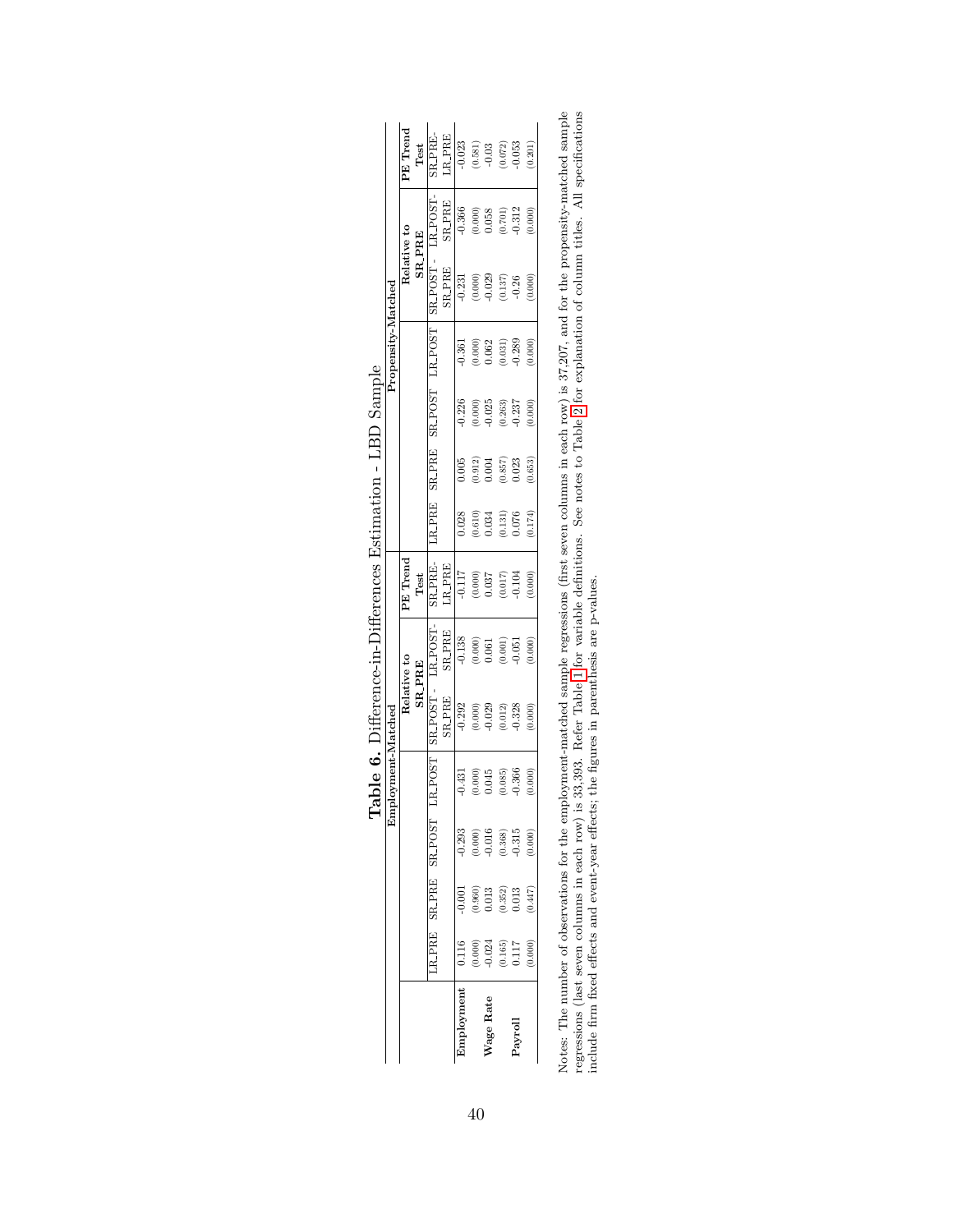| ו<br>ו                                                              |
|---------------------------------------------------------------------|
| i<br>j                                                              |
| $\begin{array}{c} \n\cdot \\ \cdot \\ \cdot\n\end{array}$<br>I<br>ı |
| ı<br>$\frac{1}{2}$                                                  |
| Ì<br>)<br>I<br>؟<br>أ<br>š.<br>$\vdots$                             |
| I<br>l                                                              |

<span id="page-42-0"></span>

|                   |                                                                                                                                                                                         |                                |                                                 | Employment-Matched                             |                                                |                              |                                   |                      |                                                 |                                                             | Propensity-Matched          |                                                 |                                           |                      |
|-------------------|-----------------------------------------------------------------------------------------------------------------------------------------------------------------------------------------|--------------------------------|-------------------------------------------------|------------------------------------------------|------------------------------------------------|------------------------------|-----------------------------------|----------------------|-------------------------------------------------|-------------------------------------------------------------|-----------------------------|-------------------------------------------------|-------------------------------------------|----------------------|
|                   |                                                                                                                                                                                         |                                |                                                 |                                                |                                                | Relative to<br><b>SR_PRE</b> | $\overline{\rm PE}$ Trend<br>Test |                      |                                                 |                                                             |                             |                                                 | Relative to<br><b>SR_PRE</b>              | PE Trend<br>Test     |
|                   | <b>IRPRE</b>                                                                                                                                                                            | <b>SR_PRE</b>                  | <b>SRPOST</b>                                   | <b>LRPOST</b>                                  | <b>SR_POST</b>                                 | LR POST                      | <b>SR_PRE</b>                     | <b>LR_PRE</b>        | <b>SRPRE</b>                                    | SR_POST                                                     | LR_POST                     | <b>SRPOST</b>                                   | LR_POST-                                  | SR_PRE               |
|                   |                                                                                                                                                                                         |                                |                                                 |                                                | $SR-PRE$                                       | <b>SR_PRE</b>                | <b>LR_PRE</b>                     |                      |                                                 |                                                             |                             | <b>SR_PRE</b>                                   | <b>SRPRE</b>                              | <b>LR_PRE</b>        |
| Size Measures     |                                                                                                                                                                                         |                                |                                                 |                                                |                                                |                              |                                   |                      |                                                 |                                                             |                             |                                                 |                                           |                      |
| Output            | 0.032                                                                                                                                                                                   | 0.024                          | 0.171                                           | 0.292                                          | 0.147                                          | 0.316                        | 0.008                             | $-0.032$             | 0.006                                           | 0.119                                                       | 0.247                       | 0.125                                           | $-0.253$<br>$(0.000)$                     | 0.38                 |
|                   | $\begin{array}{c} (0.407) \\ 0.066 \end{array}$                                                                                                                                         | $(0.368)$<br>$0.054$           | $(0.000)$                                       | $(0.000)$                                      | (0.000)                                        | (0.000)                      | (0.768)                           | (0.430)              | $(0.826)$<br>$0.056$                            | $(0.000)$<br>$-0.143$                                       | (0.000)                     |                                                 |                                           |                      |
| Value Added       |                                                                                                                                                                                         |                                | $-0.216$<br>$(0.000)$<br>$-0.195$               | $-0.332$                                       | $-0.27$                                        | $-0.386$                     | $-0.012$                          | 0.035                |                                                 |                                                             | $-0.288$                    | (0.000)                                         | $-0.344$                                  | $(0.229)$<br>0.021   |
|                   |                                                                                                                                                                                         |                                |                                                 | (0.000)                                        | $(0.000)$                                      | (0.000)                      | $(0.716)$<br>$-0.027$             |                      |                                                 |                                                             | $(0.000)$<br>$-0.362$       |                                                 |                                           | (0.540)              |
| Employment        | $\begin{array}{c} (0.134) \\ 0.044 \\ (0.238) \\ (0.239) \\ -0.017 \end{array}$                                                                                                         | $^{710\cdot0}$ (680            |                                                 | $-0.335$                                       | $-0.212$                                       | $-0.352$                     |                                   | $(0.459)$<br>-0.017  | $\begin{array}{c} (0.091) \\ 0.003 \end{array}$ | $(0.000)$<br>$-0.184$                                       |                             | $(0.000)$<br>(0.000)                            | $(0.000)$<br>$-0.365$                     | $0.02\,$             |
|                   |                                                                                                                                                                                         | $(0.459)$<br>$-0.026$          | $(0.000)$                                       | $(0.000)$<br>$-0.258$                          | (0.000)                                        | (0.000)                      | (0.332)                           | $(0.660)$<br>$0.005$ | (0.904)                                         | $(0.000)$<br>$-0.056$                                       | $(0.000)$<br>$-0.174$       | $(0.000)$<br>$-0.03$                            | (0.000)                                   | (0.506)              |
| Capital           |                                                                                                                                                                                         |                                | $-0.12$                                         |                                                |                                                | $-0.232$                     | $-0.009$                          |                      | $-0.026$                                        |                                                             |                             |                                                 | $-0.148$                                  | $-0.031$             |
|                   | (0.704)                                                                                                                                                                                 | $(0.347)$                      | $(0.000)$                                       | (0.000)                                        | (0.003)                                        | (0.000)                      | (0.778)                           | (0.920)              | (0.373)                                         | (0.072)                                                     | (0.004)                     | (0.367)                                         | (0.018)                                   | (0.398)              |
| Wage Measures     |                                                                                                                                                                                         |                                |                                                 |                                                |                                                |                              |                                   |                      |                                                 |                                                             |                             |                                                 |                                           |                      |
| Wage Rate         | $-0.003$                                                                                                                                                                                | $-0.004$                       | $-0.001$                                        | 0.001                                          | 0.003                                          | $0.005$                      | $-0.001$                          | $-0.011$             | $-0.009$                                        | 0.003                                                       | 0.028                       | 0.012                                           | 0.037                                     | $0.002\,$            |
|                   | (0.795)                                                                                                                                                                                 |                                | $(0.889)$<br>$-0.024$                           | (0.920)                                        | (0.826)                                        | (0.701)                      | (0.922)                           | (0.363)              | (0.332)                                         | (0.764)                                                     | (0.070)                     | $\left( 0.256\right)$ $\left( 0.011\right)$     | (0.014)                                   | (0.783)              |
| NPW Wage Rate     | $-0.013$                                                                                                                                                                                | $_{(0.689)}\space_{0.008}$     |                                                 | $-0.022$                                       | $-0.032$                                       | $-0.03$                      | 0.021                             | 0.014                | $-0.013$                                        | $-0.002$                                                    | 0.045                       |                                                 | $0.058\,$                                 | $-0.027$             |
|                   |                                                                                                                                                                                         |                                |                                                 | (0.358)                                        | (0.068)                                        | (0.178)                      | (0.225)                           | (0.582)              | (0.497)                                         | (0.912)                                                     | (0.136)                     | $\begin{array}{c} (0.614) \\ 0.013 \end{array}$ | (0.039)                                   | (0.161)              |
| PW Wage Rate      | $\left( 0.562\right)$ $\qquad$ $\qquad$ $\qquad$ $\qquad$ $\qquad$ $\qquad$ $\qquad$ $\qquad$ $\qquad$ $\qquad$ $\qquad$ $\qquad$ $\qquad$ $\qquad$ $\qquad$ $\qquad$ $\qquad$ $\qquad$ | $\left(0.660\right)$ - $0.011$ | $(0.201)$<br>$-0.004$                           | 0.004                                          | 0.007                                          | 0.015                        | $-0.017$                          | $-0.028$             | $-0.016$                                        | $-0.003$                                                    | 0.001                       |                                                 | $0.017\,$                                 | $0.012\,$            |
|                   | (0.646)                                                                                                                                                                                 | (0.294)                        | (0.749)                                         | (0.779)                                        | (0.492)                                        | (0.280)                      | (0.094)                           | (0.055)              | (0.142)                                         | $\left( 0.810\right)$                                       | (0.952)                     | (0.252)                                         | (0.286)                                   | (0.332)              |
| Factor Intensity  |                                                                                                                                                                                         |                                |                                                 |                                                |                                                |                              |                                   |                      |                                                 |                                                             |                             |                                                 |                                           |                      |
| Capital Intensity | $-0.06$                                                                                                                                                                                 | $-0.043$                       | $0.075\,$                                       | 170.0                                          | 0.118                                          | $0.12\,$                     | 0.017                             | 0.021                | 0.029                                           | 0.127                                                       | 0.188                       | 0.156                                           | $0.217$                                   | $-0.05$              |
|                   |                                                                                                                                                                                         |                                | $\begin{array}{c} (0.002) \\ 0.018 \end{array}$ | $\begin{array}{c} (0.060) \\ 0.02 \end{array}$ | $(0.000)$<br>$0.023$                           | (0.004)                      | $(0.489)$<br>$-0.001$             | (0.562)              | $(0.230)$<br>$-0.001$                           | $\left( \begin{matrix} 0.000 \\ 0.013 \end{matrix} \right)$ | $\left( 0.000\right)$ 0.015 | $(0.000)$<br>0.014                              | $\left(0.000\right)$ $\left(0.016\right)$ | $(0.073)$<br>0.008   |
| NPW Emp Share     | $\begin{array}{c} (0.064) \\ -0.004 \\ (0.478) \\ -0.009 \end{array}$                                                                                                                   | $(0.048)$<br>$-0.005$          |                                                 |                                                |                                                | 0.025                        |                                   |                      |                                                 |                                                             |                             |                                                 |                                           |                      |
|                   |                                                                                                                                                                                         | (0.317)                        | $(0.000)$<br>0.014                              | (0.012)                                        | $(0.000)$<br>0.017                             | (0.002)                      | $(0.926)$<br>0.006                | (0.159)              | (0.897)                                         | $(0.020)$<br>$0.015$                                        | $(0.091)$<br>$0.025$        | $(0.028)$<br>0.016                              | $(0.089)$<br>$0.026$                      | $(0.095)$<br>$0.002$ |
| NPW Wage Share    |                                                                                                                                                                                         |                                |                                                 | 0.013                                          |                                                | 0.016                        |                                   | $-0.003$             |                                                 |                                                             |                             |                                                 |                                           |                      |
|                   | (0.187)                                                                                                                                                                                 | (0.589)                        | (0.009)                                         | (0.131)                                        | (0.006)                                        | (0.078)                      | (0.255)                           | (0.726)              | (0.897)                                         | (0.017)                                                     | (0.010)                     | (0.026)                                         | (0.010)                                   | (0.735)              |
| Productivity      |                                                                                                                                                                                         |                                |                                                 |                                                |                                                |                              |                                   |                      |                                                 |                                                             |                             |                                                 |                                           |                      |
| Output per Worker | $0.021\,$                                                                                                                                                                               | 0.037                          | $-0.019$                                        | 0.003                                          | $-0.056$                                       | $-0.034$                     | 0.016                             | 0.051                | 0.053                                           | 0.04                                                        | 0.073                       | $-0.013$                                        | 0.02                                      | 0.002                |
|                   | (0.447)                                                                                                                                                                                 | $_{0.121)}^{(0.121)}$          | (0.459)                                         | (0.928)                                        | $\begin{array}{c} (0.029) \\ 0.02 \end{array}$ | (0.349)                      | (0.450)                           | (0.095)              | (0.050)                                         | (0.159)                                                     | (0.084)                     | $\begin{array}{c} (0.646) \\ 0.061 \end{array}$ | $\left( 0.612\right)$                     | (0.933)              |
| VA per Worker     | $-0.013$                                                                                                                                                                                |                                | $0.026\,$                                       | 0.044                                          |                                                | 0.038                        | 0.019                             | $-0.015$             | $\!0.003$                                       | 0.064                                                       | 0.114                       |                                                 | 0.111                                     | $0.018\,$            |
|                   | (0.549)                                                                                                                                                                                 | (0.704)                        | (0.136)                                         | (0.099)                                        | (0.288)                                        | (0.162)                      | (0.218)                           | (0.484)              | (0.881)                                         | (0.000)                                                     | (0.000)                     | $(0.001)$<br>-0.073                             | (0.000)                                   | (0.287)              |
| TFP-Levpet        | $\!0.01\!$                                                                                                                                                                              | 0.053                          | $-0.056$                                        | $-0.044$                                       | $-0.109$                                       | $760.0 -$                    | 0.043                             | $-0.007$             | $\rm 0.03$                                      | $-0.043$                                                    | $0.016\,$                   |                                                 | $-0.014$                                  | 0.037                |
|                   | $(0.757)$<br>0.032                                                                                                                                                                      | (0.046)                        | (0.054)                                         | (0.298)                                        | (0.000)                                        | (0.023)                      | (0.067)                           | (0.841)              | (0.317)                                         | $(0.204)$<br>$0.025$                                        | (0.734)                     | (0.024)                                         | (0.752)                                   | (0.153)              |
| TFP-OLS           |                                                                                                                                                                                         | 0.053                          | $-0.021$                                        | $-0.015$                                       | $-0.074$                                       | $-0.068$                     | 0.021                             | $-0.016$             | 0.034                                           |                                                             | 0.081                       | $-0.009$                                        | $0.047$                                   | $0.05\,$             |
|                   | (0.317)                                                                                                                                                                                 | (0.048)                        | (0.459)                                         | (0.734)                                        | (0.013)                                        | (0.120)                      | (0.361)                           | (0.667)              | (0.250)                                         | (0.447)                                                     | (0.097)                     | (0.766)                                         | (0.305)                                   | (0.054)              |
| í                 | j<br>$\ddot{\phantom{0}}$                                                                                                                                                               |                                | ł                                               |                                                |                                                |                              |                                   |                      |                                                 |                                                             |                             |                                                 |                                           |                      |

Notes: The number of observations for the employment-matched sample regressions (first seven columns in each row) is 19,245, and for the propensity-matched sample regressions (last seven columns in each row) is 16,066. Re Notes: The number of observations for the employment-matched sample regressions (first seven columns in each row) is 19,245, and for the propensity-matched sample regressions (last seven columns in each row) is 16,066. Refer Table [1](#page-37-0) for variable definitions. See notes to Table [2](#page-38-0) for explanation of column titles. All specifications include firm fixed effects and event-year effects; the figures in parenthesis are p-values.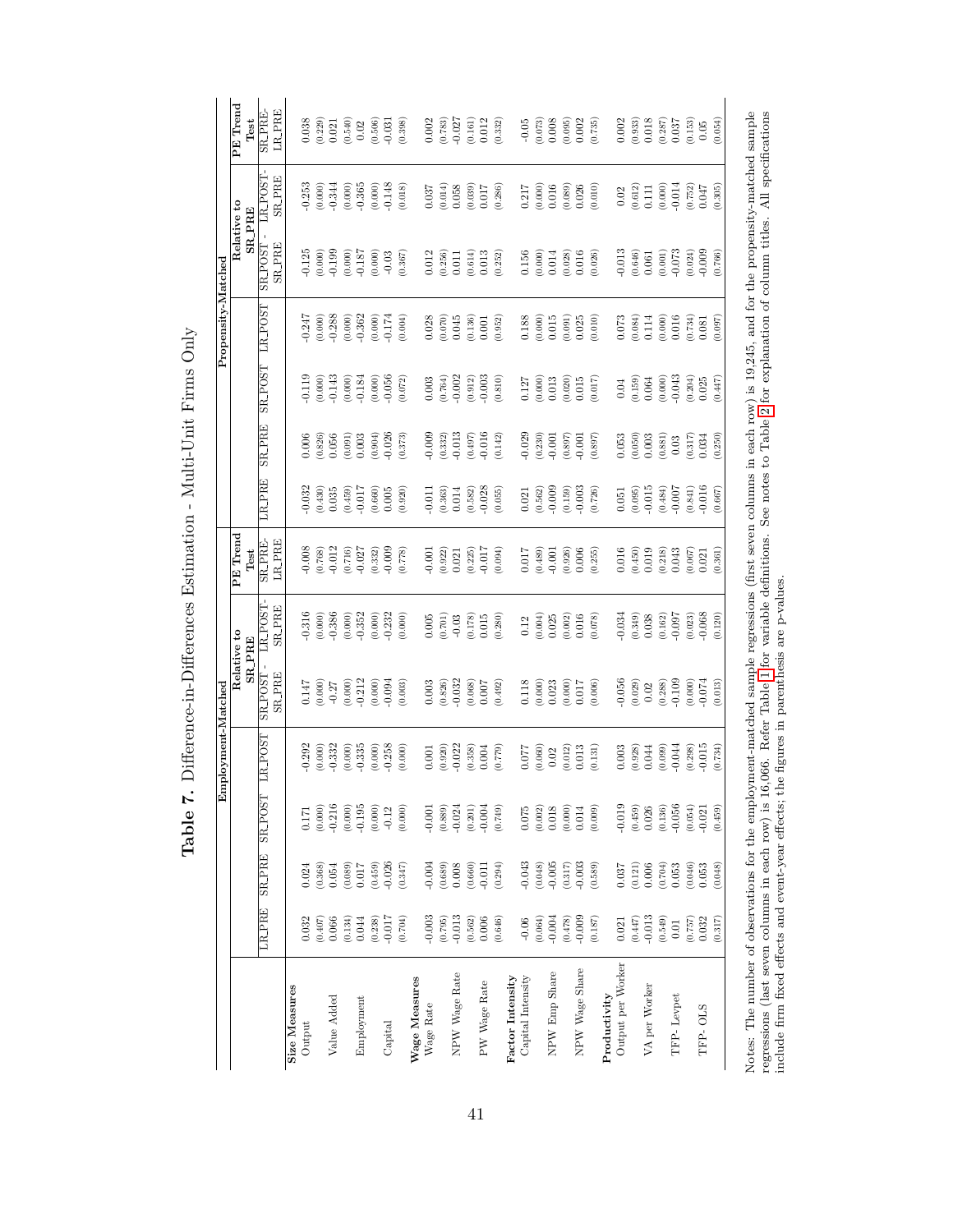| I<br>l<br>l<br>j<br>ı         |  |
|-------------------------------|--|
| $\vdots$<br>ı<br>֠<br>ı       |  |
| ì<br><sup>ع</sup> :<br>ı<br>l |  |
| ؟<br>أ<br>l<br>I<br>;<br>)    |  |
| )<br>}<br>j                   |  |

<span id="page-43-0"></span>

|                                                                                                                                                                       |                                                 |                                                 |                             | Employment-Matched |                          |                                          |                              |               |             |              | Propensity-Matched |                                                        |                         |                                |
|-----------------------------------------------------------------------------------------------------------------------------------------------------------------------|-------------------------------------------------|-------------------------------------------------|-----------------------------|--------------------|--------------------------|------------------------------------------|------------------------------|---------------|-------------|--------------|--------------------|--------------------------------------------------------|-------------------------|--------------------------------|
|                                                                                                                                                                       |                                                 |                                                 |                             |                    |                          | Relative to                              | PE Trend                     |               |             |              |                    |                                                        | Relative to             | PE Trend                       |
|                                                                                                                                                                       |                                                 |                                                 |                             |                    |                          | $SR$ PRE                                 | Test                         |               |             |              |                    |                                                        | $SR-PRE$                | Test                           |
|                                                                                                                                                                       | <b>IR PRE</b>                                   | <b>SR_PRE</b>                                   | <b>SRPOST</b>               | LRPOST             | <b>SR_PRE</b><br>SR_POST | <b>SR_PRE</b><br>LR POST                 | <b>LR_PRE</b><br>SR_PRE      | <b>LR_PRE</b> | SRAPRE      | <b>TSOdT</b> | LR_POST            | <b>SR_PRE</b><br><b>SRPOST</b>                         | <b>SRPRE</b><br>LR_POST | <b>LR_PRE</b><br><b>SR_PRE</b> |
| Size Measures                                                                                                                                                         |                                                 |                                                 |                             |                    |                          |                                          |                              |               |             |              |                    |                                                        |                         |                                |
| Output                                                                                                                                                                | 0.12                                            | $\rm 0.068$                                     | $-0.185$                    | $-0.262$           | $-0.253$                 | $-0.33$                                  | $-0.052$                     | 0.02          | $\,0.035\,$ | $-0.132$     | $-0.208$           | 0.167                                                  | $-0.243$                | 0.015                          |
|                                                                                                                                                                       | (0.006)                                         |                                                 | (0.000)                     | (0.000)            | (0.000)                  | (0.000)                                  | (0.072)                      | (0.631)       | 0.222       | (0.000)      | (0.000)            | 0.000                                                  | (0.000)                 | (0.624)                        |
| Value Added                                                                                                                                                           | 0.148                                           | $\begin{array}{c} (0.032) \\ 0.075 \end{array}$ | $-0.211$                    | $-0.298$           | $-0.286$                 | $-0.373$                                 | $-0.073$                     | 0.072         | 0.088       | 0.151        | $-0.229$           | $-0.239$                                               | $-0.317$                | 0.016                          |
|                                                                                                                                                                       |                                                 | $\left(0.024\right)$                            | $(0.000)$                   | (0.000)            | (0.000)                  | (0.000)                                  | (0.027)                      | (0.134)       | (0.015)     | (0.000)      | (0.000)            | (0.000)                                                | (0.000)                 | (0.633)                        |
| Employment                                                                                                                                                            | $\begin{array}{c} (0.001) \\ 0.139 \end{array}$ | $\!0.062$                                       | $-0.178$                    | $-0.271$           | $-0.24$                  | $-0.333$                                 | $-0.077$                     | 0.024         | 0.028       | $-0.175$     | $-0.313$           | $-0.203$                                               | $-0.341$                | 0.004                          |
|                                                                                                                                                                       | $\begin{array}{c} (0.001) \\ 0.084 \end{array}$ | $\left(0.036\right)$ $\left(0.031\right)$       | $(0.000)$                   | (0.000)            | (0.000)                  | (0.000)                                  | (0.008)                      | (0.535)       | (0.294)     | (0.000)      | (0.000)            | (0.000)                                                | (0.000)                 | (0.897)                        |
| Capital                                                                                                                                                               |                                                 |                                                 | $-0.147$                    | $-0.188$           | $-0.178$                 | $-0.219$                                 | 0.053                        | 0.07          | $0.005\,$   | $-0.104$     | $-0.181$           | $-0.109$                                               | $-0.186$                | $-0.065$                       |
|                                                                                                                                                                       | (0.080)                                         | (0.337)                                         | (0.000)                     | (0.000)            | (0.000)                  | (0.000)                                  | (0.128)                      | (0.134)       | (0.889)     | (0.002)      | (0.001)            | (0.002)                                                | (0.002)                 | (0.062)                        |
| Wage Measures                                                                                                                                                         |                                                 |                                                 |                             |                    |                          |                                          |                              |               |             |              |                    |                                                        |                         |                                |
| Wage Rate                                                                                                                                                             | $-0.022$<br>$(0.077)$<br>$-0.028$               | $-0.018$                                        | $-0.007$                    | $-0.009$           | $\rm 0.011$              | 0.009                                    | 0.004                        | 0.016         | $-0.016$    | 0.002        | 0.005              | $0.018\,$                                              | 0.021                   | $-0.032$                       |
|                                                                                                                                                                       |                                                 | $(0.066)$<br>$-0.026$                           | $\left(0.522\right)$ –0.017 | (0.535)            | (0.304)                  | (0.504)                                  | $(0.682)$<br>$0.002$         | (0.246)       | (0.112)     | (0.873)      | (0.741)            | (660.0)                                                | (0.462)                 | (0.966)                        |
| NPW Wage Rate                                                                                                                                                         |                                                 |                                                 |                             | $-0.023$           | 0.009                    | 0.003                                    |                              | $-0.007$      | $-0.026$    | $-0.001$     | 0.012              | 0.025                                                  | 0.038                   | $-0.019$                       |
|                                                                                                                                                                       | (0.208)                                         | (0.134)                                         | (0.373)                     | (0.358)            | (0.628)                  | (0.896)                                  | (0.923)                      | (0.803)       | (0.204)     | (0.952)      | (0.682)            | (0.235)                                                | (0.189)                 | (0.314)                        |
| PW Wage Rate                                                                                                                                                          |                                                 | $-0.014$                                        | $-0.004$                    | 0.004              | $0.01\,$                 | 0.018                                    | $-0.008$                     | $-0.018$      | $-0.012$    | $-0.004$     | $-0.02$            | 0.008                                                  | $-0.008$                | 0.006                          |
|                                                                                                                                                                       | (0.674)                                         | (0.230)                                         | (0.741)                     | (0.818)            | (0.379)                  | (0.240)                                  | (0.464)                      | (0.254)       | (0.332)     | (0.779)      | (0.267)            | (674.0)                                                | (0.649)                 | (0.637)                        |
| <b>Factor Intensity</b>                                                                                                                                               |                                                 |                                                 |                             |                    |                          |                                          |                              |               |             |              |                    |                                                        |                         |                                |
| Capital Intensity                                                                                                                                                     | $-0.038$                                        | $-0.022$                                        | 0.034                       | 0.101              | 0.056                    | 0.123                                    | 0.016                        | 0.046         | $-0.023$    | 0.071        | 0.132              | 0.094                                                  | 0.155                   | $-0.069$                       |
|                                                                                                                                                                       | $(0.289)$<br>$-0.004$                           | (0.368)                                         | (0.973)                     | (0.022)            | (0.064)                  | (0.004)                                  | $\left(0.541\right)$ $0.001$ | (0.201)       | (0.347)     | (0.012)      | (0.003)            | (0.001)                                                | (0.001)                 | (0.010)                        |
| NPW Emp Share                                                                                                                                                         |                                                 | $-0.003$                                        | 0.012                       | 0.015              | 0.015                    | 0.018                                    |                              | $-0.004$      | $-0.005$    | 0.002        | 0.007              | 0.007                                                  | 0.012                   | $-0.001$                       |
|                                                                                                                                                                       | $(0.569)$<br>$-0.011$                           | $\left( 0.610\right)$                           | (0.040)                     | (0.052)            | (0.012)                  | (0.021)                                  | $(0.797)$<br>0.005           | (0.569)       | (0.379)     | (0.757)      | (0.412)            | (0.256)                                                | $(0.177)$<br>0.023      | $(0.859)$<br>$-0.003$          |
| NPW Wage Share                                                                                                                                                        |                                                 | $-0.006$                                        | $0.01\,$                    | 0.007              | 0.016                    | 0.013                                    |                              | $-0.006$      | $-0.009$    | 0.002        | 0.014              | 0.011                                                  |                         |                                |
|                                                                                                                                                                       | (0.159)                                         | (0.298)                                         | (0.134)                     | (0.412)            | (0.021)                  | (0.126)                                  | (0.398)                      | (0.459)       | (0.107)     | (0.719)      | (0.156)            | (0.072)                                                | (0.017)                 | (0.508)                        |
| Productivity                                                                                                                                                          |                                                 |                                                 |                             |                    |                          |                                          |                              |               |             |              |                    |                                                        |                         |                                |
| Output per Worker                                                                                                                                                     | 0.023                                           | 0.027                                           | $-0.024$                    | $-0.021$           | 0.051                    | $-0.048$                                 | 0.004                        | 0.05          | 0.061       | 0.024        | 0.084              | 0.037                                                  | 0.023                   | $0.011\,$                      |
|                                                                                                                                                                       | (0.447)                                         | $(0.242)$<br>0.004                              | $(0.358)$<br>$-0.006$       | (0.569)            | (0.061)                  | (0.175)                                  | $_{0.848}^{(0.848)}$         | (0.142)       | (0.028)     | 0.424)       | (0.043)            | $(0.187)$<br>0.035                                     | (0.563)                 | (0.607)                        |
| VA per Worker                                                                                                                                                         |                                                 |                                                 |                             | 0.005              | $-0.01$                  | $0.001\,$                                |                              | $-0.002$      | $0.008$     | 0.043        | $0.105\,$          |                                                        | 0.007                   | $0.01\,$                       |
|                                                                                                                                                                       | $(0.430)$<br>$0.028$                            | $\left( 0.818\right)$                           | (0.779)                     | (0.841)            | (0.657)                  | (0.957)                                  | (0.190)                      | (0.920)       | (0.667)     | (0.022)      | (0.000)            | (0.086)                                                | (0.001)                 | (0.551)                        |
| TFP-Levpet                                                                                                                                                            |                                                 | 0.033                                           | $-0.012$                    | $-0.014$           | $-0.045$                 | $-0.047$                                 | $0.005$                      | $-0.012$      | 0.024       | 0.005        | 0.061              | $-0.019$                                               | 0.037                   | 0.036                          |
|                                                                                                                                                                       | $(0.447)$<br>0.041                              | $\begin{array}{c} (0.238) \\ 0.044 \end{array}$ | (0.674)                     | (0.741)            | (0.167)                  | (0.290)                                  | $^{(0.843)}_{0.003}$         | (0.749)       | (0.412)     | (0.873)      | (0.204)            | (0.555)                                                | (0.436)                 | (0.151)                        |
| TFP-OLS                                                                                                                                                               |                                                 |                                                 | 0.01                        | 0.03               | 0.034                    | $-0.014$                                 |                              | $-0.03$       | 0.033       | 0.031        | 0.072              | $-0.002$                                               | 0.039                   | 0.063                          |
|                                                                                                                                                                       | (0.242)                                         | (0.116)                                         | (0.726)                     | (0.478)            | (0.275)                  | (0.753)                                  | (0.890)                      | (0.418)       | (0.276)     | (0.332)      | (0.129)            | (9.948)                                                | (0.393)                 | (0.009)                        |
| Notes: The number of observations for the employment-matched sample regressions (first seven columns in each row) is $18,431$ , and for the propensity-matched sample |                                                 |                                                 |                             |                    |                          |                                          |                              |               |             |              |                    |                                                        |                         |                                |
| regressions (last seven columns in each row) is 1                                                                                                                     |                                                 |                                                 |                             | 5,882.             |                          | Refer Table 1 for variable definitions.  |                              |               |             |              |                    | See notes to Table 2 for explanation of column titles. |                         | All specifications             |
| include firm fixed effects and event-year effects;                                                                                                                    |                                                 |                                                 |                             |                    |                          | the figures in parenthesis are p-values. |                              |               |             |              |                    |                                                        |                         |                                |
|                                                                                                                                                                       |                                                 |                                                 |                             |                    |                          |                                          |                              |               |             |              |                    |                                                        |                         |                                |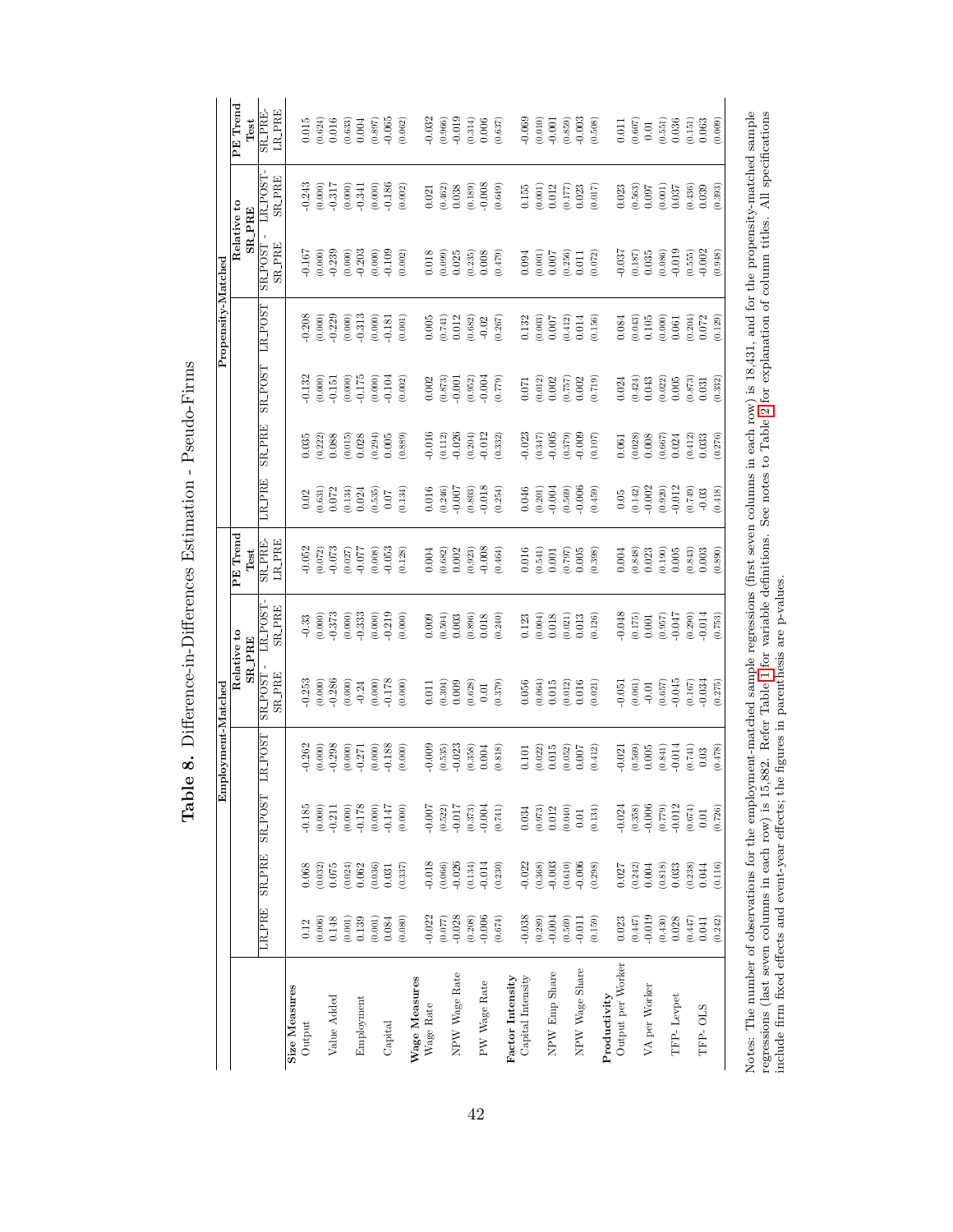| i                                                                                                                                             |
|-----------------------------------------------------------------------------------------------------------------------------------------------|
| i<br>$\overline{\phantom{a}}$<br>i                                                                                                            |
| .<br> <br>                                                                                                                                    |
| ı                                                                                                                                             |
| ׇ֘֒                                                                                                                                           |
| i<br>I<br>ŗ                                                                                                                                   |
| ֧֖֧ׅ֧ׅ֧ׅ֧ׅ֧ׅ֧֧ׅ֧ׅ֧֚֚֚֚֚֚֚֚֚֚֚֚֚֚֚֚֚֚֚֚֚֚֚֚֚֚֚֚֚֬֝֜֝֜֝֜֜֜֝֬֜֜֝<br>ì<br>š.<br>$\frac{1}{1}$<br>$\begin{array}{c} \xi \\ \xi \\ \xi \end{array}$ |
|                                                                                                                                               |
| $\frac{1}{4}$<br>I<br>j<br>I<br>۱                                                                                                             |

<span id="page-44-0"></span>

|                    | PE Trend                     | Test          | SR_PRE-<br><b>LR_PRE</b>       | $\overline{C}$          | 0.064     | 0.106                                           | (0.058)   | 0.089                        | (0.066)   | 0.066                                                       | (0.339)   |               | $0.002\,$                                               | (0.935)              | $-0.031$      | (0.326) | 0.024               | (0.300)  |                  | $-0.023$          | (0.658)                                         | $\,0.003$                                                                | $(0.766)$<br>$-0.00199$                         |                | $\left( 0.866\right)$                                      |              | 0.017             | $\left(0.592\right)$ $\left(0.592\right)$       |               | (0.683)            | $-0.01$    | (0.790)                                         | 0.054    | (0.191) |
|--------------------|------------------------------|---------------|--------------------------------|-------------------------|-----------|-------------------------------------------------|-----------|------------------------------|-----------|-------------------------------------------------------------|-----------|---------------|---------------------------------------------------------|----------------------|---------------|---------|---------------------|----------|------------------|-------------------|-------------------------------------------------|--------------------------------------------------------------------------|-------------------------------------------------|----------------|------------------------------------------------------------|--------------|-------------------|-------------------------------------------------|---------------|--------------------|------------|-------------------------------------------------|----------|---------|
|                    | Relative to                  | <b>SR_PRE</b> | LR_POST<br><b>SRPRE</b>        | $-0.216$                | (0.005)   | $-0.348$                                        | (0.000)   | $-0.284$                     | $(0.000)$ | $-0.159$                                                    | (0.101)   |               | 0.035                                                   | (0.084)              | 0.077         | (0.048) | 0.019               | (0.432)  |                  | 0.125             | (0.089)                                         | $0.013\,$                                                                | $(0.329)$<br>$0.024$                            |                | (0.114)                                                    |              | $-0.065$          | $\begin{array}{c} (0.244) \\ 0.067 \end{array}$ |               | (0.097)            | $-0.052$   | (0.727)                                         | $-0.054$ | (0.411) |
|                    |                              |               | <b>SRPOST</b><br><b>SR_PRE</b> | $-0.067$                |           | $(0.143)$<br>$-0.112$                           | (0.040)   | $-0.088$                     |           | $(0.053)$<br>$-0.052$                                       | (0.353)   |               | 0.004                                                   | $(0.791)$<br>$0.028$ |               | (0.377) | $0.004$             | (0.823)  |                  | 0.035             | $(0.454)$<br>0.002                              |                                                                          | $(0.840)$<br>0.007                              |                | (0.536)                                                    |              | $-0.027$          | $\begin{array}{c} (0.503) \\ 0.02 \end{array}$  |               | $(0.484)$<br>0.005 |            | $(0.918)$<br>0.005                              |          | (0.912) |
| Propensity-Matched |                              |               | <b>LR_POST</b>                 | $-0.22$                 | (0.003)   | $-0.314$                                        | (0.000)   | $-0.28$                      | $(0.000)$ | $-0.128$                                                    | (0.162)   |               | 0.045                                                   | (0.027)              | 0.069         | (0.093) | 0.024               | (0.332)  |                  | 0.152             | (0.026)                                         | $0.015\,$                                                                | $(0.230)$<br>$0.024$                            |                | (0.084)                                                    |              | $-0.034$          | $(0.576)$<br>0.059                              |               | (0.165)            | $-0.038$   | (0.582)                                         | $-0.039$ | (0.562) |
|                    |                              |               | <b>SR_POST</b>                 | 0.071                   | (0.119)   | $-0.078$                                        |           | $(0.136)$<br>$-0.084$        |           | $(0.063)$<br>$-0.021$                                       | (0.660)   |               | 0.014                                                   | (0.363)              | 0.02          | (0.509) | 0.009               | (0.617)  |                  | 0.062             | (0.136)                                         | 0.004                                                                    | $\begin{array}{c} (0.617) \\ 0.007 \end{array}$ |                | (0.441)                                                    |              | 0.004             | (0.920)                                         | 0.012         | (0.682)            | 0.019      | (0.675)                                         | $0.01\,$ | (0.841) |
|                    |                              |               | <b>SR_PRE</b>                  | $-0.004$                |           | $\begin{array}{c} (0.928) \\ 0.034 \end{array}$ | (0.490)   | 0.004                        |           | $\left( 0.928\right)$ $\left( 0.031\right)$                 | (0.535)   |               | $\!0.01\!$                                              | (0.509)              | $-0.008$      | (0.779) | $0.005\,$           | (0.772)  |                  | 0.027             | (0.472)                                         | 0.002                                                                    | (0.834)                                         | $0.00\,$       | (0.992)                                                    |              | 0.031             | (0.453)                                         | $-0.008$      | (0.795)            | $0.014\,$  | (0.749)                                         | 0.015    | (0.734) |
|                    |                              |               | <b>LR_PRE</b>                  | 0.104                   | (0.134)   | $-0.072$                                        | (0.327)   | $-0.085$                     | (0.190)   | $-0.035$                                                    | (0.697)   |               | 0.008                                                   | $(0.675)$<br>0.023   |               | (0.555) | $-0.019$            | (674, 0) |                  | 0.05              | (0.441)                                         | $-0.001$                                                                 | $^{(0.952)}_{0.002}$                            |                | (0.897)                                                    |              | 0.014             | (0.757)                                         | $-0.019$      | (0.603)            | 0.024      | (0.667)                                         | $-0.039$ | (0.497) |
|                    | PE Trend                     | Test          | SR_PRE-<br>LR_PRE              | 0.05                    |           | $0.336$<br>$0.058$                              |           | $(0.295)$<br>$0.024$         | (0.632)   | 0.066                                                       | (0.303)   |               | $-0.003$<br>$(0.769)$<br>$0.009$                        |                      |               | (0.707) | $-0.016$            | (0.506)  |                  | 0.043             | $(0.322)$<br>$-0.001$                           |                                                                          | $_{\rm 0.833)}\atop \rm 0.006$                  |                | (0.574)                                                    |              | 0.034             | $(0.286)$<br>$0.026$                            |               | (0.291)            | $0.02\,$   | $_{0.581)}$<br>0.002                            |          | (0.958) |
|                    |                              |               | <b>SR_PRE</b><br>LRPOST        | $-0.282$                | $(0.001)$ | $-0.332$                                        | (0.000)   | $-0.309$                     | (0.000)   | $-0.228$                                                    | (0.010)   |               | 0.035                                                   | (0.044)              | 0.015         | (0.634) | 0.027               | (0.200)  |                  | 0.081             | (0.179)                                         | 0.029                                                                    | (0.013)                                         | 0.03           | (0.018)                                                    |              | $-0.023$          | (0.678)                                         | 0.027         | (0.519)            | 0.083      | (0.172)                                         | 0.081    | (0.286) |
|                    | Relative to<br><b>SR_PRE</b> |               | <b>SRPOST</b><br><b>SR_PRE</b> | $-0.168$                | (0.001)   | $-0.195$                                        | (0.000)   | $-0.17$                      | (0.001)   | $-0.139$                                                    | (0.019)   |               | $\!0.01\!$                                              | (0.474)              | $-0.003$      | (0.904) | $0.008\,$           | (0.609)  |                  | 0.031             | (0.466)                                         | 0.012                                                                    | $(0.160)$<br>$0.012$                            |                | (0.203)                                                    |              | $-0.023$          | $\left(0.537\right)$ $0.004$                    |               | (0.885)            | $0.08\,$   | (0.094)                                         | $-0.065$ | (0.197) |
| Employment-Matched |                              |               | <b>LRPOST</b>                  | $-0.302$                | (0.000)   | $-0.344$                                        | (0.000)   | $-0.295$                     | (0.000)   | $-0.252$                                                    | (0.001)   |               | 0.028                                                   | (0.139)              | 0.036         | (0.246) | 0.009               | (0.719)  |                  | 0.043             | (1.559)                                         | 0.023                                                                    | (0.033)                                         | 0.028          | (0.024)                                                    |              | $-0.049$          | (0.441)                                         | $-0.007$      | (0.873)            | 0.083      | (0.165)                                         | $-0.069$ | (0.342) |
|                    |                              |               | <b>SRPOST</b>                  | $-0.188$                |           | $(0.000)$<br>$-0.207$                           | $(0.000)$ | $-0.156$                     |           | $\begin{array}{c} (0.000) \\ -0.163 \\ (0.000) \end{array}$ |           |               | $\begin{array}{c} 0.003 \\ 0.834) \\ 0.018 \end{array}$ |                      |               | (0.407) | $-0.01$             | (0.535)  |                  | $-0.007$          | $\begin{array}{c} (0.849) \\ 0.006 \end{array}$ |                                                                          | $\left( 0.390\right)$ $\left( 0.01\right)$      |                | (0.250)                                                    |              | $-0.049$          | (0.254)                                         | $-0.03$       | (0.303)            | $0.08\,$   | (0.070)                                         | $-0.053$ | (0.250) |
|                    |                              |               | <b>SR_PRE</b>                  | $-0.02$                 | (0.667)   | $-0.012$                                        |           | $_{\rm 0.014}^{(\rm 0.818)}$ |           | $\begin{array}{c} (0.757) \\ -0.024 \\ 0.638) \end{array}$  |           |               | $-0.007$<br>$(0.603)$<br>$0.021$                        |                      |               |         | $(0.384)$<br>-0.018 | (0.254)  |                  | $-0.038$          | $(0.289)$<br>-0.006                             |                                                                          |                                                 |                | $\begin{array}{c} (0.441) \\ -0.002 \\ 0.787) \end{array}$ |              | $-0.026$          | $(0.509)$<br>-0.034                             |               | (0.246)            | $0.00\,$   | $\begin{array}{c} (0.992) \\ 0.012 \end{array}$ |          | (0.779) |
|                    |                              |               | <b>LR_PRE</b>                  | $-0.07$                 | (0.337)   | $-0.07$                                         |           | $\stackrel{(0.374)}{0.01}$   | (0.889)   | $-0.09$                                                     | $(0.271)$ |               | $-0.004$<br>$(0.834)$<br>$0.012$                        |                      |               | (0.682) | $-0.002$            | (0.904)  |                  | $-0.081$          |                                                 | $\begin{array}{c} (0.124) \\ -0.005 \\ (0.624) \\ -0.008 \\ \end{array}$ |                                                 |                |                                                            |              | $-0.06$           | $\begin{array}{c} (0.177) \\ -0.06 \end{array}$ |               | (0.107)            | $-0.02$    | $\begin{array}{c} (0.682) \\ 0.01 \end{array}$  |          | (0.849) |
|                    |                              |               |                                | Size Measures<br>Output |           | Value Added                                     |           | Employment                   |           | Capital                                                     |           | Wage Measures | Wage Rate                                               |                      | NPW Wage Rate |         | PW Wage Rate        |          | Factor Intensity | Capital Intensity |                                                 | NPW Emp Share                                                            |                                                 | NPW Wage Share |                                                            | Productivity | Output per Worker |                                                 | VA per Worker |                    | TFP-Levpet |                                                 | TFP-OLS  |         |

Notes: The number of observations for the employment-matched sample regressions (first seven columns in each row) is 5,935, and for the propensity-matched sample regressions (last seven columns in each row) is 5,546. Refe Notes: The number of observations for the employment-matched sample regressions (first seven columns in each row) is 5,935, and for the propensity-matched sample regressions (last seven columns in each row) is 5,546. Refer Table [1](#page-37-0) for variable definitions. See notes to Table [2](#page-38-0) for explanation of column titles. All specifications include firm fixed effects and event-year effects; the figures in parenthesis are p-values.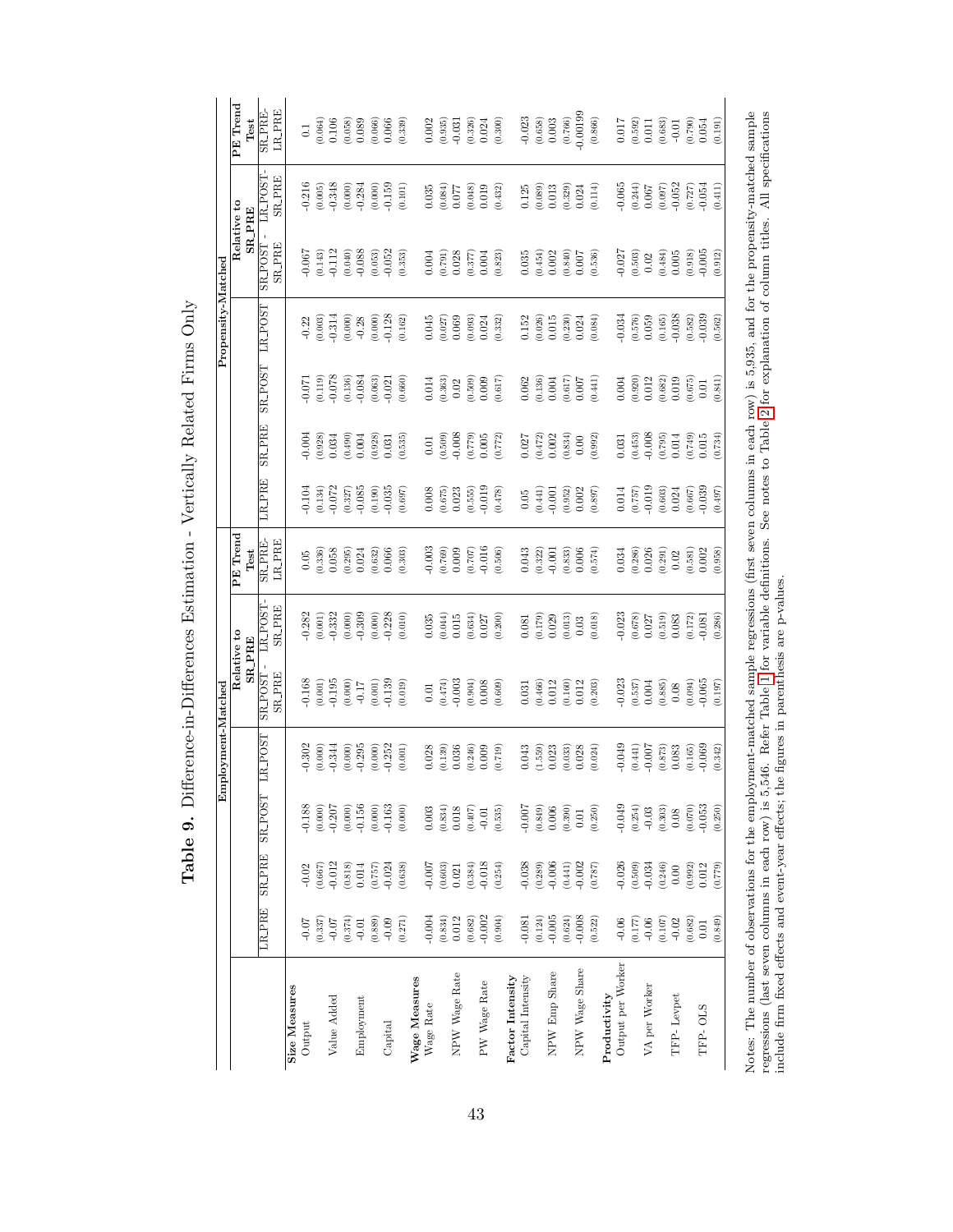

(a) Initial Benchmark Equilibrium (b) A Fall in Offshoring Cost

<span id="page-45-0"></span>Figure 1. Cut-off Productivities in Equilibria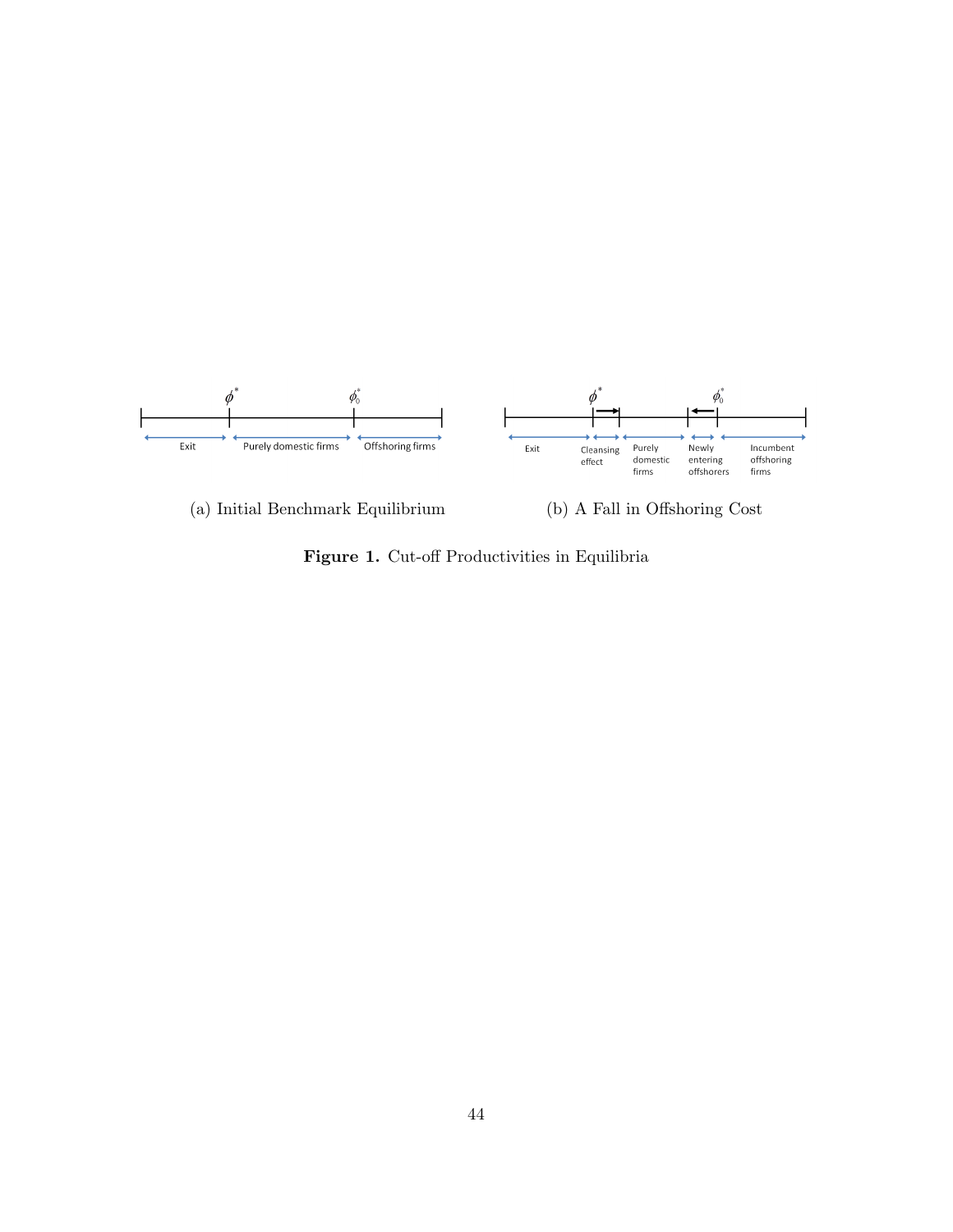

(a) Employment (b) Output





 $\overline{\mathbf{S}}$  $\overline{6}$ 



(c) Production-Worker Wage (d) Non-production Worker Wage



<span id="page-46-0"></span>Figure 2. Employment-Matched Difference-in-differences Estimation Results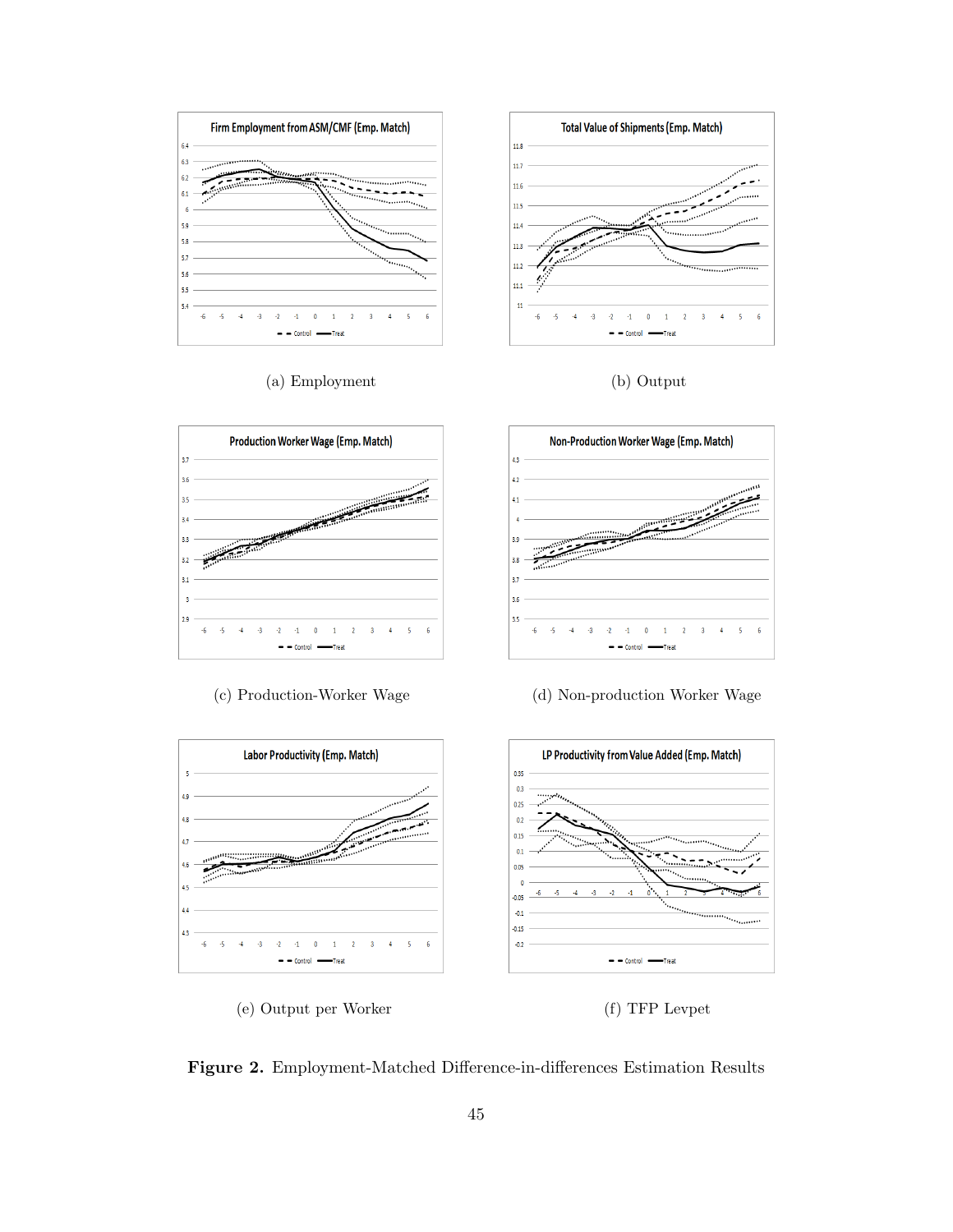

<span id="page-47-0"></span>Figure 3. Survival Analysis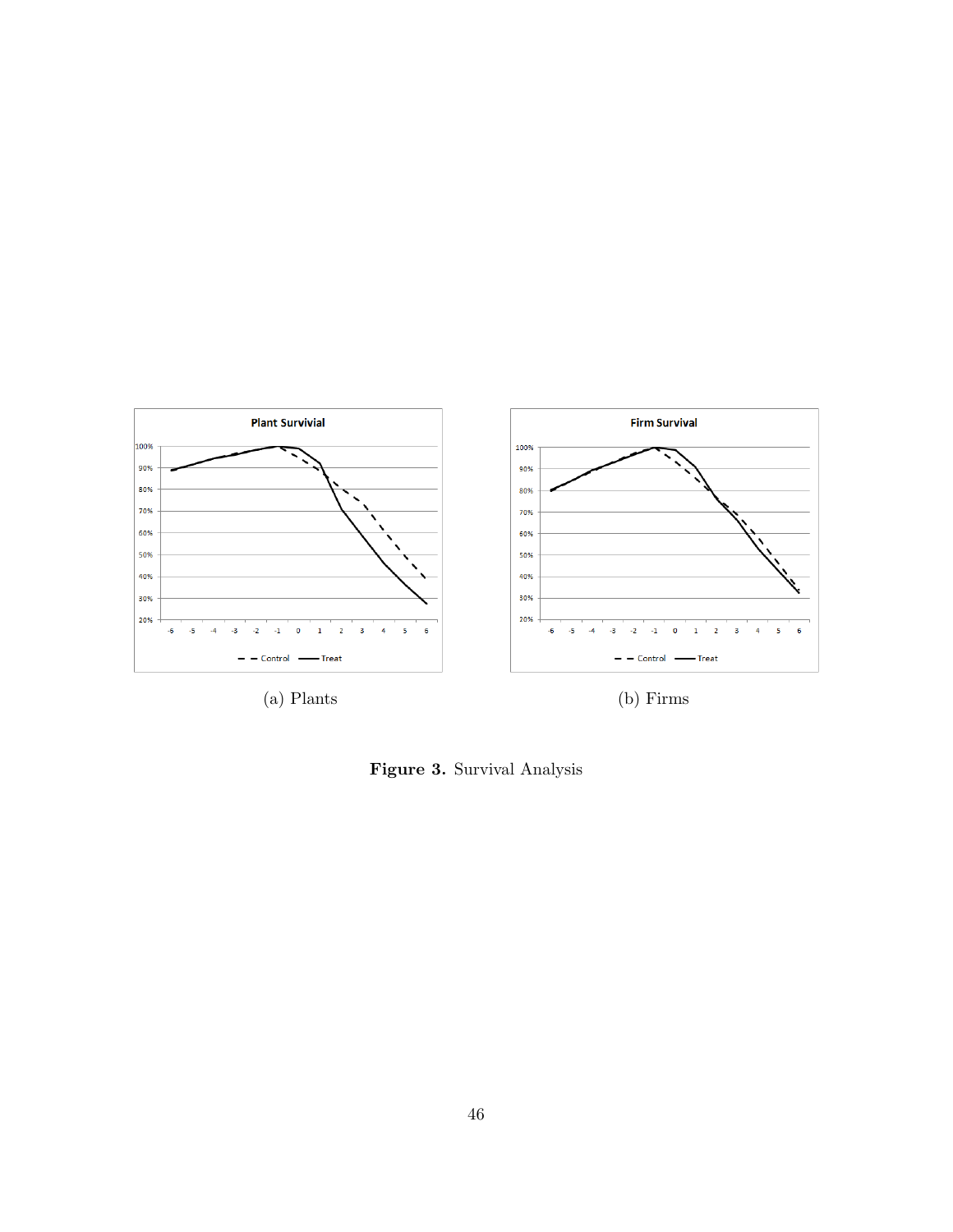

<span id="page-48-0"></span>Figure 4. Propensity Score Matched Difference-in-differences Estimation Results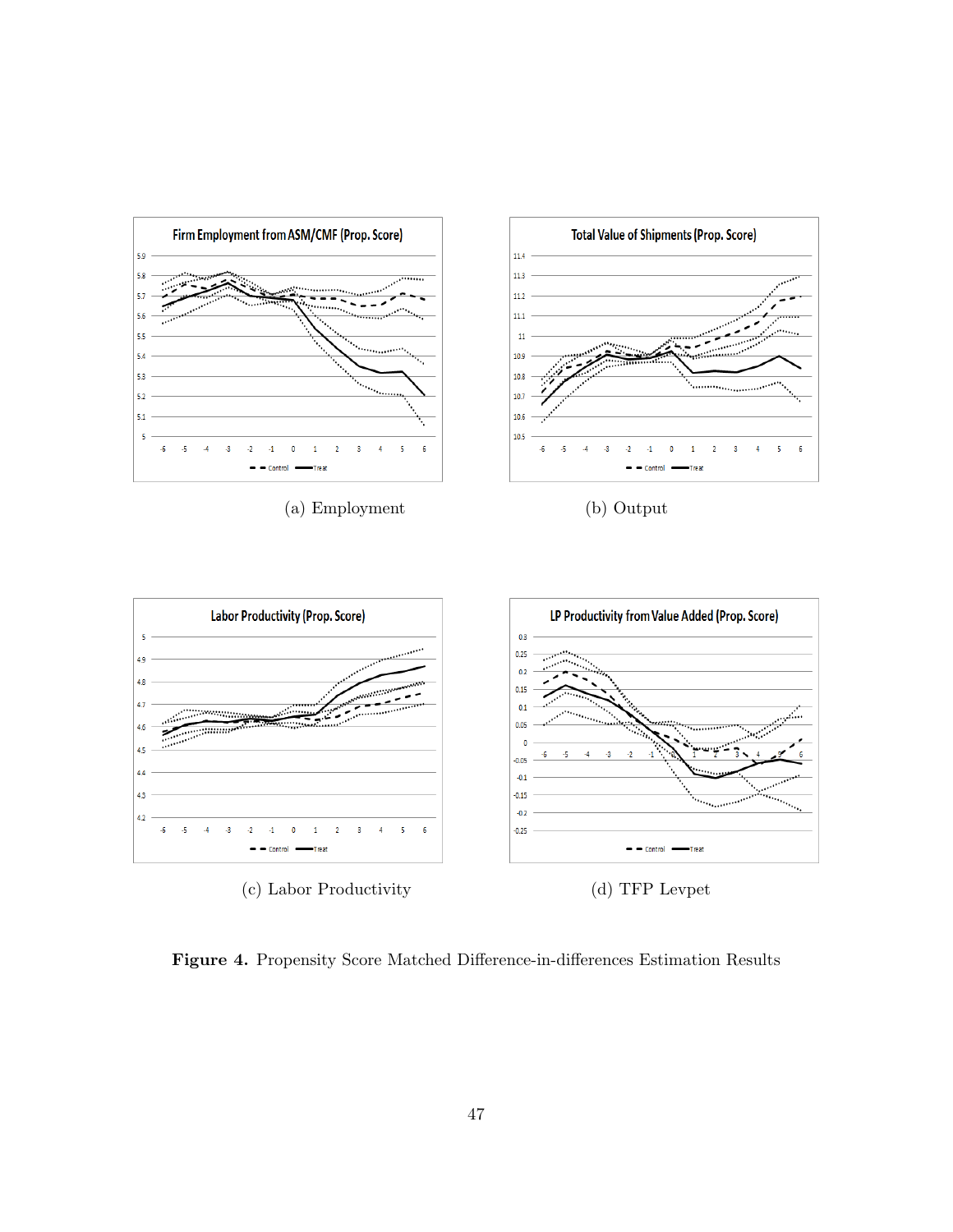

<span id="page-49-0"></span>Figure 5. Employment-Matched DID Estimation Results: Multi-Unit Firms Only



<span id="page-49-1"></span>Figure 6. Employment-Matched DID Estimation Results: Vertically Linked Firms Only